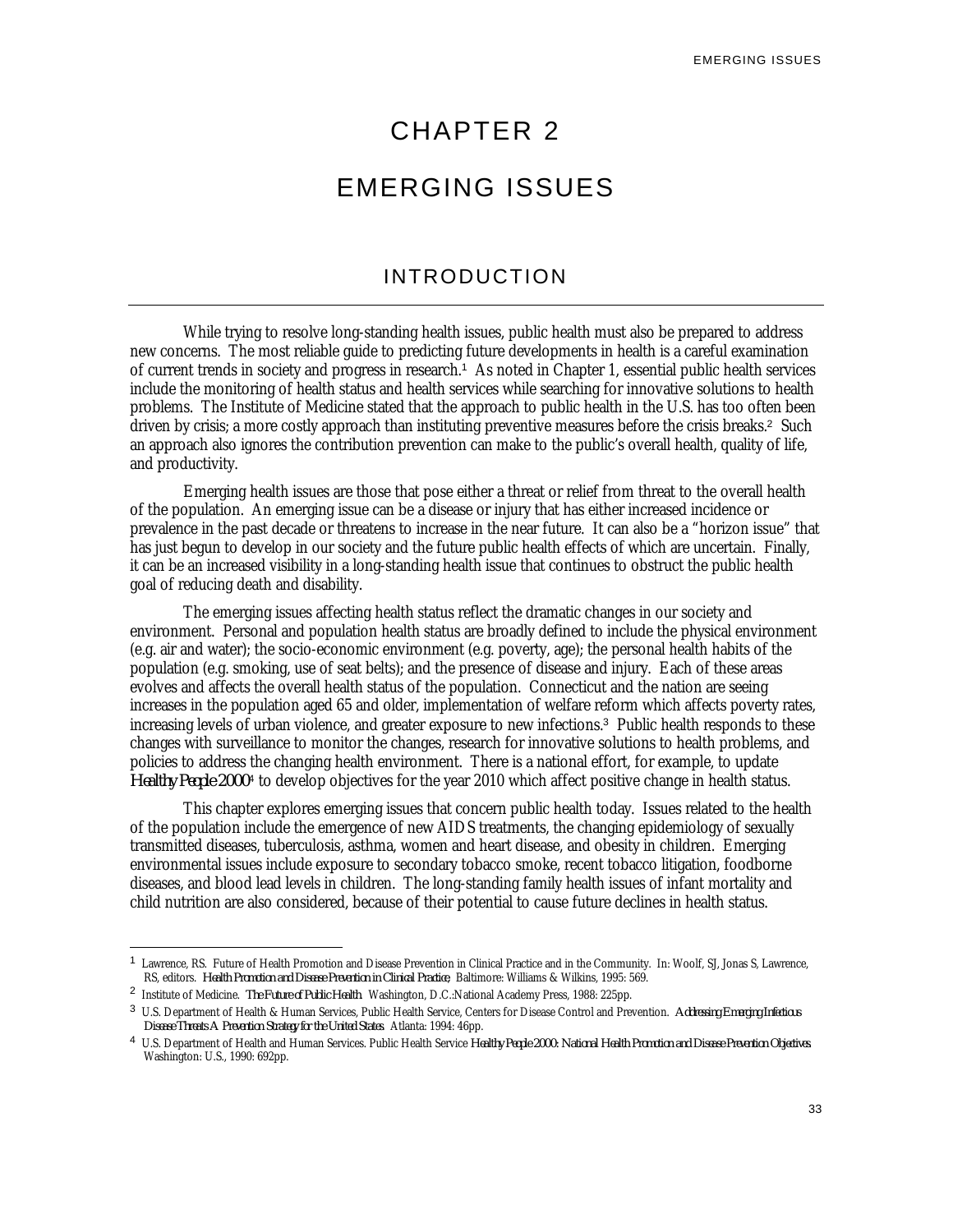Emerging issues in the health care delivery system focus on the financing mechanisms for personal health services and the lack of sufficient services for the uninsured and the growing elderly population. Connecticut is part of the national trend in the delivery of personal health services with the expansion of managed care as the dominant organizational form. These new methods of financing affect the availability and delivery of services and the quality of patient outcomes, with the promise, but not the guarantee, of greater efficiency.

## EMERGING ISSUES IN HEALTH

## INFECTIOUS DISEASES

At least three dynamic areas concerning infectious disease need to be anticipated in planning for disease control and prevention. They are: 1) the use of new tools for preventing infectious diseases; 2) the changing epidemiology of diseases currently under surveillance; and 3) antibiotic resistance in bacterial pathogens.

#### Tools for Preventing Infectious Diseases

#### *Antiviral Agents*

HIV can be transmitted from an infected pregnant mother to her child; however, antiviral agents such as AZT are highly effective in preventing perinatal HIV transmission. Although the rate of infants born to HIV-infected mothers is decreasing, the extent to which antivirals are being used in Connecticut still needs to be assessed. An active outreach program to assure that all HIV-infected pregnant women are identified and counseled to take antiviral therapy during pregnancy therefore merits consideration.

#### *Vaccines*

Vaccines are one of the most cost-effective public health prevention measures. Several new vaccines recently have been licensed for use, and more new ones are expected. Varicella-zoster virus (chickenpox, shingles) results in an average of 12 deaths and 725 hospitalizations in Connecticut each year.<sup>5</sup> Because varicella vaccine has been available only since 1995, many susceptible children and adolescents still have not been vaccinated. Since January 1, 1997, the Department of Public Health (DPH) has made federally purchased varicella vaccine available to the uninsured and to all Medicaid enrollees. Surveillance is now needed to evaluate the effectiveness of vaccination programs and prevention strategies and to monitor expected long term changes in the epidemiology of the disease. If necessary, steps may need to be taken to assure that varicella is fully integrated into the routine infant vaccination schedule.

Pneumococcal disease (pneumonia, meningitis, bacteremia, otitis media) is currently second only to AIDS as an infectious-agent-specific cause of death in Connecticut. Persons at increased risk include young children, the elderly, and immunocompromised persons. The problem is compounded by the rapid increase in antibiotic resistant pneumococcal bacteria, *Streptococcus pneumoniae* (see "Antibiotic Resistance" below). A vaccine for the 23 most common serotypes of *S. pneumoniae* has been available since the early 1980's but remains underutilized. Pneumococcal vaccine usage needs to be assessed and steps taken to promote more widespread use, especially as drug-resistant pneumococci become more prevalent.

<u>.</u>

<sup>5</sup> Connecticut Department of Public Health, Infectious Diseases Division.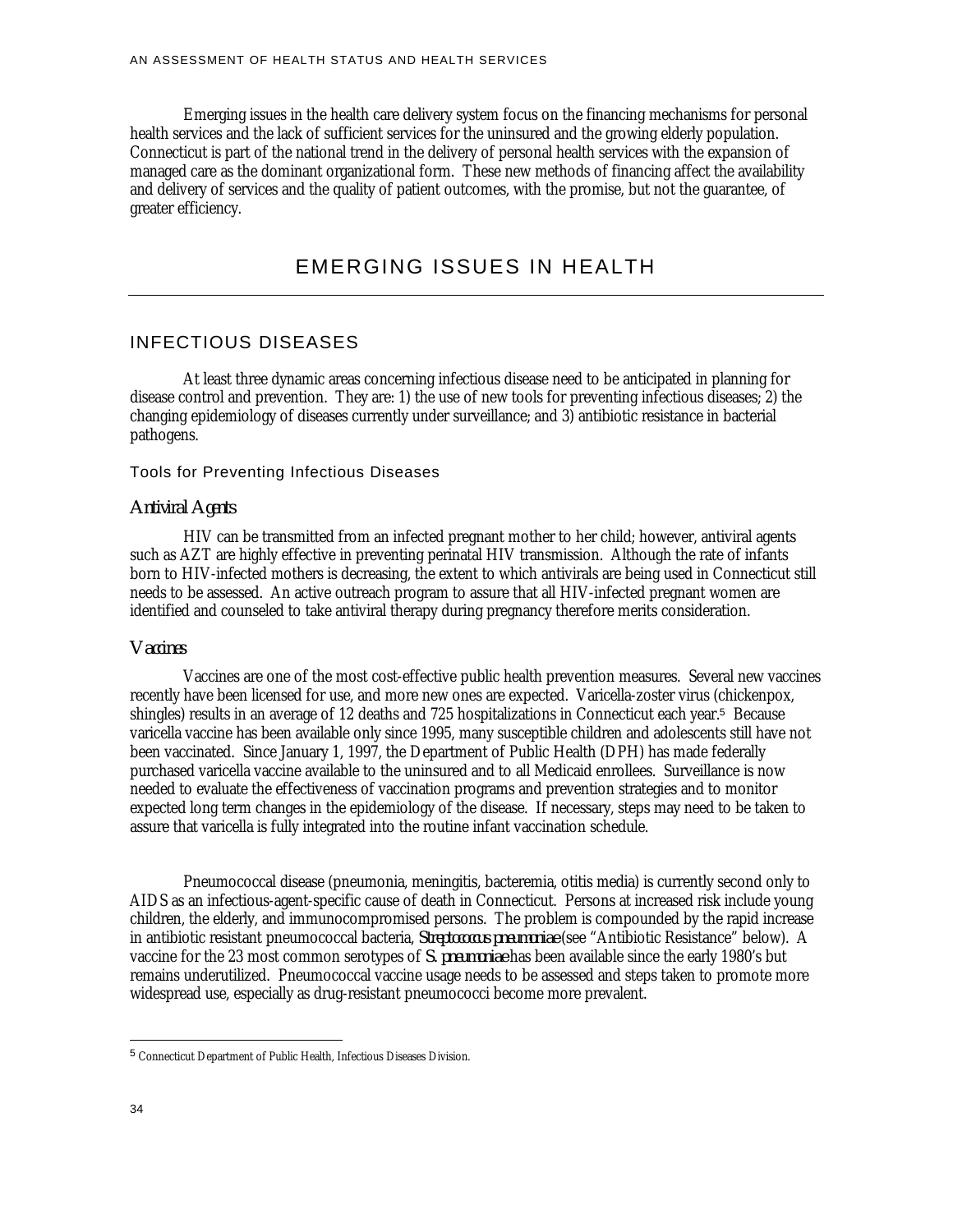Hepatitis A (infectious hepatitis) is spread by the fecal-oral route as a result of poor sanitation practices, and transmission from infected food handlers is a significant public health problem. There were 135 reported cases of hepatitis A in Connecticut in 1996, up from 86 in 1995.<sup>6</sup> A safe and effective hepatitis A vaccine was licensed recently but is not yet used widely. We need to consider promoting its use among food handlers and others at risk (children in daycare centers, travelers to countries where the disease is endemic). To promote its use effectively, an active role in providing the vaccine may need to be considered.

Vaccines against rotavirus gastroenteritis and against Lyme disease are currently in the clinical trial phase, with licensing possible before the year 2000. The incidence of reported tickborne Lyme disease in Connecticut almost doubled between 1995 and 1996, and Connecticut continues to have one of the highest infection rates in the nation. Rotavirus infection is the major cause of hospital-acquired diarrhea of newborns, infants, and children under age 5.

#### *National Prevention Initiatives*

Both foodborne illness and invasive Group B streptococcal disease have been targeted by the Center for Disease Control (CDC) for intensive surveillance to determine their magnitude and public health impact, as part of the national response to emerging infections*.* Group B streptococcal disease is the most common cause of meningitis and bloodstream infection (septicemia) in infants and children. From 1992 to 1996 more than 4,700 cases of foodborne infections due to *Salmonella, E. coli,* and *Shigella* bacteria were reported in Connecticut, and in 1995 septicemia was the fifth leading cause of death of Connecticut children aged 1-4. As a national sentinel site for emerging infections surveillance, Connecticut needs to consider special efforts to assess and promote prevention of these two groups of infections.

## Changing Epidemiology of Tuberculosis and Sexually Transmitted Diseases

## *Tuberculosis (TB)*

During the past 10 years, tuberculosis in persons born and latently infected in high incidence areas of the world has become the greatest challenge to TB control in Connecticut. The incidence of TB in this group and its proportional contribution to morbidity in our state has risen steadily since 1980, and 50% of all cases now occur in those born outside the U.S. Strategies and efforts are needed to 1) identify shortly after their arrival in Connecticut those visitors who intend to stay in the U.S. for more than a few months; and 2) to screen them with tuberculin and give preventive treatment to those with latent TB infection.

## *Sexually Transmitted Diseases (STDs)*

Although the incidence of STDs (primary and secondary syphilis, gonorrhea, and chlamydia) has decreased in most of Connecticut during the past 5 years, rates remain high in urban areas, especially Hartford, and among minorities, especially blacks. In addition to their own pathologies, STDs are important because their presence facilitates the transmission of HIV. To reduce the risk and direct cost of STDs and to decrease their contribution to HIV transmission, more intensive and effective efforts targeting minority groups are needed in urban areas, especially Hartford.

#### *Antibiotic Resistance*

<u>.</u>

As noted above ("Vaccines") pneumococcal disease is currently second only to AIDS as an infectious-agent-specific cause of death in Connecticut. Between 1993 and 1995, however, there was a 36 fold increase in high-level penicillin resistance in *Streptococcus pneumoniae*, which causes pneumococcal disease, and a 12-fold increase in the number of bacterial isolates that were not susceptible to penicillin. Another type of bacteria, vancomycin-resistant enterococci, is the most antibiotic-resistant of all known bacterial

<sup>6</sup> Connecticut Department of Public Health, Infectious Diseases Division.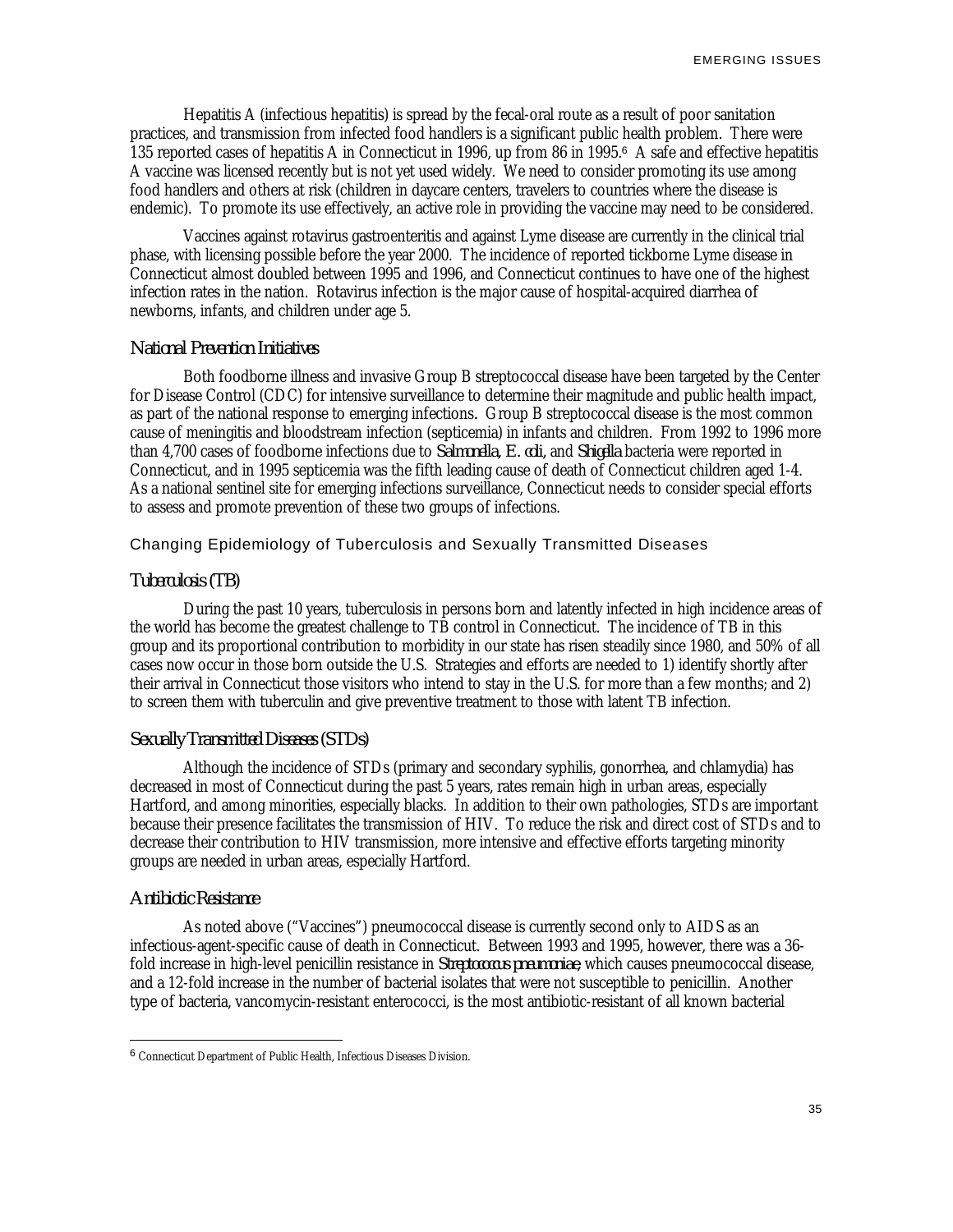pathogens. Between 1994 and 1995, the number of infections due to it in Connecticut nearly doubled, from 58 to 104.<sup>7</sup>

The emergence of such drug-resistant bacteria presents a challenge to both the medical and public health communities; more judicious use of antimicrobial agents in both community and hospital settings and wider use of the existing vaccine against *S. pneumoniae* will be needed to control the increase of drug-resistant bacteria. We also need to address whether current surveillance for antibiotic-resistant bacteria is appropriate, and to consider taking steps to try to slow their development through initiatives to reduce the overuse of antibiotics.

#### HIV Infection and AIDS

#### *Impact of new medications*

Over the last eighteen months, several new medications for HIV infection have come on the market. These medications fall into two main categories: protease inhibitors and non-nucleoside reverse transcriptase inhibitors (NNRTIs). Anti-HIV drugs, like azidothymidine (AZT), block enzymes that the HIV virus needs to reproduce itself, the protease inhibitors do so late in the reproductive cycle, and NNRTIs do so in the early to middle stages of the reproductive cycle. By combining these antiviral drugs, it is less likely that the HIV virus will develop a resistance to the drugs, as has been the case with AZT. Consequently, the protease inhibitors and NNRTIs, commonly referred to as "AIDS cocktails", hold the promise of lengthening the life of people infected with HIV.

Little is known, however, about the effect of the availability of the new medications on the risk behaviors of those infected, and of those who are not infected but engage in risky behaviors. In a survey at the University of California at San Francisco, 26% of the 54 HIV negative gay men surveyed indicated that they were less concerned about being HIV positive because of the new drug therapies. In addition, 15% of the gay men said that they had already engaged in risky sex because they were less concerned about the danger of getting infected due to the new medications.<sup>8</sup> Research is needed to ensure that prevention programs remain responsive to changes in risk behaviors.

Antiviral drug combination therapy increases the likelihood of a course of illness for HIV infection similar to that of a long term, chronic, potentially disabling illness. This will affect the health care and social service systems, especially those financed with public funds. For example, the AIDS Drug Assistance Program, funded primarily by DPH using federal funds and operated by the Department of Social Services (DSS), will be unable to continue serving all eligible clients unless significant new funding is received, since with the new therapies each client is likely to remain on the program for a substantially longer period of time than previously. The expected increase in life span will also have a similar impact on the Ryan White Case Management Program, which is funded by the federal government through local agencies. New initiatives may be needed, such as a Medicaid waiver to allow people with HIV infection to continue receiving publiclyfunded medications that keep them healthy enough to work, even though working would otherwise make them financially ineligible for the funds for the medication.

## *New technologies for HIV testing*

A newly developed home collection kit allows a person to collect a sample of blood and mail it in for an HIV test. Rapid, 15-minute blood tests, are already available in many countries, and are likely to be licensed in the U.S. in a few years. Whether these tests are used at home or in a medical setting, they could

<u>.</u>

<sup>&</sup>lt;sup>7</sup> Connecticut Department of Public Health, Infectious Diseases Division.

<sup>8</sup> Connecticut Department of Public Health, Infectious Diseases Division.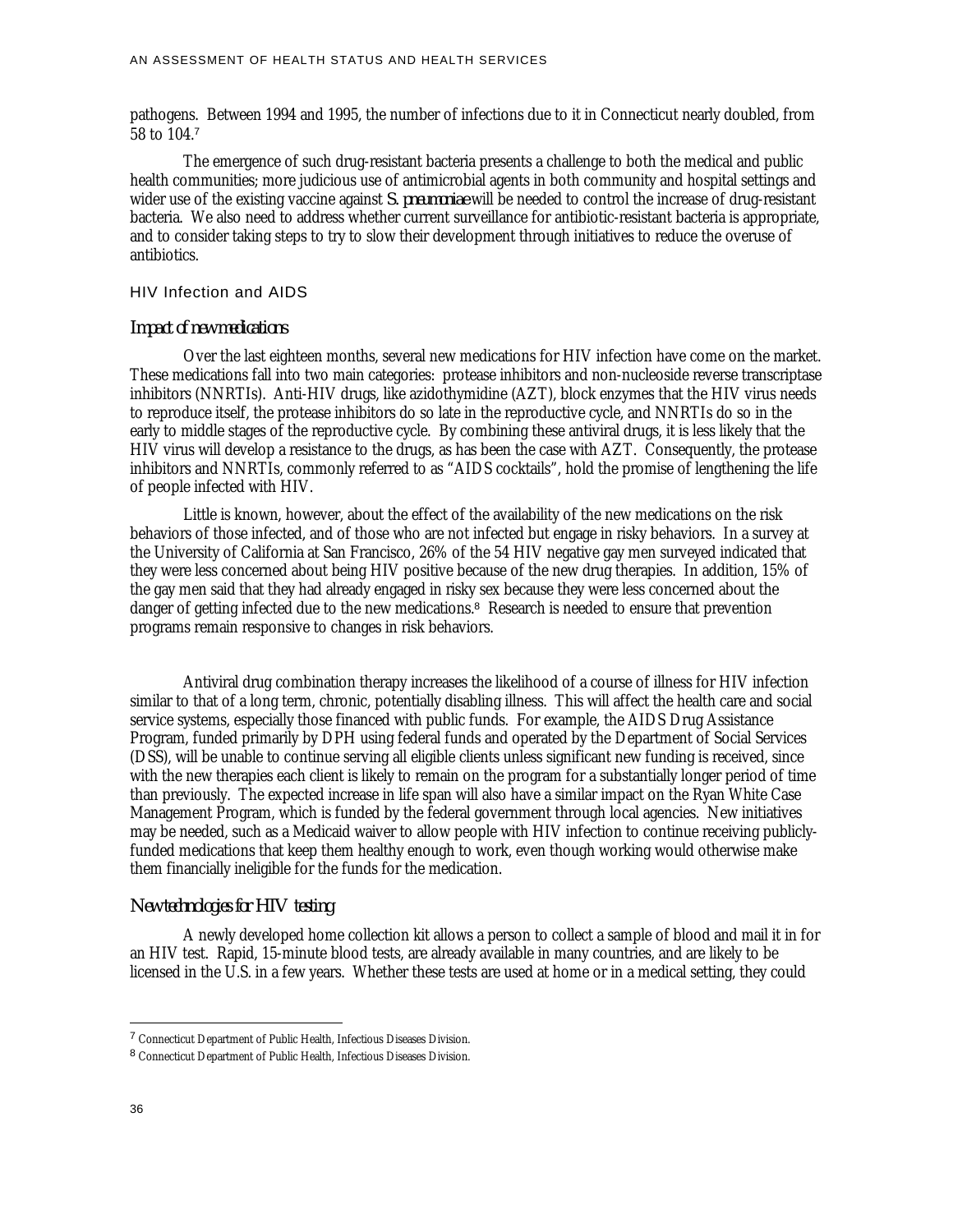affect the current system of HIV testing and counseling the entry of infected individuals into medical treatment.

## *Perinatal HIV Transmission*

Approximately 90 HIV-infected women give birth each year in Connecticut.<sup>9</sup> Of these, up to 25% may be infected without intervention. With treatment during pregnancy, birth, and in the first 6 weeks of the infant's life, transmission can be decreased by two-thirds. A new outreach approach similar to that used with Hepatitis B is being considered by DPH, whereby infected women are educated about, and offered, appropriate treatment to avoid infecting their children. Various funding and programmatic issues, particularly those related to confidentiality, need to be addressed before the approach can be implemented.

## CHRONIC CONDITIONS AND RISK REDUCTION

#### Injuries: Youth Violence

The serious nature of injuries is reflected in its status as the leading cause of death for individuals below 35 years of age. There is an emerging concern in communities across the country regarding injuries resulting from youth violence. The majority of violent crimes are committed by teenagers and young adults, and these youths represent a disproportionate share of the victims.<sup>10</sup>

After declining in the early 1980s, the homicide rate in Connecticut doubled between 1985 and 1994. By 1994, an average of four Connecticut residents died each week from homicide. Persons aged 15-24 accounted for 12% of the Connecticut population and 42% of all homicide victims in 1994. This same age group represented 37% of all firearms deaths. Another violent injury affecting youth is suicide, which ranks eleventh as a cause of death in Connecticut. Suicide ranks sixth in terms of premature deaths, reflecting the younger average age of suicide victims. The results of a 1995 survey of high school students found that 24% of Connecticut high school students had seriously considered suicide within the past year.<sup>11</sup>

The public's health and well-being are threatened by violence, and public health agencies are responding to youth violence through injury prevention initiatives. A public health approach to youth violence requires an assessment of its extent, in terms of injuries, disabilities, and deaths, and the associated risk factors. The development of prevention programs and policies focuses on the modifiable behaviors that contribute to violent crime. Risk factors associated with homicide and suicide include a history of psychological, physical, or sexual abuse; lower socio-economic status; racism; living in overcrowded conditions; and emotional or physical disabilities. Chapter 3 presents a detailed review of unintentional and intentional injury mortality by race, age, and sex.

## **Obesity**

-

Obesity among Connecticut residents is increasing. It is the only risk factor consistently measured on the Behavioral Risk Factor Surveillance Survey (BRFSS) that has clearly worsened in Connecticut since 1989. Approximately 26% of children aged 6-17, 33% of men, and 36% of women are overweight.<sup>12</sup> Since 1970 the overweight population has increased by 3% for children, 5% for adolescents, and 6% for adults.<sup>13</sup>

<sup>&</sup>lt;sup>9</sup> Connecticut Department of Public Health, Infectious Diseases Division.

<sup>10</sup> Connecticut Department of Public Safety. *Crime in Connecticut, 1996 Annual Report.*. Hartford, CT: Division of Connecticut State Police. 1996: 101pp.

<sup>11</sup> Connecticut Department of Education. *1995 Youth Risk Behavioral Survey Report.* Hartford, CT. 1996.

<sup>12</sup> The national health and nutrition examination survey III (NHANES 1991-94). *Morbidity and Mortality Weekly Report.* 1997;46:199-202.

<sup>13</sup> The national health and nutrition examination survey III (NHANES 1991-94). *Morbidity and Mortality Weekly Report*.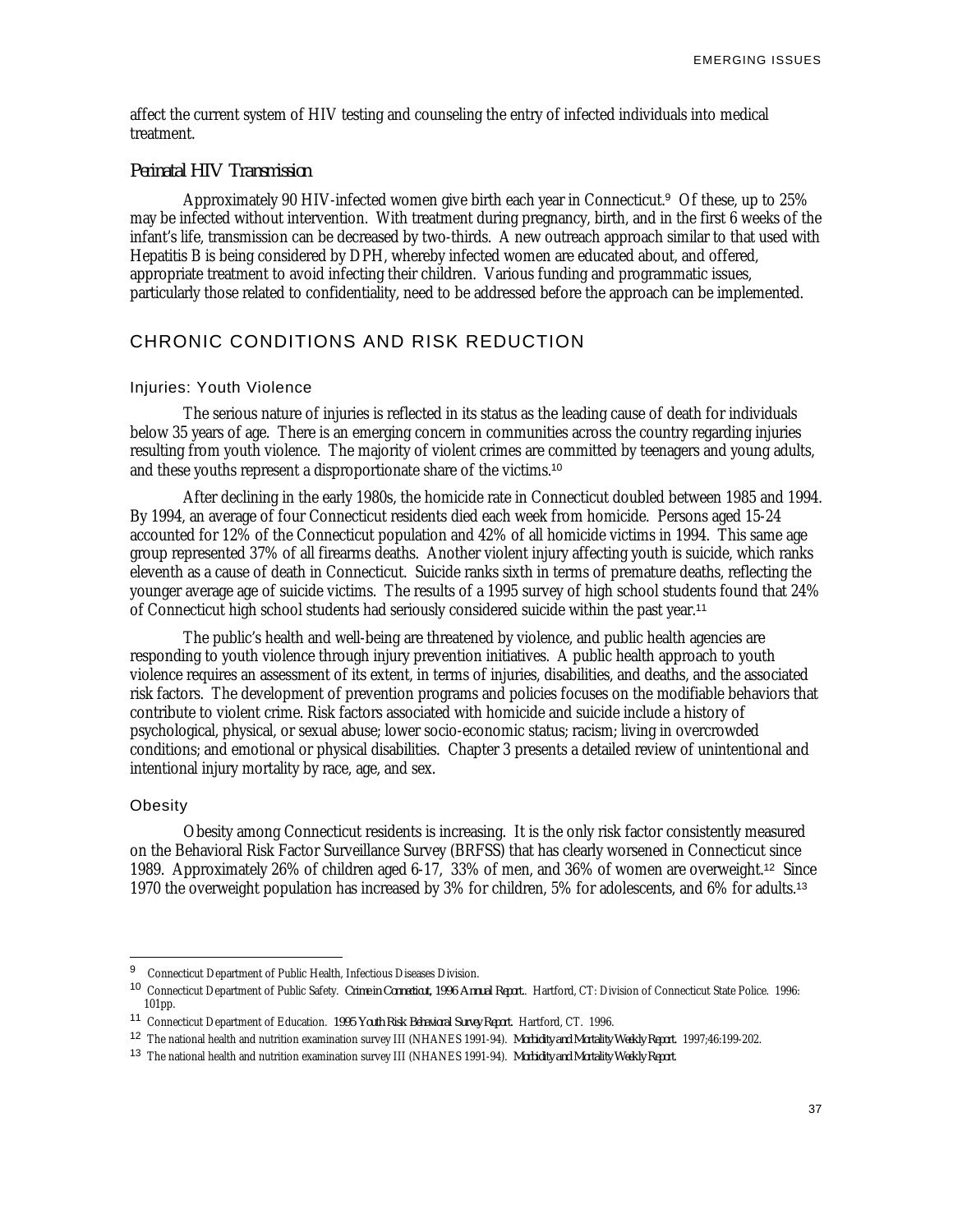Eighty percent of obese adolescents become obese adults.<sup>14</sup> Therefore, primary prevention of obesity should target children and their care providers with guidance for healthy, age-appropriate food behaviors and early physical activity, while avoiding the development of anorexia nervosa or other eating disorders.

Obesity prevalence in Connecticut is 24%<sup>15</sup>, and has been increasing since 1989, following a national trend. Obesity is related to age, with the prevalence increasing up to 64 years of age; 37% of adults between the ages of 55 and 64 are obese. If obesity continues to increase with age, the numbers will be affected by the baby boomers when they reach the 55-64 age category. Obesity is also more prevalent among certain race/ethnic groups, with non-whites, especially blacks, having rates significantly higher than non-Hispanic whites. The prevalence of obesity among the 138 blacks surveyed in the 1995 BRFSS was over 40%.

Obesity is a risk factor for heart disease, stroke and high blood pressure; colon, breast, and prostate cancer; and diabetes. Death due to coronary heart disease is associated with obesity at the upper range of body weight (i.e., a relative weight of 140% or greater, or a body mass index greater than 30).16,17 The prevalence of high blood pressure and diabetes is three times greater among overweight people than among those of normal body weight.<sup>18</sup> Half of all type II diabetes (non-insulin-dependent diabetes mellitus) is estimated to be preventable by obesity control.<sup>19</sup>

Obesity and diet contribute to an estimated 3,217 deaths in Connecticut, or 11% of all deaths.<sup>20</sup> The combined risk factors of poor diet and sedentary lifestyle are estimated to contribute to 14% of all deaths each year.<sup>21</sup> In 1994, only 33% of Connecticut adults consumed the recommended five or more servings of fruits and vegetables each day, significantly below the *Healthy People 2000* objective of 100%.

Physicians can play an important role in decreasing the prevalence of this risk factor. A recent study indicated that only 29% of overweight patients were counseled by their physicians to lose weight, but when they were, the overweight were much more likely to try to lose weight.<sup>22</sup> A more detailed discussion of obesity can be found in Chapter 3.

#### Hemochromatosis (Iron Overload Disease)

Hemochromatosis is the excessive storage of iron in the body and, until recently, had been thought rare, but new information shows that it affects at least one in 300 individuals.<sup>23</sup> The CDC is expected to publish pioneering new iron overload screening and treatment recommendations soon.<sup>24</sup> These draft guidelines state that the chronic excess iron accumulation often leads to severe organ damage, arthritis, cirrhosis, diabetes, heart disease, or psychological and sexual dysfunction. The strategy for prevention is the screening of adults for hereditary hemochromatosis during routine medical encounters.

Providers and the public need to be informed about these new guidelines, because screening may identify more than 10,000 individuals with this condition in Connecticut. Treatment involves periodic blood

<u>.</u>

<sup>14</sup> U.S. Department of Health and Human Services, Public Health Service, Health Resources and Services Administration, Maternal and Child Health Bureau. Executive Summary: *Promoting Healthy Weight Among Children.* Washington, D.C.:1995 December.

<sup>15</sup> Connecticut Department of Public Health. *Behavioral Risk Factor Surveillance System*. 1995.

<sup>16</sup> Kris-Etherton PM, ed. *Cardiovascular Disease: Nutrition for Prevention and Treatment.* Chicago, Ill.: American Dietetic Association, 1990.

<sup>17</sup> National Research Council. *Diet and Health: Implications for Reducing Chronic Disease Risk.* Washington, DC: National Academy Press, 1989.

<sup>18</sup> Fisher M, Eckhart C, eds. *Guide to Clinical Preventive Services: An Assessment of the Effectiveness of 169 Interventions. Report of the US Preventive Services Task Force.* Baltimore, MD: Williams & Wilkins, 1989.

<sup>19</sup> Herman WH, Teutsch SM, Geissm LS. Diabetes mellitus. *American Journal of Preventive Medicine*. 1987;3(suppl):72-82.

<sup>20</sup> Hahn, RA, Teutsch, SM. Rothenberg, RB, Marks, JS. Excess deaths from nine chronic diseases in the United States, 1986. *Journal of the American Medical Association.* 1990;264:2654-2659.

<sup>21</sup> McGinnis & Foege. Actual causes of death in the United States. *Journal of the American Medical Association*. 1993;2207-2212.

<sup>22</sup> Nawaz H, Adams ML, Katz DL. Pattern and impact of weight management counseling by physicians. Submitted to *American Journal of Preventive Medicine.* 1996.

<sup>23</sup> U.S. Department of Health and Human Services, Public Health Service, Centers for Disease Control. *Draft Recommendations for the Prevention and Management of Iron Deficiency and Iron Overload*. Washington, D.C.: 1996.

<sup>24</sup> U.S. Department of Health and Human Services.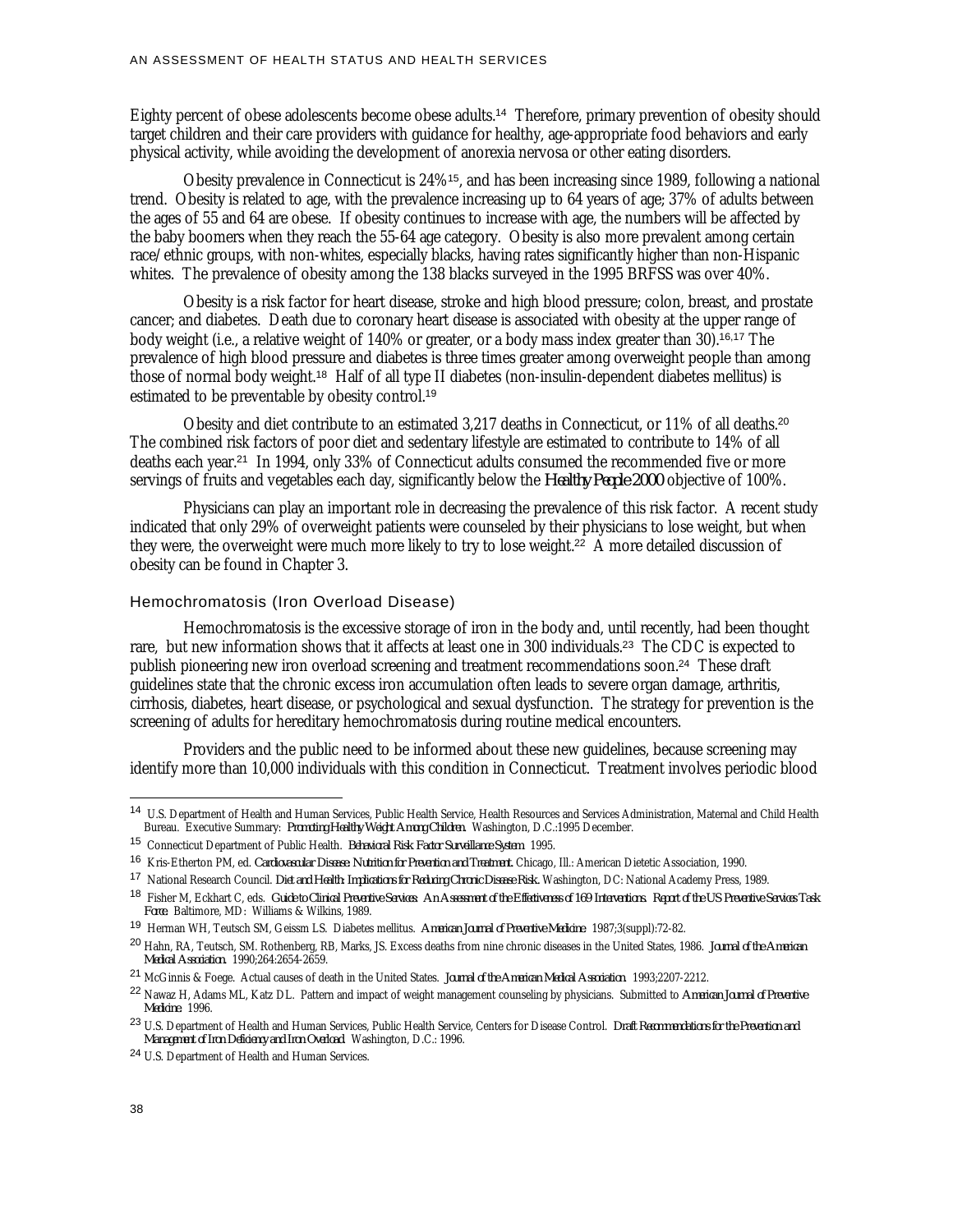donation, and is safe, cheap, and effective. Targeting high-risk individuals and males over age 20, who may not have insurance, can reduce morbidity and reduce future health care costs.

## Asthma<sup>25</sup>

Asthma is a chronic, inflammatory disorder of the airways. In susceptible individuals, this inflammation causes recurrent episodes of wheezing, breathlessness, chest tightness, and coughing, particularly at night or in the early morning. The episodes are associated with widespread but variable airflow obstruction that is often reversible either spontaneously or with treatment. Over the past decade asthma fatalities have increased 80% and now account for 4,000 deaths per year nationally.

Asthma is the most common chronic disease of childhood, affecting an estimated 5 million children under the age of 18. Hospitalizations among this group have increased 36% in the past decade. Among children aged 5-14, the asthma death rate nearly doubled from 1980 to 1993.<sup>26</sup> Aside from the medical costs, asthma affects the quality of life by limiting school and work attendance, occupation choices, and physical activity. Asthma accounts for 10 million missed school days per year. In 1990, over \$6 billion was spent for asthma-related health care. If no intervention occurs, that cost will more than double by the year 2000.

Deaths and hospitalizations from asthma are considered largely preventable. Asthma is amenable to public health intervention, including those reducing occupational exposures, tobacco smoke, household allergens, ambient ozone, and dust. Most states, including Connecticut, have inadequate data to define the distribution of asthma. Such data are critical to begin intervention. Initial steps have been taken to establish a data base to allow for analysis of asthma in our state.

#### Genetic Research

-

One trend with significant implications for disease prevention and health promotion is stimulated by advances in genetic research with molecular medicine. Creating a map of the human genome is one of the goals of the international Human Genome Project funded by the National Institute of Health and the Department of Energy. Genes play a major role in human health and disease, and mapping the 50,000 to 100,000 genes that compose the human genome will enhance prediction of potential future health. As of mid-1996, more than 6,000 genes had been mapped.<sup>27</sup> Knowing locations and functions of genes helps scientists to understand how they may mutate, and subsequently, cause diseases. In turn, this may lead to better diagnoses and treatments, potentially using gene therapy.

Researchers have already mapped *single* genes associated with diseases, such as cystic fibrosis, Huntington's disease, Duchenne muscular dystrophy, neurofribromatosis, and retinoblastoma. Genetics have been implicated in many major disabling and fatal diseases including heart disease, stroke, diabetes, and several kinds of cancer.<sup>28</sup> However, the majority of diseases are not related to single genes, but rather are caused by multiple genes or by a combination of genetic and environmental factors. For example, several different genes may play a role in triggering diabetes, in combination with environmental and lifestyle factors, such as diet or viruses.<sup>29</sup> Such diseases are much more difficult to understand than those associated with single genes.

Two genes, called BRCA1 (1994) and BRCA2 (1995) are involved in a high proportion of "inherited" breast cancers, but only about 5 to 10% of breast cancer cases may be inherited.<sup>30</sup> More than

<sup>25</sup> American Public Health Association. Fact sheet on asthma. May 30, 1997.

<sup>26</sup> U.S. Department of Health and Human Services, Public Health Service, Centers for Disease Control and Prevention. *Mortality and Morbidity Weekly Report*: May 3, 1996: Vol. 45, #17.

<sup>27</sup> Jaroff L. Keys to the kingdom. *Time*, 1996 Fall;147(14):24-29.

<sup>28</sup> Impact of the human genome project. www.gdb.org/Dan/DOE/prim5.html.

<sup>&</sup>lt;sup>29</sup> Diabetes and genetic risk factors. www.ncgr.org/gpi/odyssey/diabetes.

<sup>30</sup> Family history of breast cancer. *International Journal of Cancer*. 1997;71:800-809.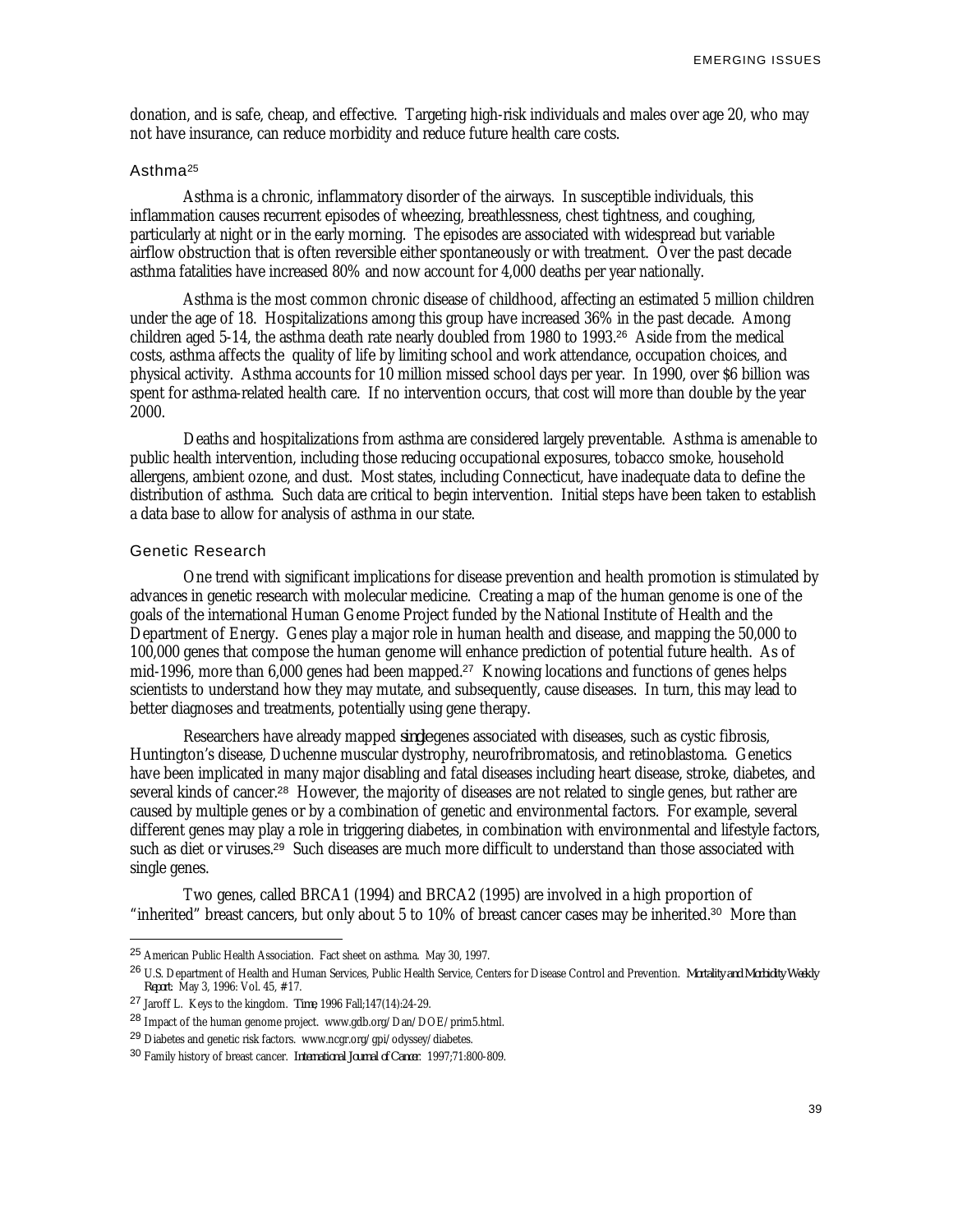200 different mutations in the two BRCA genes may confer different risks of breast cancer; moreover, the same mutation can have different effects in different women. Such circumstances underscore the role of modifying factors, whether genetic or environmental, in determining whether a given BRCA mutation causes cancer. The lifetime risk of developing breast cancer for women with a BRCA gene mutation is high, but not precisely known. Studies have suggested that the risk of developing breast cancer for women with just one BRCA gene mutation is 85%. More recent studies, however, based upon a broader population of women, indicate that the risk is only 56%.<sup>31</sup> Understanding the genetics of human breast cancer has potential for prevention and treatment. It affects the care of individual patients, particularly those "carriers" of mutated genes who opt to have prophylactic mastectomies to reduce the risk of developing breast cancer.

The growing population aged 85 and older highlights the need to address many problems associated with aging. Future progress is likely to be associated with advances in medical genetics with the potential to affect healthy aging. For example, genetic factors play a role in the onset of Alzheimer's disease, the prevalence of which may approach 50% among persons aged 85 and older.<sup>32</sup> In Connecticut, Alzheimer's disease was the eighth leading cause of death for the 85+ population in 1995.<sup>33</sup> Efforts are underway to identify the environmental causes of and diagnostic markers for Alzheimer's disease, particularly because, like heart disease and cancer, it may begin early and be a lifelong disease process,<sup>34</sup> and pharmaceutical companies hope to identify the genetic foundations of asthma and then develop drugs that will prevent the development of symptoms.<sup>35</sup>

The practice of medicine is on the verge of a significant transformation enhanced by daily genetic discoveries. One of the challenges affecting the nation's future health will be "to assess the impact and potential of genetic advances."<sup>36</sup>

#### Heart Disease in Women

Cardiovascular disease<sup>37</sup> (CVD) is an important women's health problem and will continue to be the leading cause of death in women for the foreseeable future. Heart disease is the number one killer of American women.<sup>38</sup> Every year an estimated 485,000 American women die of CVD, more than twice the number who die of all forms of cancer combined.<sup>39</sup> Of the CVDs, heart disease kills an estimated 245,000 women annually, five times the number who die of breast cancer and nearly half (49%) of the total heart disease deaths that occur each year.<sup>40</sup> An estimated 20,800 women under the age of 65 die of heart attacks each year; over 29% of them are under the age of 45. Black women have a 33% higher death rate from coronary heart disease than white women and a 77% higher death rate from stroke. Nearly 24% of women ages 20 and older have high blood pressure, a major risk factor in coronary disease and stroke.<sup>41</sup>

In 1994, CVD was listed as a principal or secondary diagnosis in 71,900 women's hospitalizations, about 19% of all hospitalizations in Connecticut. Women aged 65 years or older accounted for 74% of women's hospitalizations with CVD as the principal diagnosis and diabetes listed as a secondary diagnosis.<sup>42</sup>

<u>.</u>

<sup>31</sup> Healy, B. BRCA genes -- Bookmaking, fortune telling, and medical care. *New England Journal of Medicine*. 1997;336:1448-9.

<sup>32</sup> The Alzheimer's Disease and Genetics Information Directory. www.ncgr.org/gpi/odyssey/alzheim/

<sup>33</sup> Connecticut Department of Public Health, Office of Policy, Planning, and Evaluation.

<sup>34</sup> PET scans detect Alzheimer's. *The Lancet*. 1997;349:1805-1809.

<sup>35</sup> Staff Reporter. Schering and Genome join forces to search for an asthma gene. *Wall Street Journal*. 1996 December 24.

<sup>36</sup> Edward J. Sondik, Ph.D., Director of the National Center for Health Statistics. Personal Correspondence to Stephen Harriman, Commissioner of the Connecticut Department of Public Health. 1996 September.

<sup>37</sup> Cardiovascular disease includes coronary heart disease, diseases of the heart, and cerebrovascular disease.

<sup>38</sup> The National Institute of Health. *Healthy Heart Handbook for Women.*

<sup>39</sup> The National Institute of Health. *Healthy Heart Handbook for Women.*

<sup>40</sup> The National Institute of Health. *Healthy Heart Handbook for Women.*

<sup>41</sup> The National Institute of Health*. Healthy Heart Handbook for Women*,

<sup>42</sup> Connecticut Department of Public Health, Health Education and Intervention Unit, and the Office of Health Care Access, Hospital Discharge Abstract and Billing Data Base, 1994.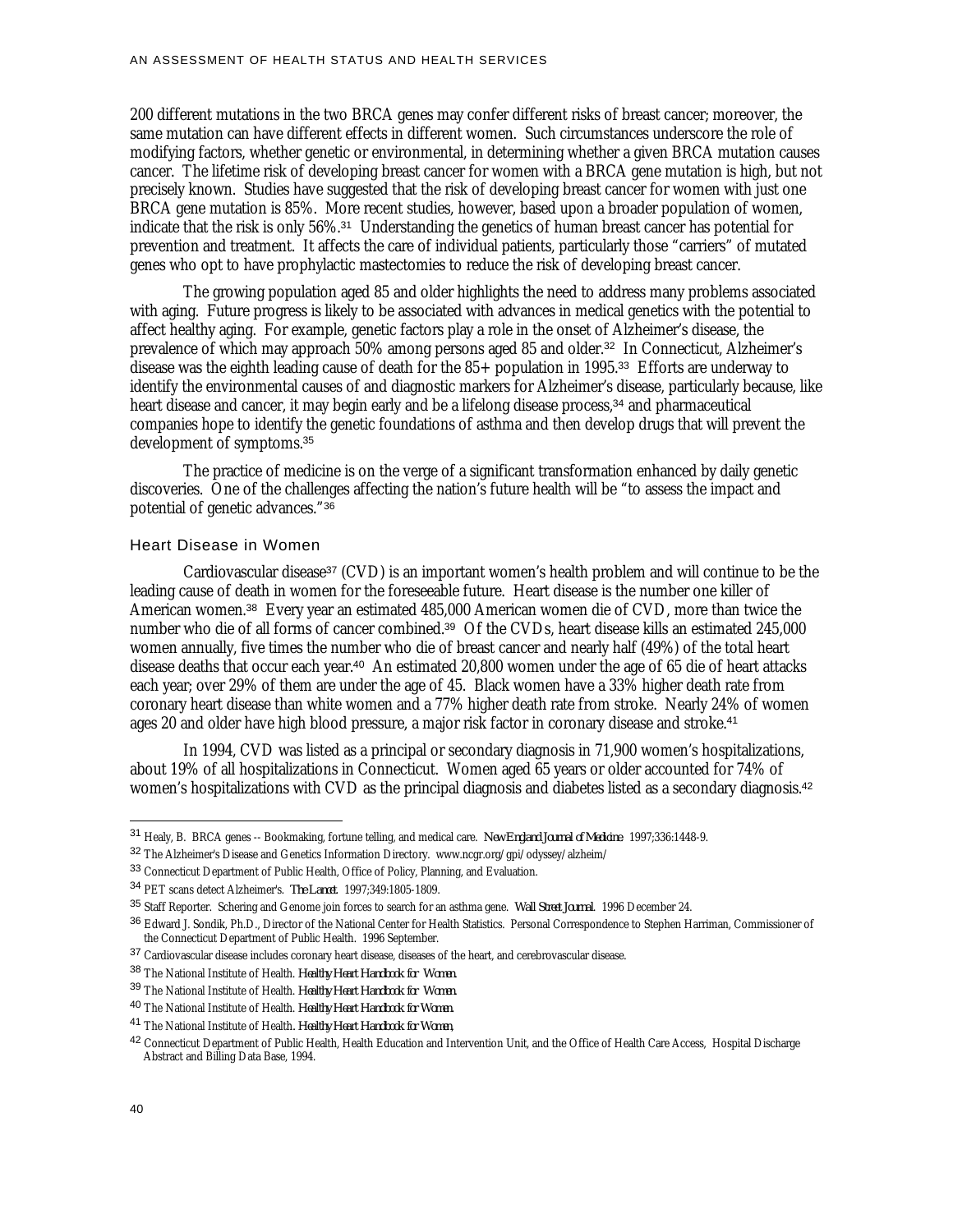## ENVIRONMENTAL CONDITIONS

#### Environmental Tobacco Smoke

Every year the first-hand use of tobacco kills more Americans than alcohol, accidents, fires, illegal drugs, AIDS, murder, and suicide, combined. Exposure to environmental tobacco smoke (ETS) also may contribute to the development of acute and chronic illnesses that result in premature loss of life. ETS is known to effect or worsen symptoms of illnesses ranging from sub-clinical manifestations to those requiring hospitalization. These symptoms do not necessarily result in imminent life-threatening situations or death.

There is no known safe level of exposure to ETS, and no way, unless direct monitoring were taking place, to determine how much actual exposure there is. In addition, the array of individual characteristics and factors that may affect symptoms or illness are extremely difficult to account for. For fetuses, infants, and very young children, it is simpler to describe the risks of exposure to ETS. While there is no known safe level of exposure to ETS in adults, there is absolutely no safe level of exposure for this population, whose respiratory, cardiovascular, and other bodily systems are developing.

Children's exposure to ETS is a significant public health problem. A large population is at risk from a very real threat to its health which has resulted in a rise in the number of young women of childbearing age who have begun smoking. Smoking during pregnancy is associated with low birthweight and Sudden Infant Death Syndrome. Each year an estimated 30 infants die from causes related to maternal smoking during pregnancy and/or exposure to ETS in the first months of life.<sup>43</sup> ETS worsens asthma in children and is a risk factor for asthma in healthy children. Exposure to ETS is associated with an increased amount of respiratory symptoms: wheezing, coughing, and sputum production; an increased amount of middle ear effusion (fluid), a risk factor for middle ear infection; and a measurable reduction in lung function<sup>44</sup>. For children under age 5 in the United States, ETS is responsible for:<sup>45</sup>

- 136 to 212 deaths from lower respiratory infection
- **148 deaths from fires**
- $= 354,000$  to 2.2 million cases of otitis media
- $= 5,200$  to 165,000 tympanostomies
- $\blacksquare$  14,000 to 21,000 tonsillectomies
- $= 529,000$  asthma visits to physicians
- $\approx 260,000$  to 436,000 episodes of bronchitis
- $\blacksquare$  115,000 to 190,000 episodes of pneumonia

During the last decade, more effective tobacco control efforts have emerged. Cities and towns are banning smoking in public places and states are raising tobacco and/or cigarette taxes for the combined effect of providing a financial disincentive to purchase these products and a mechanism to finance tobacco prevention programs. Recently, state attorneys general have been working on a settlement with the tobacco industry which provides compensation for current and future costs of smoking-related illness for state medical assistance clients, and regulation of the industry in terms of marketing, illegal sales to minors, and advertising.

#### Food Protection

-

## *Outbreaks of Foodborne Diseases*

The identification of safe and effective methods of ensuring that our state's food supply is free of pathogenic organisms has long been a goal of DPH. Recent increases in foodborne disease outbreaks,

<sup>43</sup> Connecticut Department of Public Health. *The Toll of Environmental Smoke in Connecticut.*. Hartford, CT: 1996.

<sup>44</sup> U.S. Environmental Protection Agency. *The Health Effects of Passive Smoking*. Washington, D.C.:1993.

<sup>45</sup> Difranza and Law. Pediatrics. April 1996.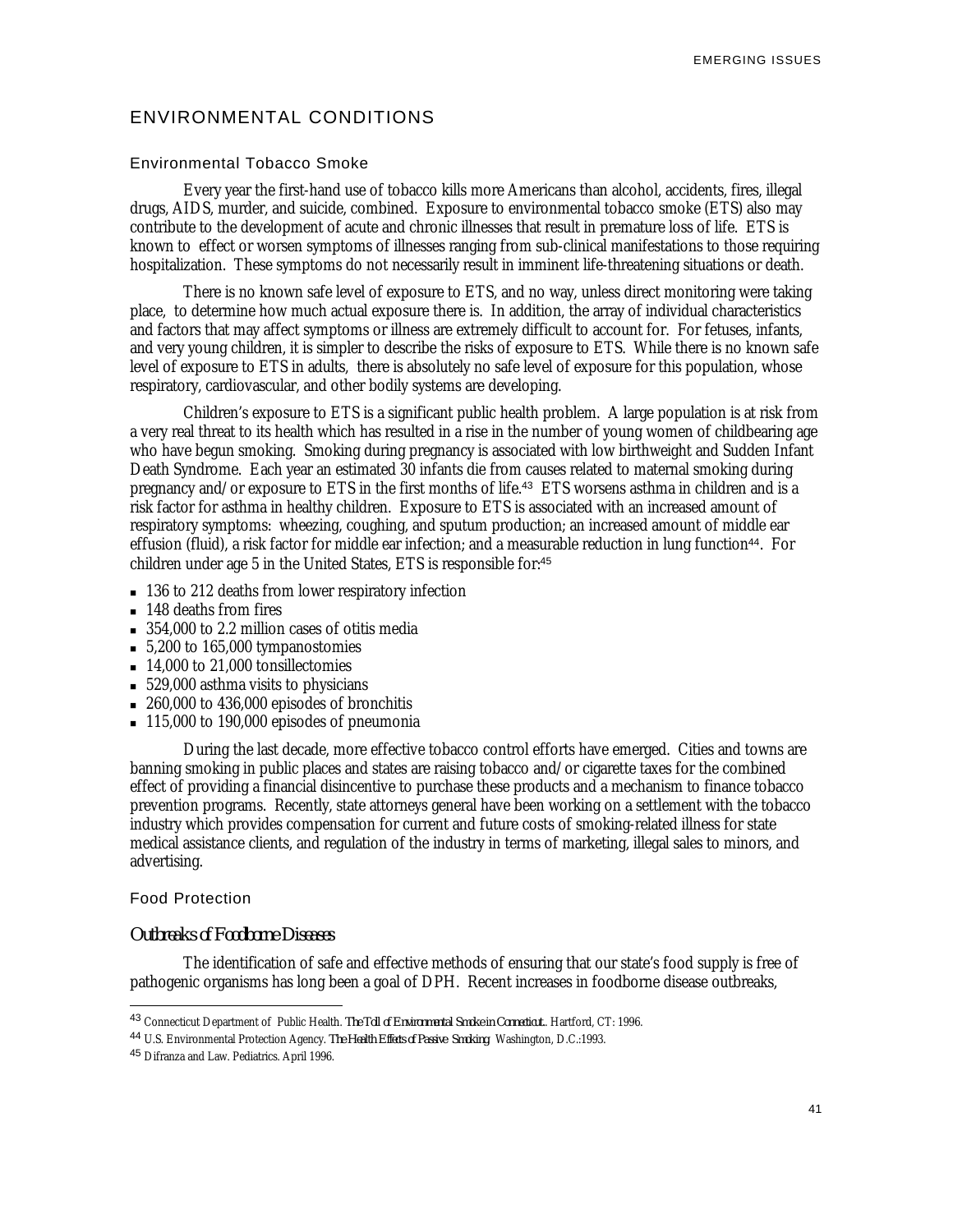especially with meat, poultry, and fresh produce have served to emphasize the importance of this problem. The risk of foodborne disease attributed to bacteria, parasites and viruses is increasing. The well established pathogens such as *Salmonella* continue to cause significant numbers of illness. Public health officials are being challenged by emerging pathogens along with the traditional foodborne pathogens. Three recent examples of foodborne illnesses that have occurred nationwide and in Connecticut follow.

- Hepatitis A Virus (HAV) Spring, 1997. Associated with frozen strawberries grown in Mexico and processed in California. Served through school lunch programs with cases occurring in a number of states nationwide.
- <sup>n</sup> *Cyclospora cayatanesis* (protozoan parasite) Spring, 1996 and 1997. Several outbreaks and cases nationwide, including Connecticut. Associated with raspberries, primarily from Guatemala and possibly South America.
- <sup>n</sup> *Escherichia coli* (bacterium) Connecticut experienced an outbreak in the summer of 1996 associated with a domestic grown lettuce blend (mesclun). Concurrently, an outbreak due to the same strain of *E. coli* and associated with the same food item occurred in Illinois.

In the fall of 1996 an outbreak of *E. coli* in Connecticut was associated with the consumption of fresh, refrigerated apple cider. Shortly after, another outbreak was identified on the west coast which also implicated fresh juices (apple and apple blends) as the vehicle for this bacterial agent.

The lessons learned from recent foodborne disease is that constant vigilance is required. While some foodborne diseases represent mild illnesses to otherwise healthy adults, they can have serious consequences for high-risk populations, such as the very young, very old, and those with existing illnesses, especially the immunocompromised. Free-trade agreements have opened new markets and have increased the availability and variety of fresh fruits and vegetables. Some of these fruits and vegetables originate in underdeveloped countries and have been implicated in outbreaks of disease in the United States.

## *Trained Workforce*

A key component of a comprehensive, effective program for food safety at the retail level is an educated workforce. After the occurrence of three major *Salmonella* outbreaks over a four-month period (one nursing home outbreak resulted in four deaths) in late 1986 and early 1987, the Connecticut General Assembly mandated food safety knowledge for food operators. The premise of the legislation was that each establishment should have at least one individual with a demonstrated knowledge of food safety.

Foodborne disease and food safety are dynamic issues which require public health professionals to keep pace with changing technologies and the emergence of new pathogens. While food service operators do not need the same level of knowledge required for health professional they need a basic understanding of the causes of foodborne disease and how it can be prevented. Additionally, food service employees need periodic updates and refresher training.

#### *Regulatory Improvement*

Most state health code regulations in this country pertaining to food protection are based on models developed by, or in cooperation with, the FDA. The Connecticut food protection regulations are based on the 1962 FDA Model Code. Since then the FDA has revised the code in 1976, 1993, 1995, and 1997. In 1993, the FDA developed one comprehensive code to cover all retail operations, retail grocery stores, food service, itinerant vendors, and caterers. They also adopted a two-year process of review and revision.

Local health officials in Connecticut have expressed a desire to bring the food protection regulations up-to-date. There is a need to consider changes in technology, and the emergence of new pathogens, and new vehicles of transmission (e.g., whole shell eggs, ground beef, apple cider, raspberries, lettuce, melons, etc.). This process has begun with a review of current certification and re-certification protocols, with a goal of establishing more clearly defined and formal regulatory procedures.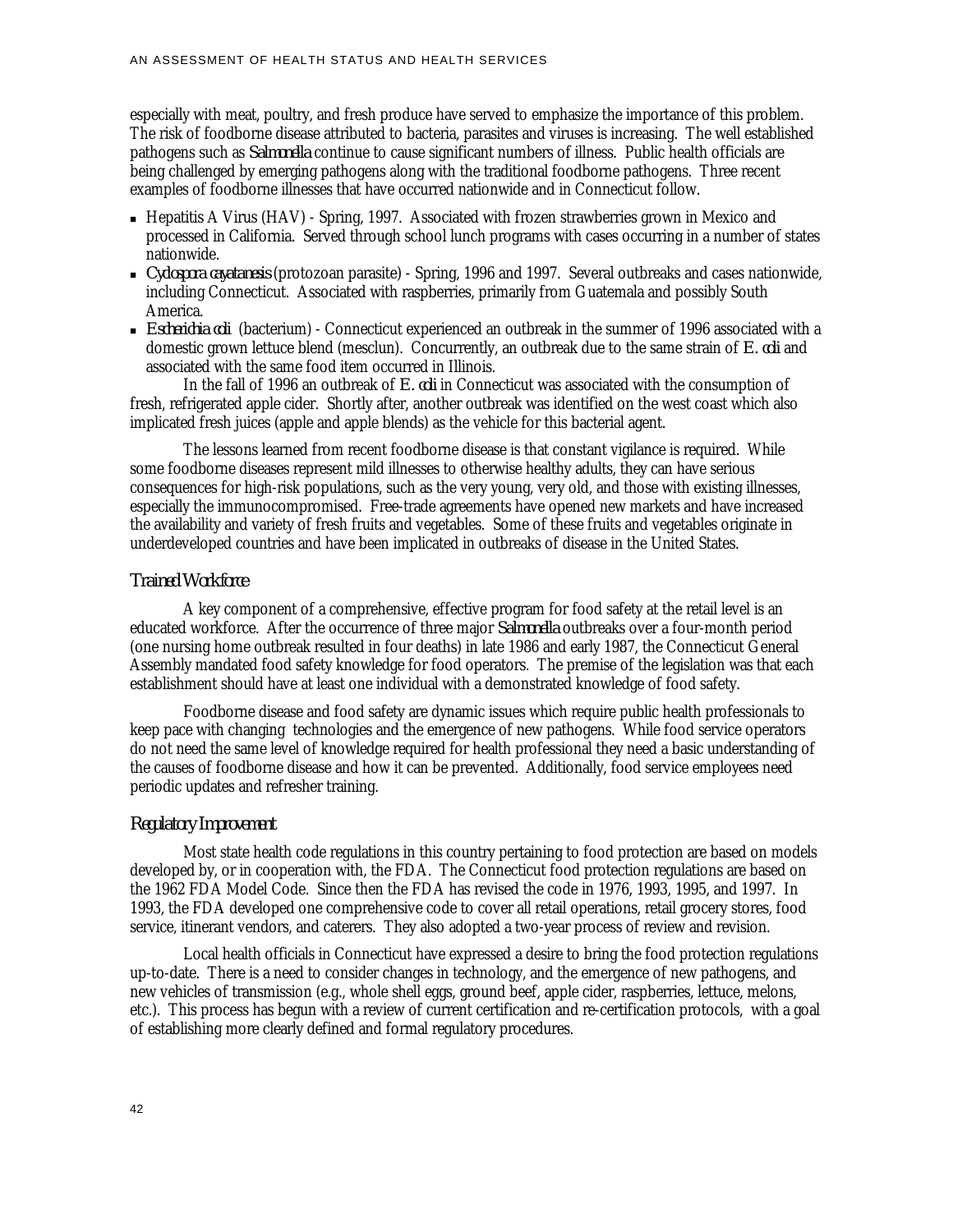EMERGING ISSUES

#### *Education*

The need for food safety education occurs at the level of regulation, production, and the general public. Rapid changes in the food service industry (bulk food sales at supermarkets, changes in menus, and food selection resulting from the globalization of the food supply) and changes in food preparation methods (refrigerated pastas, modified atmospheric packaging) all represent opportunities for disease transmission. This education effort will need to make use of traditional methods such as classroom instruction and print media, and new technologies such as the Internet.

#### *Irradiation of Food*

Various techniques of sterilizing food by exposure to ionizing radiation have been developed. These techniques are currently in use in over 38 countries and have been endorsed by the World Health Organization. Despite their widespread recognition, the techniques have not been well accepted in the U.S. This is based primarily on concerns of residual by-products of ionization that place consumers at increased risk for cancer and other adverse health effects.

Food that has been irradiated does not contain residual radiation. The Environmental Epidemiology and Occupational Health (EEOH) Division has been reviewing studies of irradiated food to determine the risks from this technique and to develop a means of communicating these to consumers.

#### Housing Materials

-

Lead poisoning is a serious but preventable health problem. Lead is a poison that affects virtually every system in the body. It is particularly harmful to the developing brain and nervous system of fetuses and young children. Lead dust and lead-based paint are the major sources of lead poisoning in children, particularly if the paint weathers, flakes or becomes chalky. Children in homes built prior to 1978 are at highest risk of being in a lead-based paint environment.<sup>46</sup>

The EEOH Division's Childhood Lead Poisoning Prevention Program (CLPPP) has been actively promoting the screening of children up to the age of six for lead poisoning since the CDC issued screening guidelines in 1991. While the CLPPP initially focused on all children in this age range, the accumulated screening data suggest that the prevalence of lead poisoning is greatest in cities that have both a high percent of older, pre-1950, housing and large numbers of children exposed to painted surfaces in poor condition.

The CDC revised the screening guidelines in November of 1997.<sup>47</sup> To initiate the best approach to implementing these guidelines, the CLPPP has formed an advisory group, the Connecticut Lead Poisoning Screening Committee to review current information on Connecticut housing, populations, and current lead poisoning prevalence data. The Committee will determine the best approach to identifying children with elevated blood lead levels and preventing additional cases of lead poisoning.

CLPPP has received a growing number of notices from local health officials regarding multiple environmental hazards for lead exposure encountered in the assessment of apartments and other homes. These hazards range from asbestos fibers emitted from old pipe insulation to formaldehyde out-gassing from carpets, particle board, and other furnishings and building products, and radon emissions from natural radium deposits in soils. In some cases, efforts to mitigate one hazard may increase exposure to others. Moreover, information aimed at increasing public recognition of a single substance may direct attention and resources away from other, more hazardous issues.

<sup>46</sup> University of Connecticut and the Connecticut Department of Public Health. *What you Should know about Lead Poisoning: A Resource Manual for Childcare Providers*. Hartford, CT: 1997.

<sup>47</sup> U.S. Department of Health and Human Services, Public Health Service, Centers for Disease Control and Prevention. *Screening Young children for Lead Poisoning: Guidance for State and Local Public Health Officials.* 1997.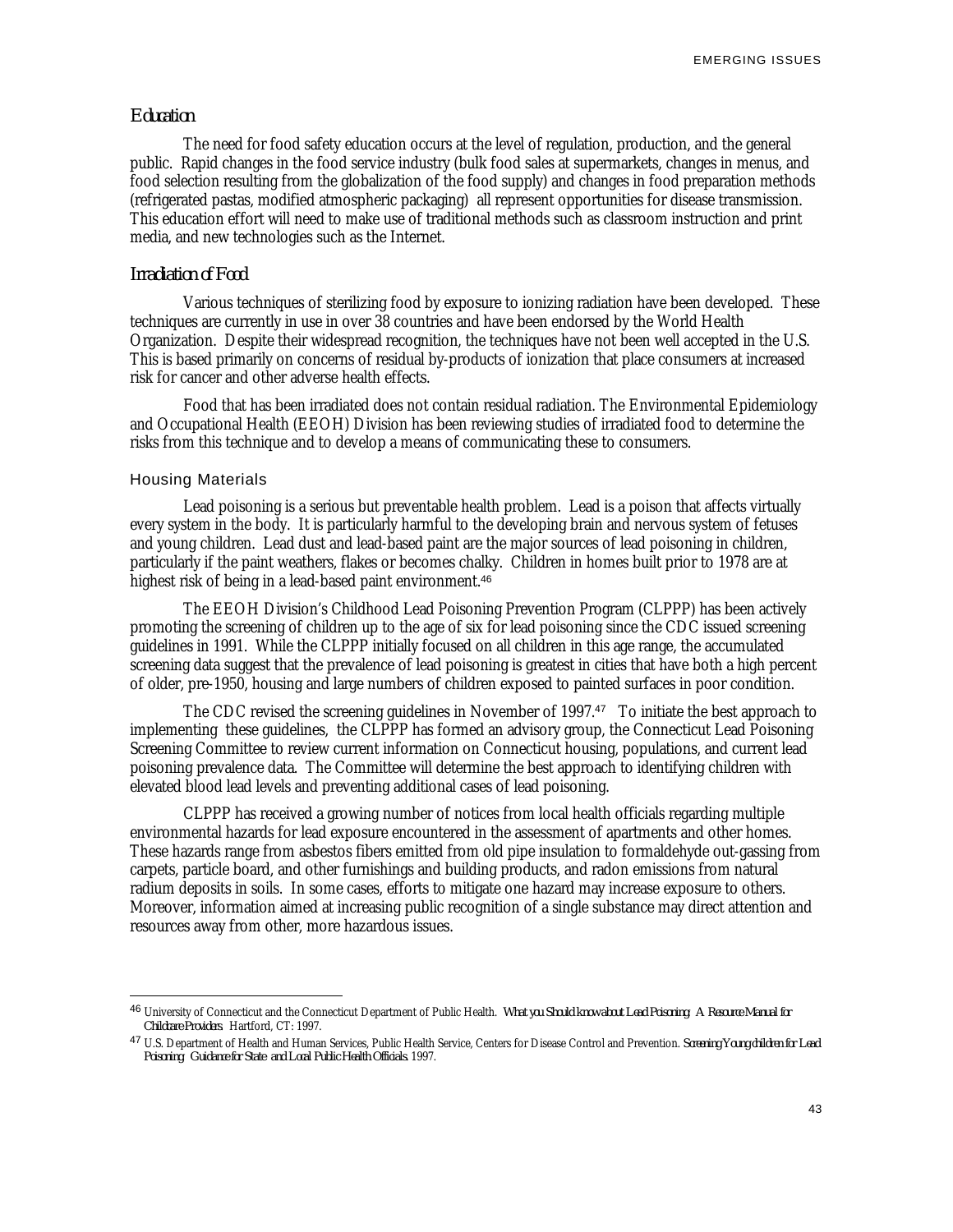While some hazards, such as asbestos, are part of formal regulatory programs, others, such as formaldehyde, mold, mildew, and dust mites are not. Both comprehensive regulatory and public education programs are needed to provide a coordinated approach to these hazards.

## OCCUPATIONAL CONDITIONS

## Latex Allergy

The prevalence of latex allergy in the general population is thought to be less than 1%. However, the prevalence in individuals with spina bifida, urogenital abnormalities, childhood atopy, eczema, and certain food allergies can range from 28% to 67%. In health care workers, the prevalence is estimated to be between 7 and 10%. Atopic health care workers are at even a greater risk. Other workers at risk include kitchen/dietary workers, maintenance personnel, workers involved in the manufacture of rubber or rubber products (toys, rubber bands, gloves), and any other workers with chronic latex exposure.<sup>48</sup>

Latex is the sap from the rubber tree *Hevea brasiliensis*. Many health care, food service, maintenance, and day care workers report allergic reactions to latex-containing medical products, particularly latex gloves. With the implementation of universal precautions, health care workers' exposure to latex has increased dramatically. Exposure can occur by direct contact with skin and mucus membranes, and by inhalation. People at high risk for developing latex allergy include those with allergies to certain foods (banana, kiwi, chestnut, avocado), those undergoing many medical procedures (children with spina bifida), and those who use latex gloves in work settings.

The increased numbers of persons who have developed allergy to latex products have serious public health implications. Persons with sensitivity to latex products are susceptible to strong adverse reactions, which may even be life-threatening, when they come into contact with latex. Reactions have occurred after exposure to latex in adhesives, shoes, gloves, condoms, balloons, stretch textiles, urinary catheters, barium enema equipment, and even a squash racket handle. Although approximately 80% of all latex reactions are non-immunologic (or due to irritation), approximately 20% have an immune basis.<sup>49</sup>

The predominant immunologic response to natural latex rubber is Type IV delayed hypersensitivity to rubber additives, which often presents with contact dermatitis. The additives include accelerators used during the manufacturing process to speed curing. Approximately seven days are required for the induction and sensitization process in Type IV delayed reactions. Contact dermatitis may be prevented with barrier creams and seamless, nylon glove liners.

Type I hypersensitivity reactions to latex are serious and life threatening. They occur immediately, with a different immunologic mechanism, and are manifested by massive local release of histamine. They include hives, nasal congestion, wheezing, angioedema, conjunctivitis, throat tightness, and anaphylaxis. Between 1988 and 1992, the FDA reported more than 1,000 systemic reactions to latex, of which 15 were fatal. Some health care workers may develop Type I sensitization after regular exposure to latex. Areas with significant airborne latex allergens (operating rooms, intensive care units, and dental suites) may sensitize workers who inhale allergenic proteins. One concern of experts is that initial mild immune reactions can progress to more serious reactions with continued exposure. There is also concern that non-allergic reactions such as irritant hand dermatitis disrupt the skin barrier, increasing exposure and the risk of developing allergy.

Research to better understand latex hypersensitivity is ongoing. In spina bifida patients, it is believed that sensitization may occur from early, intense, and chronic exposure to rubber products during multiple

<sup>48</sup> Massachusetts Department of Public Health and Occupational Health Surveillance and the Massachusetts Thoracic Society. Latex allergy in health care workers*. SENSOR Occupational Lung Disease Bulletin*. February 1995.

<sup>49</sup> Massachusetts Department of Public Health and Occupational Health Surveillance and the Massachusetts Thoracic Society.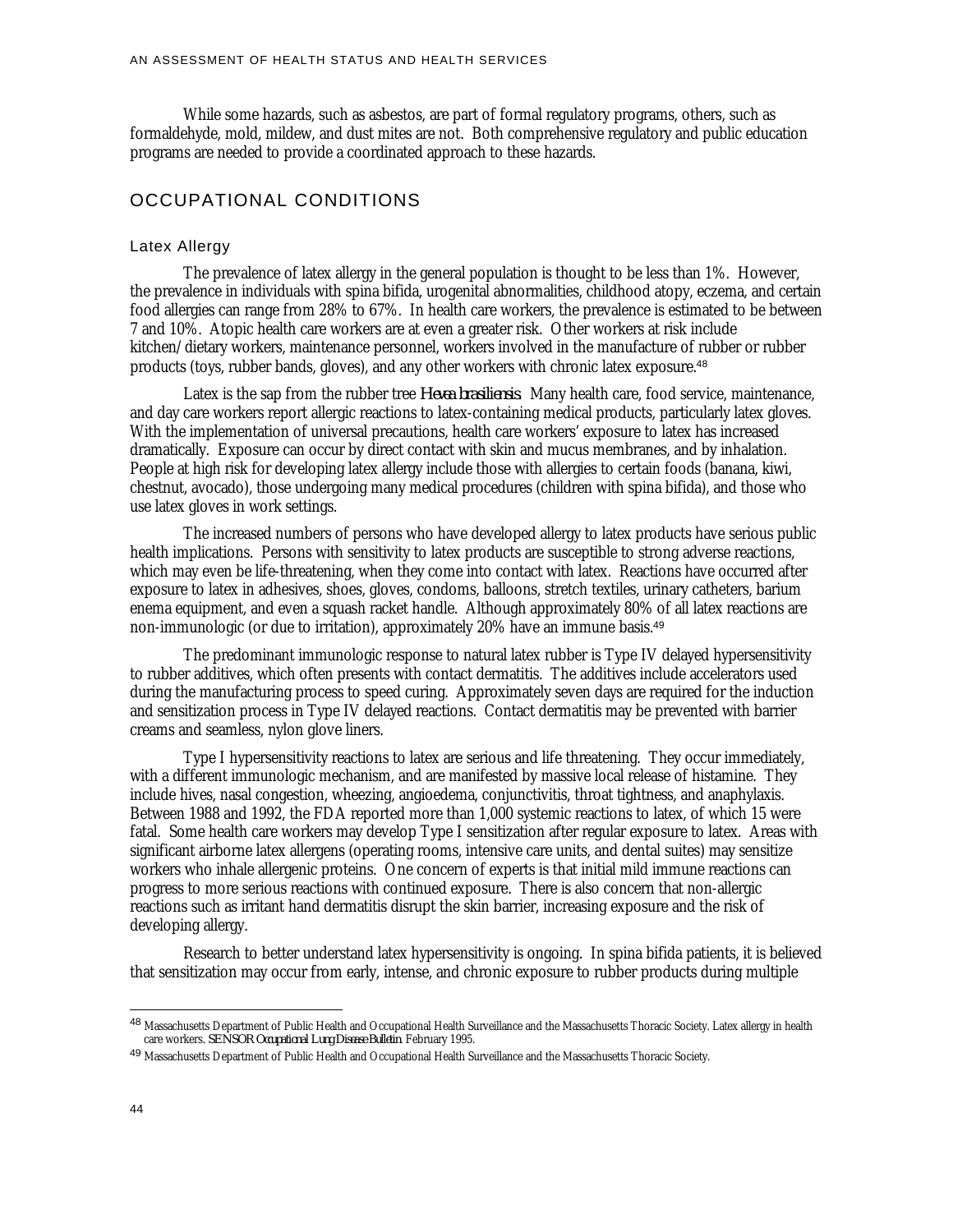surgeries, examinations, and diagnostic procedures, and bowel and bladder programs. The Spina Bifida Association of America produces materials to educate health professionals and their patients about latex allergies in this high risk population. The Spina Bifida Association literature includes a list of products that contain latex, and examples of latex-safe alternatives. Some institutions with large pediatric populations are moving towards becoming "latex-safe," i.e., minimizing the use of latex throughout the hospital. Nationally, the Shriners Hospitals network has banned certain latex-containing products from hospital floors.

#### Endocrine Disrupters

Endocrine disrupters are environmental chemicals that exert toxic effects by mimicking hormones or by changing the way hormones normally function. Recent findings of endocrine disruption and reproductive effects in wildlife exposed to chemicals has spurred public concern and research interest in the potential effects of these chemicals on human reproduction.<sup>50</sup> While most interest has focused upon chlorinated chemicals such as dioxin, PCBs, and banned pesticides (DDT, chlordane), the list of potential endocrine disruptors has grown to include such chemicals as those commonly used in plastics.<sup>51</sup> A major research initiative at the federal level is aimed at developing new methods to detect and identify endocrine disruptors. As new data are developed, risk assessments will be needed to evaluate the potential reproductive hazards, such as infertility, and abnormal development, associated with exposure to these common chemicals. Further, the public will need sound and sensible risk communication to understand this complex issue.

## FAMILY HEALTH

#### Infant Mortality

Infant mortality is generally on the decline in Connecticut. However, there is a continued disparity between white and non-white infant mortality rates and with urban areas showing considerably higher rates than other parts of the state. Low birthweight is a significant contributor to infant mortality. Low birthweight can result from either gestational prematurity or intrauterine growth retardation, among other factors. Both of these causes may be ameliorated by improved prenatal care, nutrition, smoking cessation, and cessation or decreased substance use and abuse.

The State supports numerous programs to improve and maintain the participation of high-risk populations in prenatal care services. Strategies to improve participation in prenatal care services must include more than merely assuring early entry into prenatal care but also those which ensure compliance with regular prenatal care visits. Other strategies include participation in smoking cessation programs, and referrals for nutritional counseling, and food supplements. A more detailed analysis of infant mortality and low birthweight is given in Chapter 3.

## Nutrition in Child Care

-

During the last decade, responsibility for children's food intake has shifted from the family to the child care center/provider and the level of physical activity in children has fallen. Welfare reform, the return of mothers of young children to the work force sooner after childbirth, and other social factors are causing greater numbers of children to spend increasing amounts of time in a variety of non-traditional child care settings. Children are consuming greater proportions of their daily nutrients at child care centers and in other out-of-home environments. While some children bring food from home, many of these settings provide meals for the children in their care.

<sup>50</sup> Colborn, T., vom Saal, F.S., and Soto, A.M. Developmental effects of endocrine-disrupting chemicals in wildlife and humans. *Environmental Health Perspectives*. 1993. 101:378-383.

<sup>51</sup> Birnbaum, L.S. Endocrine effects of prenatal exposure to PCBs, dioxins, and other xenobiotics: implications for policy and future research. *Environmental Health Perspectives*. 1994. 102:676-679.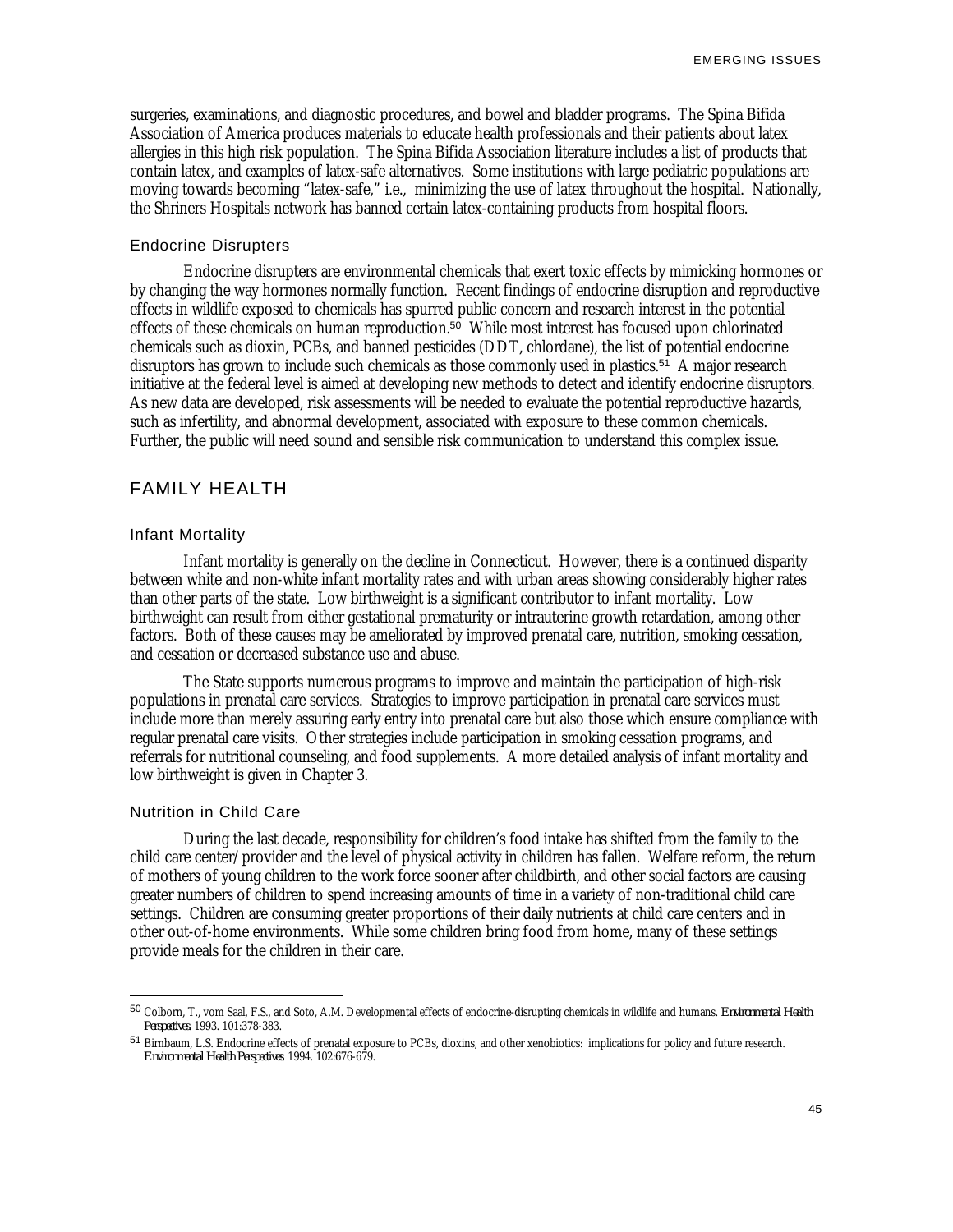The change in responsibility for children's food intake raises concerns about the quantity and quality of children's nutrient intake. Proper nutrition is directly related to improved school performance, enhanced growth and development, and a reduction in obesity. To minimize the incidence of growth retardation, anemia, and other problems associated with poor diet, child care centers need to emphasize healthy eating. Healthy eating for children should include increasing intakes of calcium, fiber, fruits, and vegetables, while reducing fat intake. To implement these policies, many child care providers need technical assistance with menu planning, safe food handling, food preparation, and developing positive food experiences for the children in their care. They may also need assistance in developing strategies to promote physical activity.

#### Breastfeeding

*Healthy CT 2000* and *Healthy People 2000* include objectives that call for an "increase to at least 75% the proportion of mothers who breastfeed their babies in the early postpartum period and to at least 50% the proportion who continue breastfeeding until their babies are 5-6 months old."<sup>52</sup> However, in Connecticut in 1994, the breastfeeding initiation rate among the general population was only 59% and the rate at 5-6 months only 19%.<sup>53</sup> In the low-income population served by the Women, Infant, and Children (WIC) Program, the rates during this period were significantly lower, at 41% and 10%, respectively.

Breastfeeding has advantages for both babies and mothers, and the advantages are seen in rich and poor nations.<sup>54</sup> They include the prevention of gastrointestinal and respiratory illness, of infections, and of certain immunologic disorders among infants. In addition to preventing illness early in life, breastfeeding appears to reduce the risk of certain chronic diseases and the reduction of morbidity associated with breastfeeding is of sufficient magnitude to be of public health significance.<sup>55</sup> Breastfeeding, particularly for extended periods, may also reduce the risk of breast cancer in premenopausal women.<sup>56</sup> This protective effect may be stronger among women of low parity.<sup>57</sup>

## Fetal Alcohol Syndrome (FAS)

Fetal Alcohol Syndrome (FAS) is the adverse effect of maternal alcohol consumption during pregnancy. Alcohol readily crosses the placenta and affects the developing fetus. An infant with FAS is characterized by abnormal facial features (short palpebral fissures, poorly developed philtrum, low nasal bridge, and thin upper lip), growth retardation, and neurological impairment. As FAS children grow and develop they often suffer from attention deficit problems, below average intellectual functioning, poor memory, reduced problem solving ability, and lower verbal fluency.<sup>58</sup>

Unlike most birth defects, FAS has a known etiology and is preventable. The *Healthy People 2000* objective is to reduce the rate of FAS to 1.2 per 10,000 live births. National data show an increase in the prevalence of FAS from 1 per 10,000 live births in 1979 to 6.7 per 10,000 live births in 1993.<sup>59</sup> The

<u>.</u>

<sup>52</sup> U.S. Department of Health and Human Services, Public Health Service. *Healthy People 2000 Conference Edition*. Washington DC. 1990:692pp. (Objective 14.9;377). *Healthy Connecticut 2000.* Objective 2.11 Nutrition section.

<sup>53</sup> Abbott Laboratories, ROSS Products Division. Mothers' Survey. 1996.

<sup>54</sup> Cunningham AS, Derrick DB, Jelliffe EFP. *Breastfeeding and health in the 1980s:* A global epidemiologic review*. Journal of Pediatrics.* 1991 May;118(5):664.

<sup>55</sup> Dewey KG et al. Differences in morbidity between breast-fed and formula-fed infants*. Journal of Pediatrics.* 1995;126(5)pt 1:696-702.

<sup>56</sup> Hilrose K et al. A large-scale, hospital-based case-control study of risk factors of breast cancer according to menopausal status*. Japanese Journal of Cancer Research.* 1995;86:146-154.

<sup>57</sup> Michels KB, Willett WC, Rosner BA, et al. Prospective assessment of breastfeeding and breast cancer incidence among 89 887 women*. The Lancet.* 1996 February 17;347:435.

<sup>58</sup> Connor PD, Streissguth AP. Effects of prenatal exposure to alcohol across the life span *Alcohol Clinical Experience Research.* 1997;170-174.

<sup>59</sup> U.S. Department of Health and Human Services, Public Health Service, Centers for Disease Control. Update: trends in fetal alcohol syndrome -United States, 1979-1993*. Morbidity and Mortality Weekly Report*. 1995 April 7;44:249-251.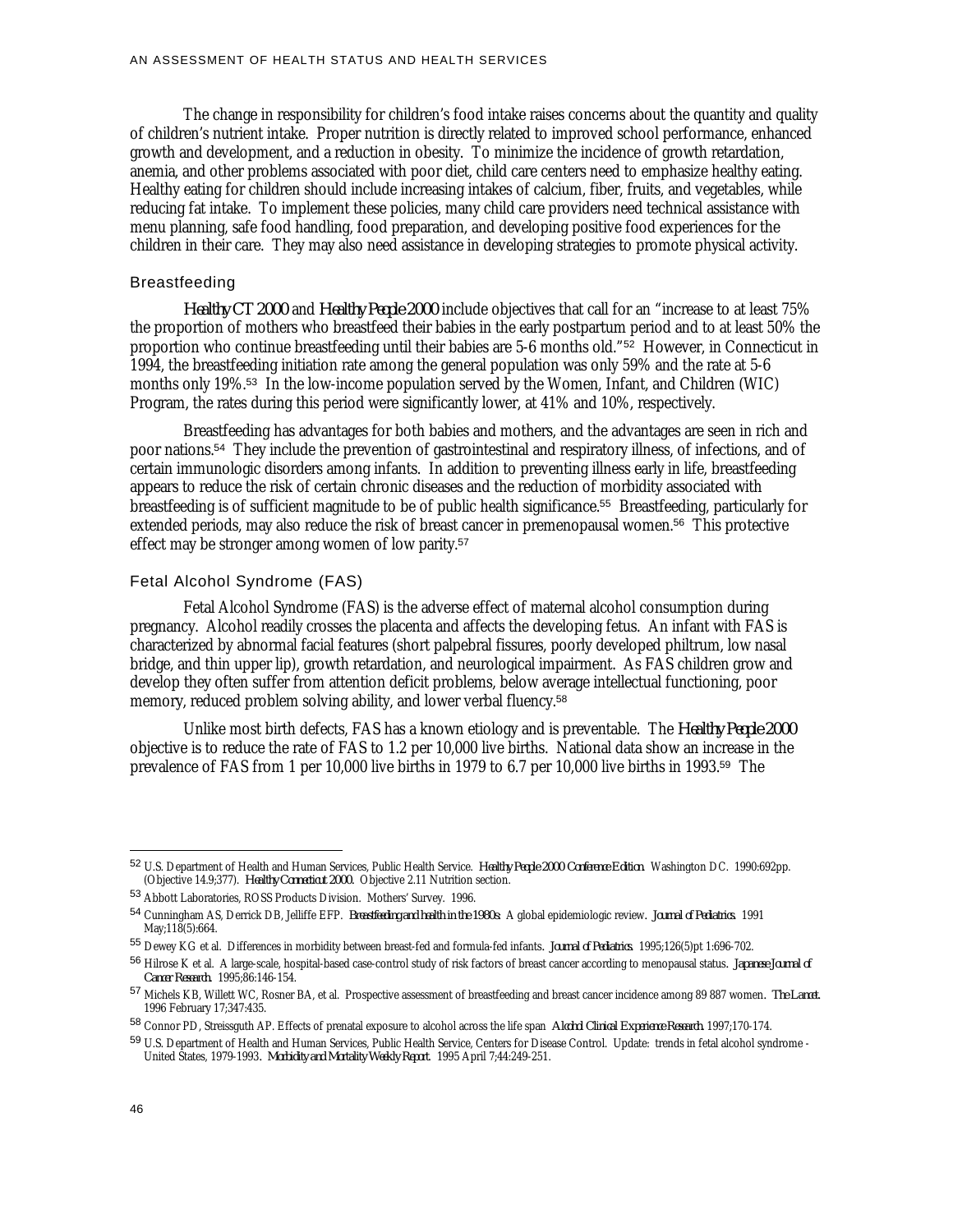American Indian and African American populations are estimated to have higher prevalence rates than the general population.60,61

In Connecticut in 1993, the prevalence of FAS diagnosed during the first year of life is estimated to be 9.00 per 10,000.<sup>62</sup> This estimate is based on the number of cases ascertained through a passive surveillance system. A follow-up study may indicate that some cases may be fetal alcohol effects. In addition, Connecticut has been identified as a state at high risk for FAS, based on data from the BRFSS. Among women of childbearing age surveyed in 1995, Connecticut ranked fifth nationally in the proportion of women who reported any drinking in the past month, and 11% of those surveyed reported frequent drinking. Of Connecticut births in 1995, 522 (1.3%) were to mothers who had consumed alcohol during pregnancy.<sup>63</sup>

Most FAS prevalence rates are determined using the number of cases diagnosed in the first year of life. However, the principal dysmorphic features and central nervous system abnormalities are not always apparent during the first year of life. An active surveillance system that continues case ascertainment until a child reaches seven years of age would maximize the number of cases of this disease identified.

### Neural Tube Defects

<u>.</u>

Neural tube defects (NTDs) are birth defects of the brain or spinal cord. Spina bifida and anencephaly are two of the more common defects. The estimated lifetime medical cost for a case of spina bifida is \$324,000.<sup>64</sup>

A recurring theme in the NTD epidemiology is that acute or chronic poverty may play a key role in its etiology.<sup>65</sup> Further research led to the B-vitamin folic acid as an important agent of NTDs. Mothers who took folic acid, immediately before and during the first two months of pregnancy dramatically reduced the risk of spina bifida and anencephaly in their babies.<sup>66</sup> It has been estimated that half of NTD cases could be prevented by folic acid supplementation in the amount of 400 micrograms daily taken in the form of a multivitamin that also contains vitamin B-12 to prevent the masking of pernicious anemia that could happen from folic acid supplementation.<sup>67</sup>

The incidence of NTDs in the United States is estimated to be one case per 1000 live births.<sup>68</sup> However, the true incidence of the defects is not known, because the number of pregnancies that terminate because of the defects is not usually included in estimates of disease occurrence.<sup>69</sup> There were 19 live births with NTDs identified in the Connecticut Birth Defect Prevention and Surveillance Project registry in 1993, or 4.07 per 10,000 live births. Pregnancies that were prenatally diagnosed with NTDs and subsequently terminated before 20 weeks gestation are not included in the registry.

Since the early 1970s, progress has been made in the prenatal diagnosis of NTDs by both maternal serum alpha-fetoprotein screening and high-resolution ultrasonography. In a study involving the population-

<sup>60</sup> Chavez GF, Cordero JF Becerra JE. Leading major congenital malformations among minority groups in the United States, 1981-1986*.* In: CDC surveillance summaries. *Morbidity and Mortality Weekly Report.* 1988;37(No. ss-3):17-24.

<sup>61</sup> Abel EL. An update on incidence of FAS: FAS is not an equal opportunity birth defect*. Neurotoxicology andTeratology*. 1995;17:437-443.

<sup>62</sup> Connecticut Department of Public Health. Connecticut Birth Defect Prevention and Surveillance Project.

<sup>63</sup> Connecticut Department of Public Health. *Registration Report of Births, Deaths, Marriages, and Divorces*. Hartford, CT:1995.

<sup>64</sup> U.S. Department of Health and Human Services, Public Health Service, Centers for Disease Control and Prevention. Time for Action: Prevention of Spina Bifida and Anencephaly. CDC Conference Presentation, Alexandria, VA: 1995.

<sup>65</sup> Slattery ML, Janerich DT. The epidemiology of neural tube defects: A review of dietary intake and related factors as etiologic agents*. American Journal of Epidemiology*. Johns Hopkins University School of Hygiene and Public Health. 1991;133(6):526.

<sup>66</sup> U.S. Department of Health and Human Services, Public Health Service, Centers for Disease Control. Recommendations for the use of folic acid to reduce the number of cases of spina bifida and other neural tube defects*. Morbidity and Mortality Weekly Report*. 1992 September 11;41:1-7.

<sup>67</sup> U.S. Department of Health and Human Services.

<sup>68</sup> Elwood JM, Elwood JH. Epidemiology of anencephalus and spina bifida*.* Oxford: Oxford University Press. 1980.

<sup>69</sup> Sever LE. Epidemiologic aspects of neural tube defects*.* In: Crandall BF, Brazier MAB, eds. *Prevention of Neural Tube Defects: The Role of Alpha-fetoprotein.* Chap. 8. New York: Academic Press, Inc. 1978.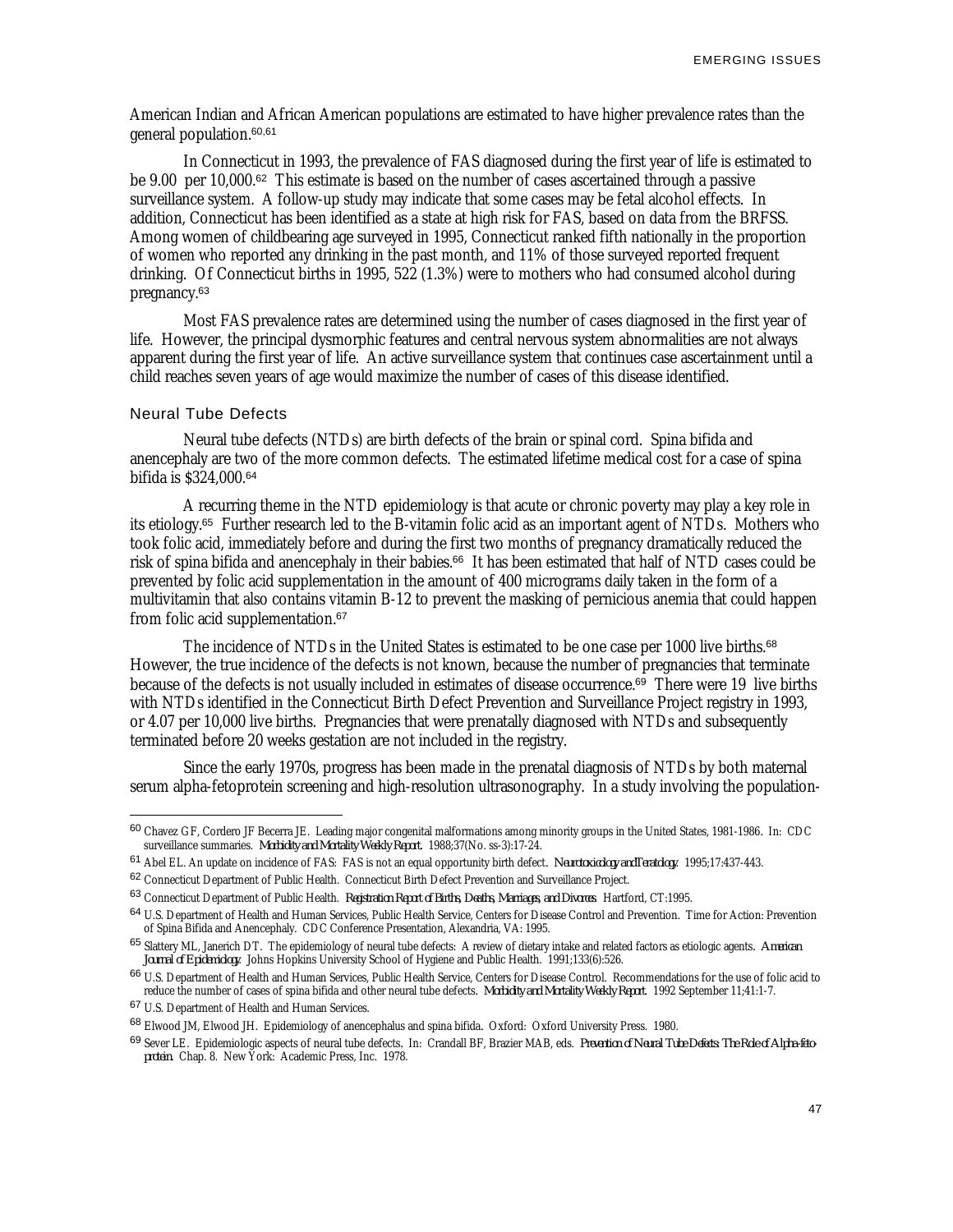based surveillance systems in four states, the percentage of pregnancies in the early 1990s that resulted in early termination due to prenatal diagnosis of NTDs ranged from 9% to 42%.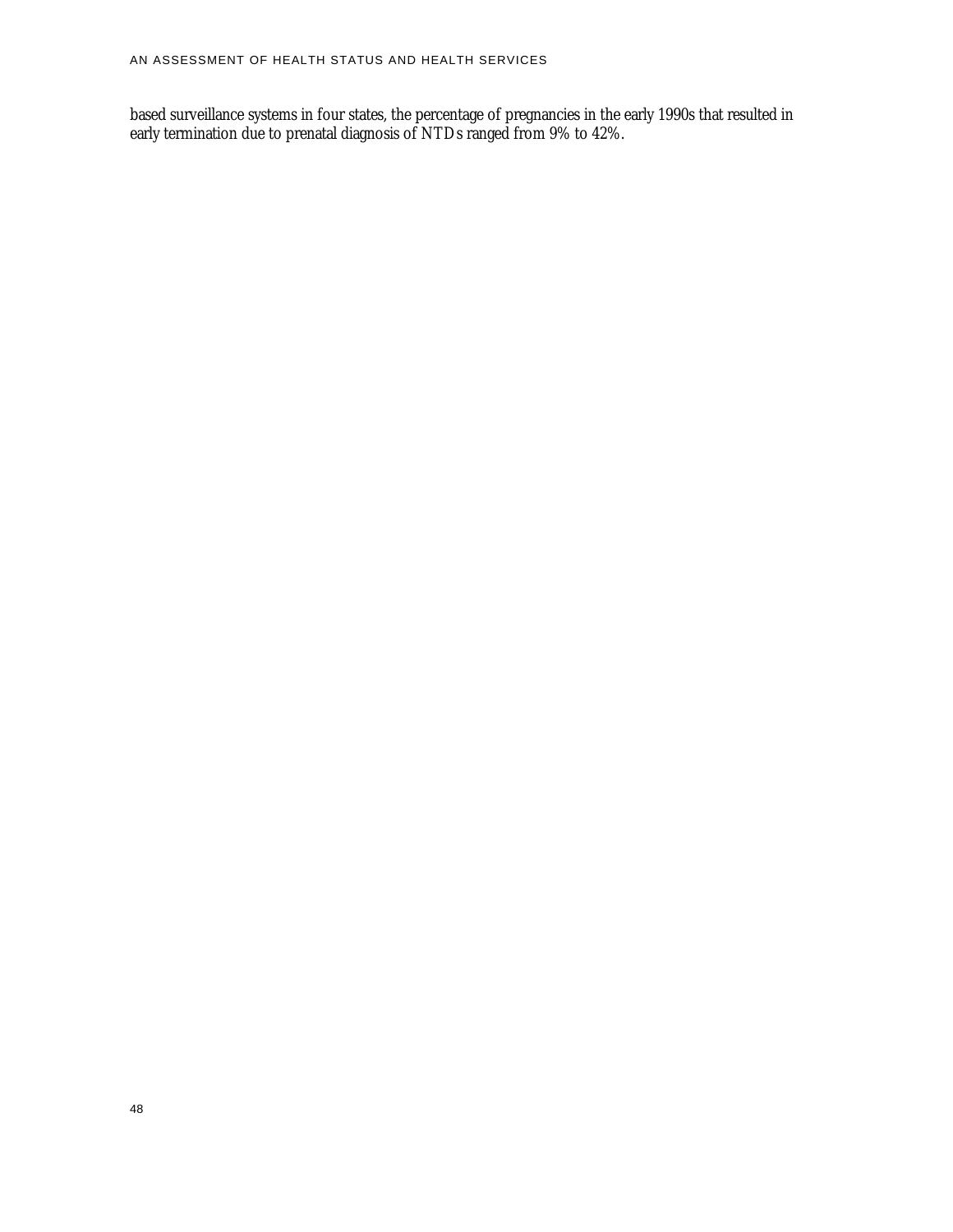## MANAGED CARE

Since 1980, managed care has reshaped the financing and delivery of health services in the United States. Managed care organizations (MCOs) provide, arrange for and finance medical services using provider payment mechanisms that encourage cost containment and selective contracting with networks of providers.<sup>70</sup> As part of this process, MCOs often employ or contract with utilization review staff to determine the medical necessity, efficiency, or appropriateness of health care services and treatment. There are a variety of managed care organizational structures, but the three types that account for the greatest share of enrollment nationally are Health Maintenance Organizations (HMOs), Point of Service Plans (POS), and Preferred Provider Organizations (PPOs).

In the early 1980s, health insurance became a major cost of doing business for American employers. At the time approximately 69% of the population had employer-provided health insurance, and employers paid about 80% of the premium. Health care costs were typically passed on to the consumer in the form of higher prices for goods and services, but these costs began to affect American competitiveness overseas.<sup>71</sup> As such, employers became the principal drivers in seeking health care cost containment strategies. These strategies included ensuring appropriate hospital use, negotiating set fees or caps in advance for costly procedures like heart surgery and transplants, negotiating discounted fees with "preferred providers" for medical services, and encouraging employees to join HMOs.<sup>72</sup> In addition, the cost of financing health benefits was limited or shifted to employees through higher coinsurance rates or decreased health benefits. Between 1988 and 1993, the rate of employer sponsored insurance coverage dropped for every income group,<sup>73</sup> and between 1992 and 1995, the employee share of total health insurance premiums rose from 23.6% to 28.9%.<sup>74</sup> For employers, these techniques of managing health care costs helped to slow increases of up to 20% a year in their medical bills. With this success, federal and state governments moved to develop and implement managed care programs for their employees and those eligible for medical assistance programs.

Managed care's success in controlling costs is based on changing the financial incentives upon which physicians operate. Under the fee-for-service system, physician income was a function of the number of services provided, creating an incentive to overutilize health services. To control this, managed care organizations may selectively contract with a defined set of providers enabling them to track and monitor utilization and costs associated with physician practice patterns. Additionally, they may use several forms of provider payment mechanisms that encourage cost containment (e.g. capitation, case rates, per diem). Each presents slightly different incentives to the physician when utilizing health services. Capitation is the most comprehensive payment mechanism, requiring the provider to deliver or arrange for all the health services an enrollee needs for a fixed dollar amount. The incentive for the provider is to limit those services for which the patient's benefit is marginal and avoid costly hospitalizations.75,76

<sup>70</sup> American Public Health Association. APHA policy paper: public health services and managed care. The Nation's Health 1996 Oct; 12-13.

<sup>&</sup>lt;sup>71</sup> A highly documented case was that health insurance costs added \$600 to the price of a car at the Chrysler Corporation. Thurow L. Medicine versus economics. *New England Journal of Medicine* 1985 Sept; 313(10):611-14

<sup>72</sup> Chapman FS. Deciding who pays to save lives. *Fortune* 1985 May; 135 (10): 59-67.

<sup>73</sup> Holahan C, Winterbottom C, Rajan S. A shifting picture of health insurance coverage. *Health Affairs* 1995 Winter; 14(4): 253-264.

<sup>74</sup> Center for Studying Health System Change. Tracking health care costs: a slowing of the rate of increase. *Issue Brief*. 1997 Jan; (6): 1-4.

<sup>75</sup> Average physician encounters per member fell 3% from 1994-1995. Average number of ambulatory visits fell by 17.6% from 1994-1995.

<sup>76</sup> Hoechst Marion Roussell. Managed Care Digest Series: HMO-PPO Digest, 1996. Kansas City (MO); 1996.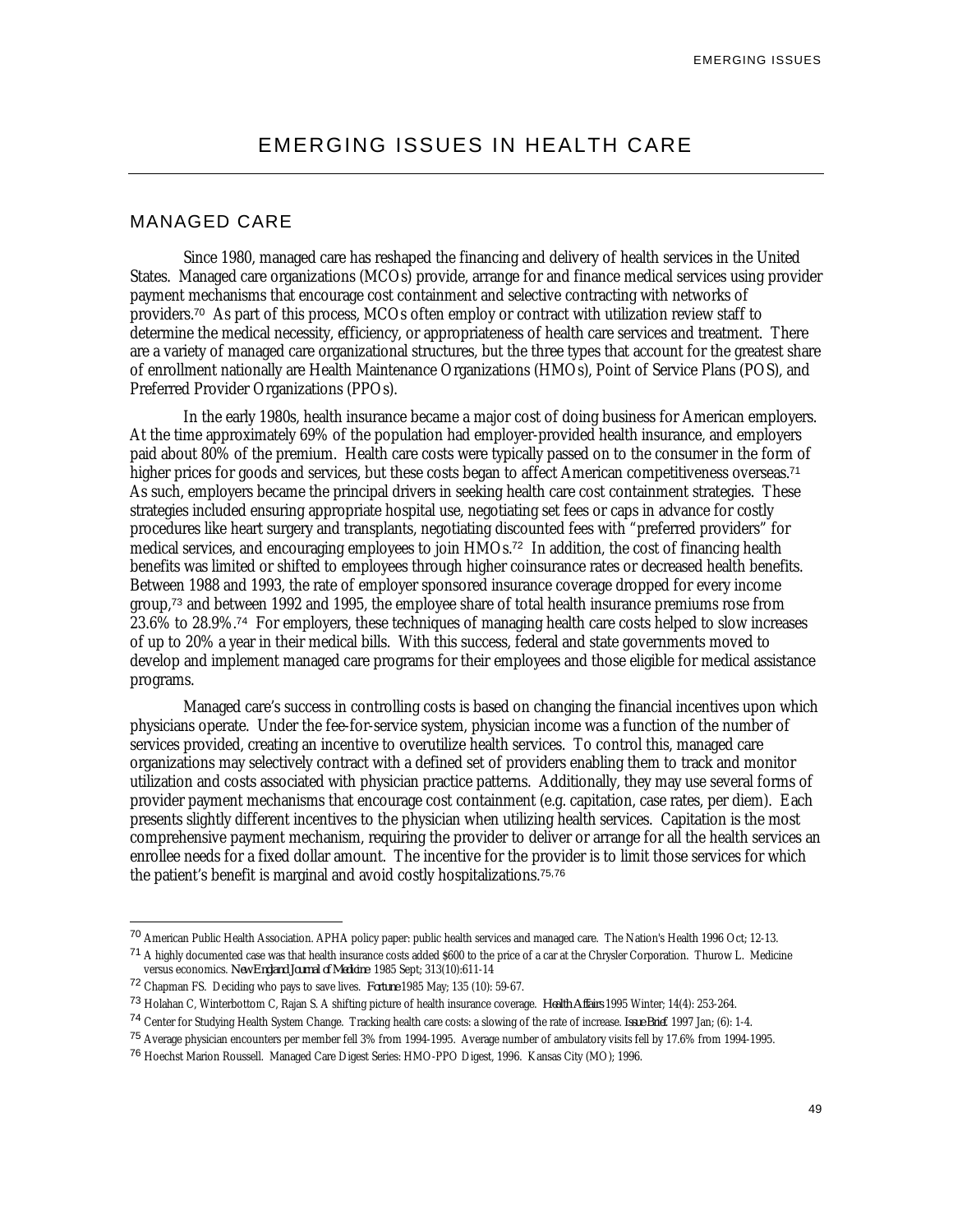## Effect of Managed Care on Health Care Costs

Beginning in 1994, health care costs have slowed significantly. Table 2-1 contains a comparison of different data sources and surveys of national health care costs. While data and methods vary and this affects the magnitude of change, all sources show a clear trend of decreasing rates of increase for health care costs.<sup>77</sup> However, the issue is whether these low rates of increase can be sustained, particularly as the population ages.

## Managed Care Enrollment

With both the private and public sectors continuing to move their populations into managed care programs, enrollment in managed care plans has grown rapidly. Nationally, an estimated 120 million people are enrolled in HMOs alone. In Connecticut, there are over one million people, representing approximately 32% of the state's population for 1996. This is an increase of 35% since 1993.<sup>78</sup>

| Table 2 - 1<br><b>National Health Care Costs</b>                                                            |                    |          |      |          |  |  |
|-------------------------------------------------------------------------------------------------------------|--------------------|----------|------|----------|--|--|
|                                                                                                             | Percent<br>Percent |          |      |          |  |  |
| Indicator                                                                                                   | Year               | Increase | Year | Increase |  |  |
| National Health Expenditures <sup>a</sup>                                                                   | 1990               | $+11%$   | 1994 | $+5.4%$  |  |  |
| Health Cost Index <sup>°</sup>                                                                              | 1990               | $+10.9%$ | 1995 | $+3.2%$  |  |  |
| Employer Survey <sup>c</sup>                                                                                | 1992               | $+11.8%$ | 1995 | $+1.2%$  |  |  |
| Source: Center for Studying Health System Change. Tracking Health Care Costs: A Slowing Down of the Rate of |                    |          |      |          |  |  |

 Increase. Washington, D.C.: January, 1997 a<br>National Health Accounts database prepared by HCFA using information form providers and insurers. Annual percentage change per capita for years 1990 and 1994 noted.

b<br>The Index is based on provider survey data for major health spending components (hospitals, physicians, and prescription drugs). Per capita increases in spending for 1990 and 1995 noted.

<sup>c</sup><br>Survey of employer-sponsored health plans. Per capita increase in premiums per enrollee for 1992 and 1995 noted.

## Health Care Industry Changes

As more of the population becomes covered by managed care organizations and the financial incentives change, the health care delivery system continues to undergo a rapid transformation. The major changes, identified below, will have an indirect effect on the public health infrastructure and provision of public health services in the future.

#### *Consolidation*

Across the nation, hospital and health plan mergers and acquisitions occur at an unprecedented level. For hospitals, this type of activity increased 5% in 1996. Although consolidation is often presented as a transaction that will create administrative efficiencies, it also has the potential to create powerful entities that can raise prices, have less need to respond to their customers, and have limited incentives for innovation. If several large entities control one area, choice, quality, and accountability become issues of concern.<sup>79</sup>

<sup>77</sup> In Connecticut, benefit costs per employee in both HMO and indemnity plans have decreased from 1994 to 1995. Connecticut General Assembly, Legislative Program Review and Investigations Committee, State of Connecticut. *Regulation and Oversight of Managed Care*. Hartford: Legislative Program Review and Investigations Committee; 1996 Dec; 8.

<sup>78</sup> Connecticut Department of Insurance. 1996 HMO Year End Enrollment Report. 1997 April.

<sup>79</sup> Center for Community Health Action. Consolidation in the health care market: good or bad for consumers. *States of Health* 1996 Feb; 6(2): 1-7.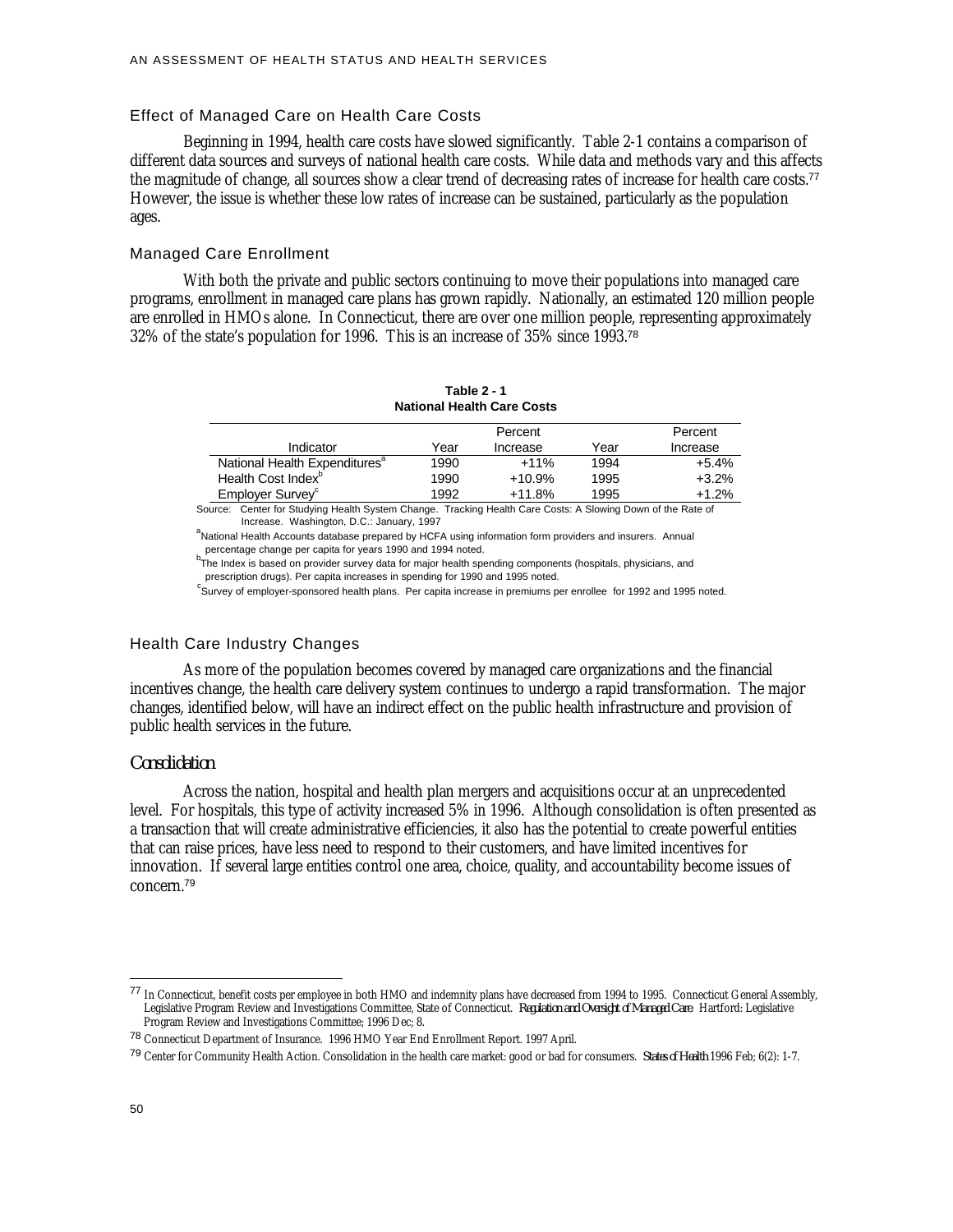### *Decreasing Length of Inpatient Hospital Stays*

Under managed care, hospitals are viewed as "cost centers," and therefore routine treatments are being shifted to outpatient or alternative settings like free-standing surgi-centers. While the trend may be fueled by incentives related to managed care (e.g. changes in hospital reimbursements, growth in the number of hospital outpatient departments), advances in technology also make this change possible (e.g. new surgical techniques resulting in less invasive procedures, and advances in anesthesiology and pain control). Inpatient utilization is expected to continue to decline particularly for surgical inpatient days, births, and mental health care. This trend resulted in new laws dictating lengths-of-stay for particular services. Reflecting both national and northeast trends, the statewide average length of stay in Connecticut's acute care general hospitals decreased 23.6% between 1991 and 1995 from 6.8 days to 5.5 days. (See Chapter 4 for more information.)

## *Conversions of Non-Profit Hospitals and Health Plans to For-Profits:*

In 1996, 63 non-profit hospitals converted to for-profit status, while Blue Cross/Blue Shield plans in eight states obtained or pursued for-profit status from 1995 to 1997.<sup>80</sup> The major reason for this shift is the financial pressures of a competitive health care system, which force hospitals and health plans to raise capital for financing acquisitions, building computer technology, and forming network alliances. Unlike forprofits, non-profits do not have the capacity to raise capital required for such activities. Conversions are being watched carefully due to the potential loss of public assets and the effect public ownership may have on access and delivery of health care. As these organizations will answer to shareholders and seek to maximize profits, historically unprofitable community services such as trauma and burn centers, perinatal intensive care units, care for the chronically ill, AIDS patients, and the poor and underinsured could be negatively affected.<sup>81</sup>

#### Medicare Managed Care

<u>.</u>

Medicare costs have risen dramatically due to a shift in national demographics in which more people are living longer, fewer births are occurring, and the portion of the population known as the "baby boomers" are aging. (See Chapter 3 for more on demographic trends). Additionally, the elderly are high consumers of costly acute and long-term care services. As more of the nation's population needs elderly health services and a declining proportion of the population will be contributing taxes to finance the program, Medicare's fiscal health will remain in jeopardy if programmatic changes are not initiated. Table 2-2 illustrates increasing payments experienced by the Medicare program for certain benefits.

| Table $2 - 2$<br><b>Growth in Medicare Payments</b> |               |               |            |  |  |  |
|-----------------------------------------------------|---------------|---------------|------------|--|--|--|
|                                                     | 1994          | 1995          | % Increase |  |  |  |
| Medicare Benefit                                    | (In billions) | (In billions) |            |  |  |  |
| <b>Skilled Nursing Facility</b>                     | \$7.1         | \$9.1         | 28.2%      |  |  |  |
| Home Health                                         | \$12.0        | \$15.1        | 25.8%      |  |  |  |
| Hospice                                             | \$1.4         | \$1.9         | 35.7%      |  |  |  |

Source: HCFA, Bureau of Data Management

As a way to contain costs for the aging population, both private companies and the federal government are offering managed care plans to retirees and Medicare eligibles. While enrollment in HMOs for Medicare beneficiaries has doubled in the past five years, at the end of 1996 HMOs covered only about 10% of beneficiaries, with Health Care Financing Administration (HCFA) actuaries projecting a 2% increase

<sup>80</sup> Alpha Center. State oversight of hospital and health plan conversions. *State Initiatives in Health Care Reform*. 1997 Feb; (21): 1-12. <sup>81</sup> Alpha Center, 2.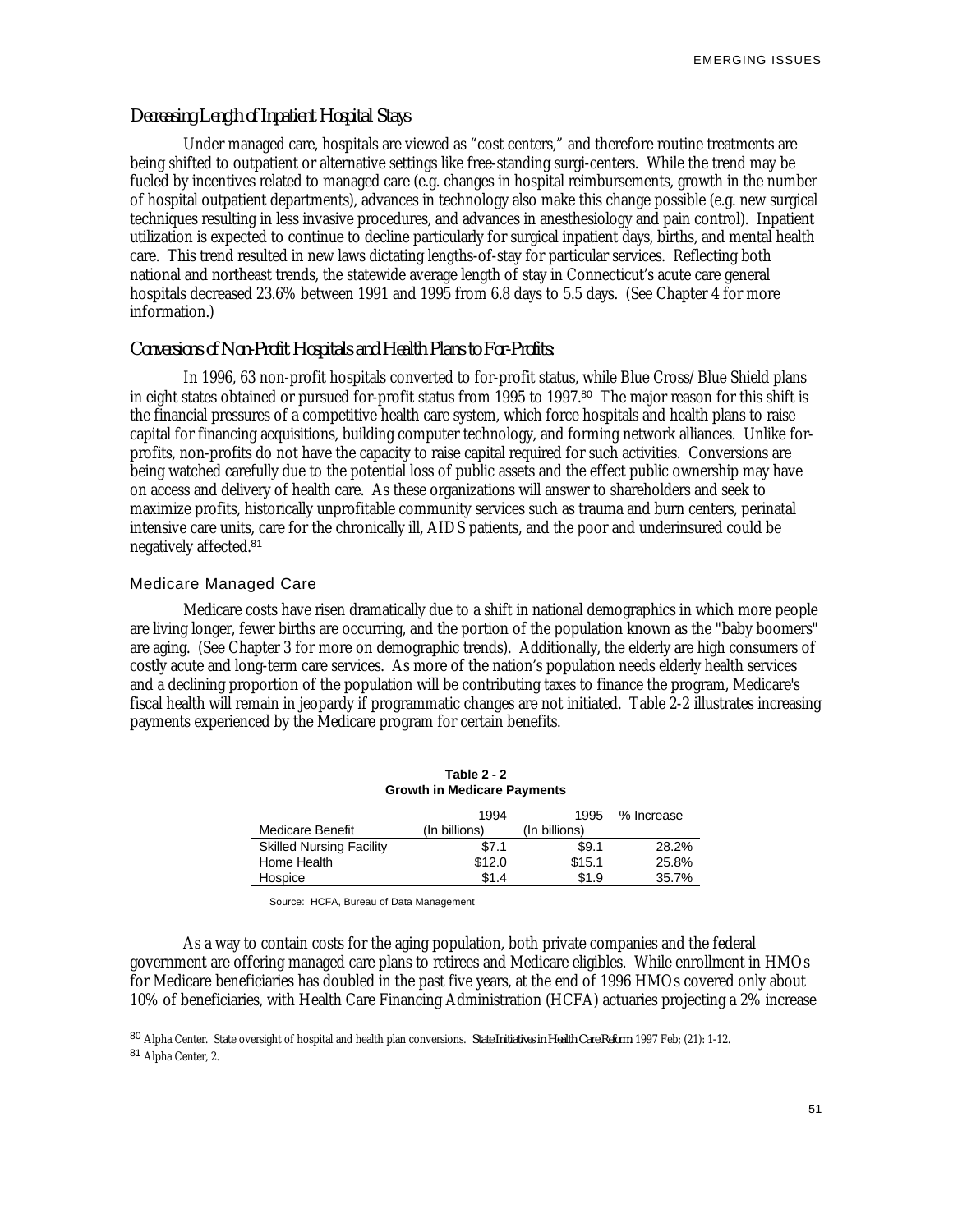by the end of 1997. Enrollment is expected to approach 10 million beneficiaries by the year 2002.<sup>82</sup> Despite this recent growth, Medicare beneficiary enrollment into managed care lags behind the private sector in which approximately 70% of the population under age 65 receiving health benefits are now enrolled.<sup>83</sup> One reason for this lag is that the move to managed care for Medicare eligibles is strictly voluntary.

Several changes will be made to the Medicare program through the federal Balanced Budget Act of 1997.<sup>84</sup> Congress postponed the immediate threat of fiscal insolvency by reducing payments to providers. Incentives to move to managed care plans were bolstered by providing beneficiaries with more choices through allowing alternative managed care arrangements to participate in the program (e.g. Provider Sponsored Organizations (PSOs) and PPOs). Preventive benefits such as mammography, pap smears, diabetes, prostate screening, and vaccines were added as covered benefits. Longer term solutions to the cost issue will be addressed through a national Bipartisan Commission on the Future of Medicare, which will assess the impact of the "baby boom" generation and make recommendations to Congress to preserve the program. Any fundamental changes to the Medicare program should be monitored to ensure that quality and access do not decline for this population. Increasing costs and a complicated system such as managed care may already act as access barriers for the elderly; even small changes in out-of-pocket payments can affect access, as many are on fixed incomes. Additionally, strong quality assurance programs will be needed. The elderly often have chronic illness, disability, and higher hospitalization rates. Higher utilization must be balanced with the financial incentives to limit treatments and avoid hospitalizations existing within capitated MCOs. Additionally, the MCOs have had relatively little experience determining appropriate medical care and utilization for the Medicare population.

<sup>82</sup> Cosgrove, James C. Unites States General Accounting Office. Data from the Health Care Financing Administration, Medicare Managed Care Monthly Report and Congressional Budget Office Medicare Baseline, January, 1997.

<sup>83</sup> United States General Accounting Office. *Medicare HMOs: Rapid Enrollment Growth Concentrated in Selected States*. Washington (D.C.): 1996 Report No: GAO/HEHS-96-63.

<sup>84</sup> Majority staffs of the House and Senate Committees on the Budget. *"The Conference Agreement on the Balanced Budget Act of 1997: Summary of Provisions".* http://www.house.gov/budget/papers/mainsumm.htm. (30 July 1997).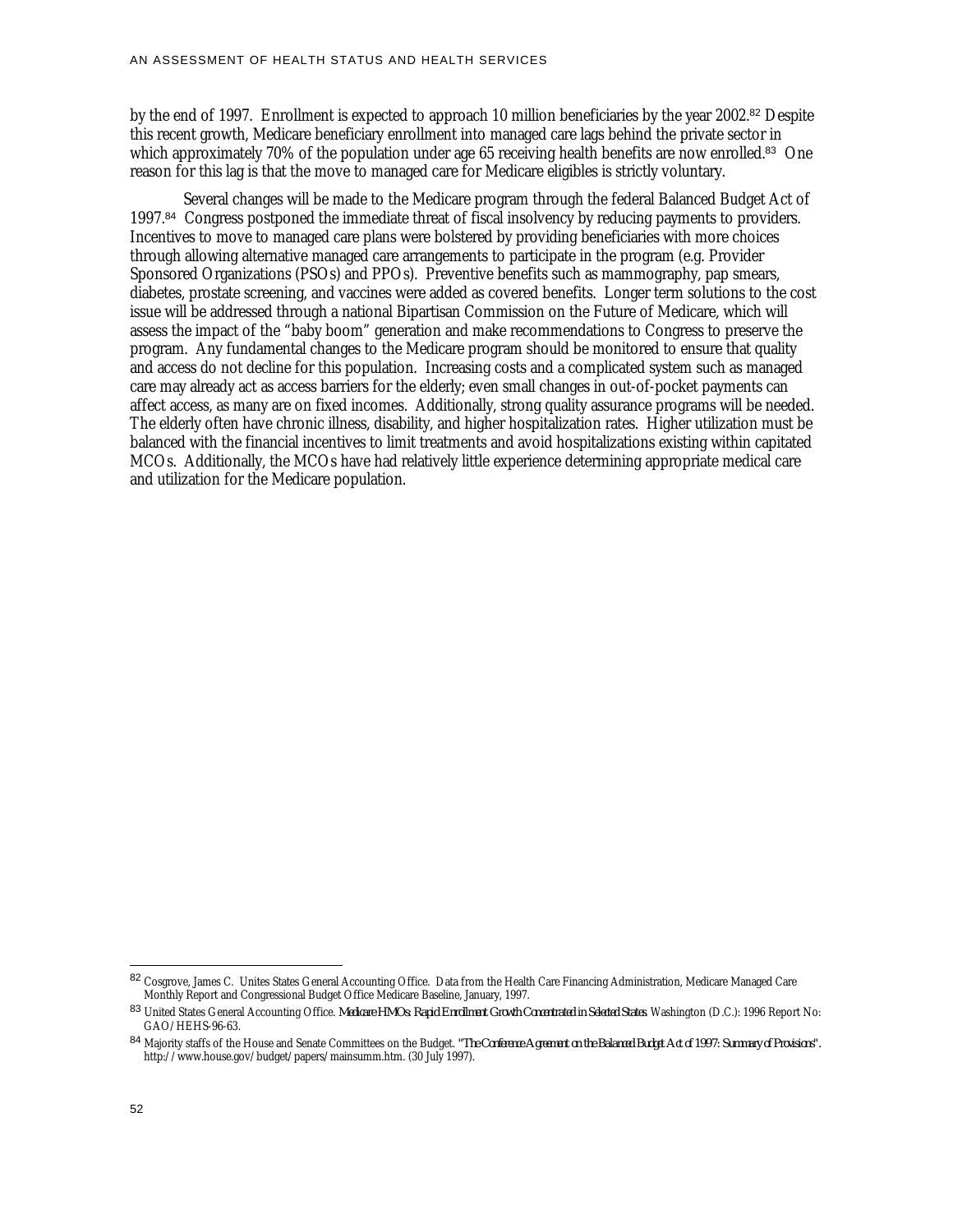EMERGING ISSUES

## STATE INITIATIVES

The State of Connecticut's experience with managed care encompasses the state employee health plan, the Healthcare for Uninsured Kids and Youth Program (HUSKY), the Medicaid managed care program (formerly "Connecticut Access" now referred to as HUSKY Part A), and the development of a pilot program of integrated care for dually eligible individuals (those eligible for both Medicare and Medicaid). Additionally, the state is in the process of implementing an enhanced managed care regulatory structure enacted by the 1997 Legislature.

#### State Employee Health Plan

-

Historically, coverage for State employees, retirees and dependents was provided by a Statepurchased, fully insured indemnity plan. By the early 1980's, State health insurance costs were increasing by more than 10% a year, a problem familiar to most employers offering health insurance to employees and retirees. As such, the State and labor unions created the Health Care Cost Containment Committee with responsibility for implementing cost control measures and initiating health promotion and wellness activities.

To help control costs, employees were given the option to choose nine different HMOs throughout Connecticut, but nearly 80% chose the indemnity plan.<sup>85</sup> As the state's fiscal condition worsened in the early 1990's, the State eliminated the indemnity option for resident employees and began offering several managed care plans. For dental services, the State offers two options, an indemnity plan and a capitated managed care plan. Although open now, new enrollment in the capitated managed care plan had previously been suspended, highlighting a general problem in Connecticut regarding access to dental providers.<sup>86,87</sup>

The State's quality improvement system is described in Appendix G. While the State is starting to incorporate the use of the Health Plan Employer Data and Information Set (HEDIS) data and programs for prenatal care and childhood immunizations, it falls short of more comprehensive quality improvement systems in public programs. More aggressive purchasing methods can be beneficial in holding plans accountable for the quality and cost-effectiveness (i.e. value) of services they provide.<sup>88</sup> Large employers, like the State, are in a better position to negotiate for this, because of the large number of enrollees they offer.

#### Healthcare for Uninsured Kids and Youth (HUSKY)<sup>89</sup>

The federal Balanced Budget Act of 1997 created a new Title XXI of the Social Security Act called the State Children's Health Insurance Program (CHIP). It allocates approximately \$20 billion over the next five years to states who initiate or expand child health coverage to uninsured, low-income children. Although federal funding after five years has not been guaranteed, states are attracted to the program by the enhanced federal matching rate of 65%. The law allows states numerous design and implementation options although basic guidelines have been established. The guidelines primarily affect program eligibility, scope of benefits, and cost-sharing.<sup>90</sup> With respect to program design, states may implement a Medicaid expansion, a new state program which enrolls children in private health plans, a combination of these approaches, or fund direct provision of services.

<sup>85</sup> The Health Care Cost Containment Committee and the Office of the State Comptroller. *Labor and Management's Health Care Cost Containment Efforts: History, Recent Developments and Future Prospects for Connecticut.* 1995 Feb. 8;1-15.

<sup>86</sup> On the commercial side, a shortage of dentists has been identified in census tracts from all counties except Litchfield. Bureau of Community Health, Department of Public Health, State of Connecticut. Supplement to the CT Primary Care Access Plan. 1996 June.

<sup>87</sup> Dentists non-participation in managed care has been widely discussed within the context of the Medicaid managed care program.

<sup>88</sup> Nazemetz P. Ensuring quality: documenting value. Blue Cross/Blue Shield and University of Connecticut Symposium on Integrated Delivery Systems; North Haven, CT, 1995 May 24.

<sup>89</sup> Technical information on the HUSKY program and its provisions was provided through DSS prepared documents and personal communications with HUSKY Plan Project Manager, Linda J. Mead.

<sup>90</sup> Ullman F, Bruen B, Holahan J. *The state children's health insurance program: A look at the numbers*. The Urban Institute. 1998 March.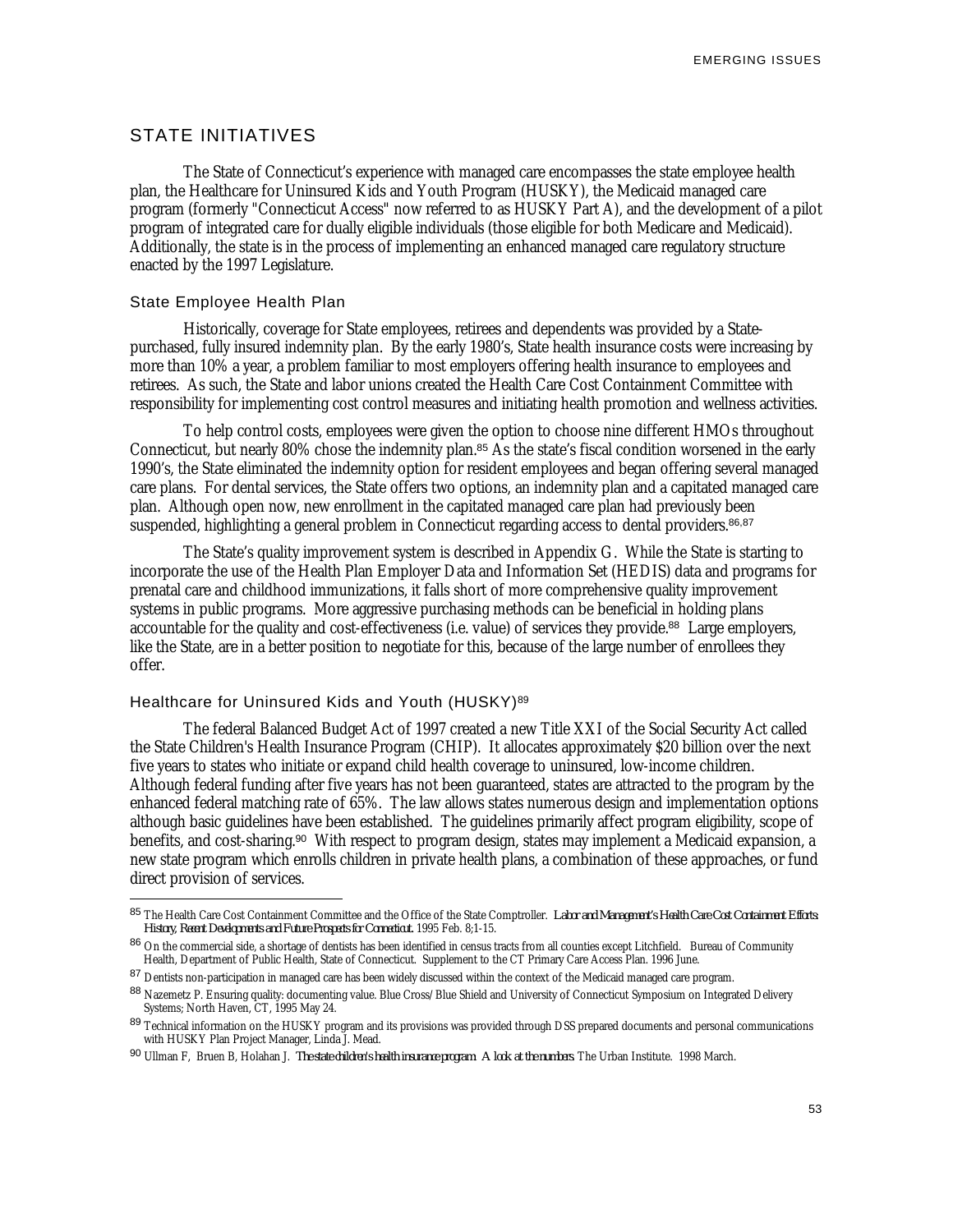Connecticut, like many other states, took advantage of this opportunity. A special legislative session was convened in October, 1997 and the subsequent passage of Public Act 97-1 created the HUSKY program. It will be financed by federal monies totaling \$36 million (or 65%) and a state contribution of \$19 million (or 35%). The program includes both a Medicaid expansion and a new state program. It is administered by DSS. The program has three parts, HUSKY Part A, HUSKY Part B, and HUSKY Plus, which are discussed in more detail below.

#### *HUSKY Part A*

 Part A includes both the Medicaid managed care program and a new Medicaid expansion. However, CHIP funding is used to finance the Medicaid expansion only. The expansion includes 14 and 15 year olds up to 185% of poverty who became eligible for Medicaid July 1, 1997; 16 year olds up to 185% of poverty who became eligible October 1, 1997; and 17 and 18 year olds up to 185% of poverty who became eligible January 1, 1998. The HUSKY Part A program is discussed below in more detail under "Medicaid Managed Care".

## *HUSKY Part B*

Part B is a new state program which will provide health insurance for uninsured children under age 19 whose family income is between 185% to 300% of the federal poverty level. Families with children who are uninsured and have incomes over 300% of the federal poverty level may buy-in to the plan at the state negotiated rate. Because it is a separate program from Medicaid, Part B is a non-entitlement program. Eligibility, cost sharing and estimated eligibles are provided in Table 2-3 below:

| HUSKT Part B Eligibility and Cost Sharing |                                                           |                                   |                |  |  |
|-------------------------------------------|-----------------------------------------------------------|-----------------------------------|----------------|--|--|
| % of Federal                              |                                                           | Aggregate, Annual, Cost           | Estimated # of |  |  |
| Poverty Level                             | <b>Premiums</b>                                           | Sharing Limitations <sup>91</sup> | Eligibles      |  |  |
| Over 185-235                              | N/A                                                       | \$650                             | 15,300         |  |  |
| 0 ver 235-300                             | \$30 per child per month with a<br>max of \$50 per family | \$1250                            | 7.000          |  |  |
| $300+$                                    | State negotiated premium rate                             | N/A                               | 14.400         |  |  |

**Table 2-3 HUSKY Part B Eligibility and Cost Sharing**

Source: Department of Social Services

Through a competitive bidding process, the DSS has chosen the following health plans to provide care to Part B enrollees: BlueCare Family Plan, Community Health Network, HealthRight, Kaiser Permanente and Preferred One. These plans also participate in HUSKY Part A. Enrollment, which began July 1, 1998, has reached approximately 2000 children.<sup>92</sup> This is about 9% of the estimated eligible population for Part B. Enrollment in the HUSKY Plus program (described below) has only reached approximately 10 children.<sup>93</sup> DSS is investigating the reasons for the low enrollment levels but they are still unknown at this time. However, low enrollment in CHIP programs appears to be an issue across all states. States are concerned that federal baseline projections of the uninsured are much higher than actual (particularly for smaller states like Connecticut). Increased, targeted outreach efforts, and marketing efforts to reduce the "stigma" of state assistance could help enrollment levels but a clearer understanding of the reasons for low enrollment levels is needed in order to develop appropriate actions to resolve the issue.

Under federal law, the state can develop a benefits package based on either the benefits offered to state employees, the federal employee health benefit plan, or the health benefits plan offered by the state's

<sup>91</sup> Per Public Act 97-1, these cost sharing provisions apply through July 1, 1999 at which time DSS must submit a schedule for maximum annual cost sharing subject to legislative committee review.

<sup>92</sup> This figure represents enrollment in Part B as of December 1, 1998.

<sup>93</sup> This figure represents approximate enrollment in HUSKY Plus as of December 1, 1998.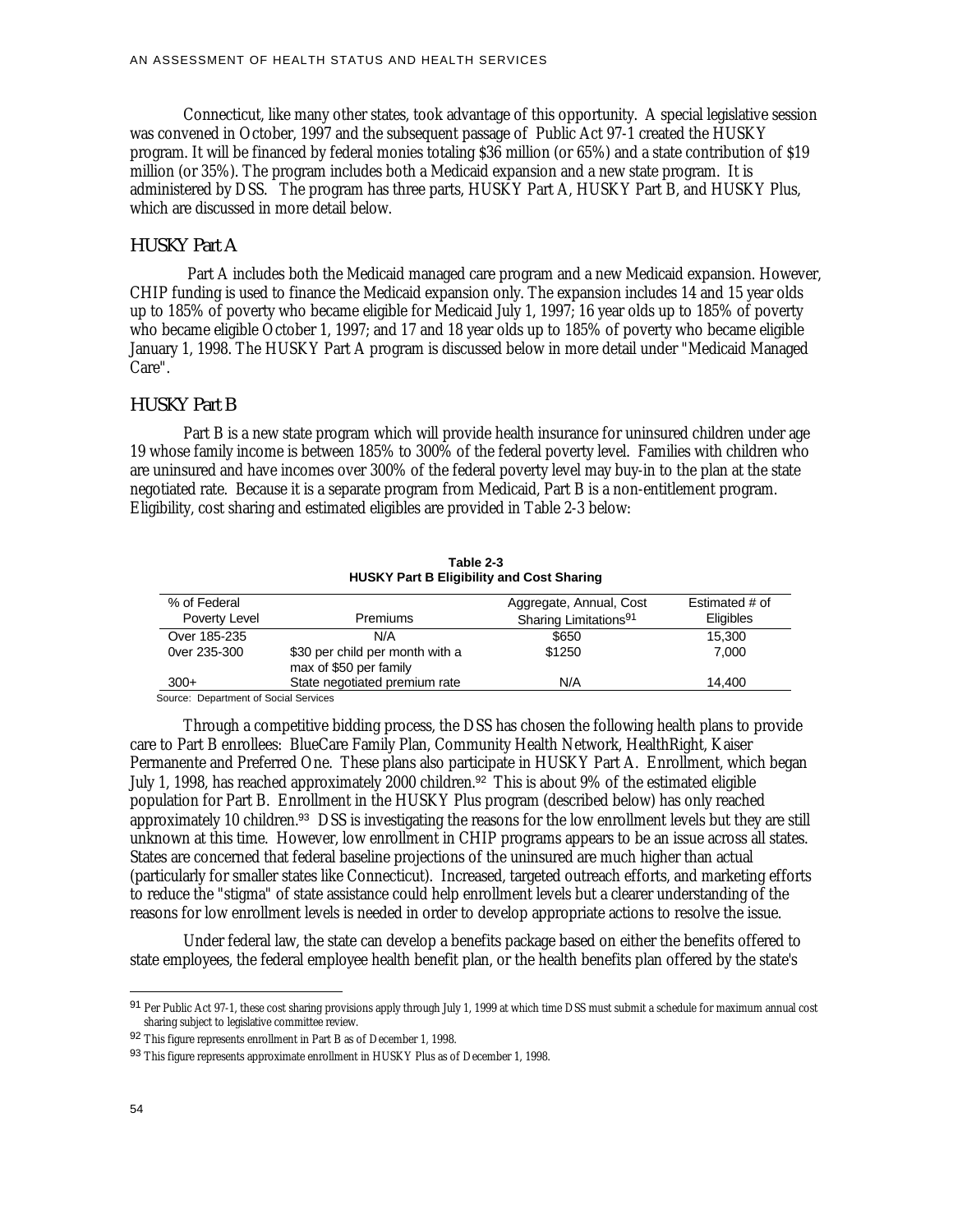largest commercial HMO. HUSKY enrollees will receive benefits that are a combination of those offered under three state employee health benefit plans. Five dollar copayments will be charged for outpatient physician services, eye exams, hearing exams, and services provided by nurse midwives, nurse practitioners, podiatrists, chiropractors, and naturopaths, and oral contraceptives. Prescription drug copays vary depending upon whether the drug is generic brand (\$3) or a brand name (\$6). Copays will also be charged on outpatient mental health services (\$25 dollars or more after the first ten visits) and some dental services (bridge and crowns, root canals, dentures, extractions, orthodontia).

Federal law, state law, and state purchasing efforts govern HUSKY quality assurance activities. Each participating plan must have an internal quality assurance plan and must report regularly on quality, access,<sup>94</sup> and enrollment levels. An independent external quality review of the program must also be performed. Qualidigm (formerly the CT Peer Review Organization) was chosen to provide this assessment and it will be based on a sampling of patient charts, encounter data and a patient satisfaction survey. Performance measures will include the HEDIS measurement set relevant to children and adolescents as well as targets to reduce uninsured children. Participating plans will also have to submit financial data and utilization reports which include preventive care, behavioral health, inpatient services, immunizations, maternal and child health, and member satisfaction. Utilization reports are not yet available due to the infancy of the program. In general, assessing outcomes and performance of this program may present challenges. Outcome measures have been widely studied for adult populations but the knowledge base is more limited for children and adolescents.<sup>95</sup> Additionally, baseline, comparison data will not be available for the Part B population as these enrollees have not been previously eligible for state health insurance assistance.

Outreach is an important part of the program and will target all uninsured children whether they may be eligible for Part A (Medicaid) or Part B. Outreach strategies have included some of the more conventional activities such as radio and TV ads, a direct mail campaign, brochures and flyers, a toll free number, a website, and presentations. DSS will also be contracting with various community-based organizations, human service agencies, or coalitions which will be better able to reach those eligible for the program. Up to ten contracts may be awarded at varying monetary levels. Timely release of the outreach grants and marketing efforts coincided with the beginning of the school year may be helpful in increasing enrollment. Additionally, public health agencies offer many programs that provide outreach, care coordination, and linkage of services to needy and underserved populations including sites for adolescent and youth pregnancy prevention, healthy start, family planning, school based health centers, and community health centers. These programs penetrate the majority of Connecticut towns and therefore would be ideal to aid HUSKY outreach efforts.

## *Husky Plus*

-

The HUSKY Part B benefit package provides for coverage of acute care and primary care services however, DSS expects a small percentage of children to require extraordinary services. Children enrolled in Part B between 185- 300% of the federal poverty level whose needs cannot be accommodated by the Part B standard benefit package, can apply for coverage under HUSKY Plus. HUSKY Plus provides two supplemental insurance options at no additional cost. They are: HUSKY Plus Behavioral and HUSKY Plus Physical. Each program has an appointed Steering Committee which functions in an advisory capacity. In the

<sup>94</sup> Dental access is of particular concern among advocates. The HUSKY program has the potential for 37,000 more children to access dental services. While there is no documentation that a dental access problem exists in Part B, the potential is inferred given the documented access problems in the Medicaid program (see Medicaid Managed Care - Ongoing Issues).

<sup>95</sup> Association of State and Territorial Health Organizations. *Children's health insurance implementation: Beginning the discussion on quality and performance measurement*. 1998 May.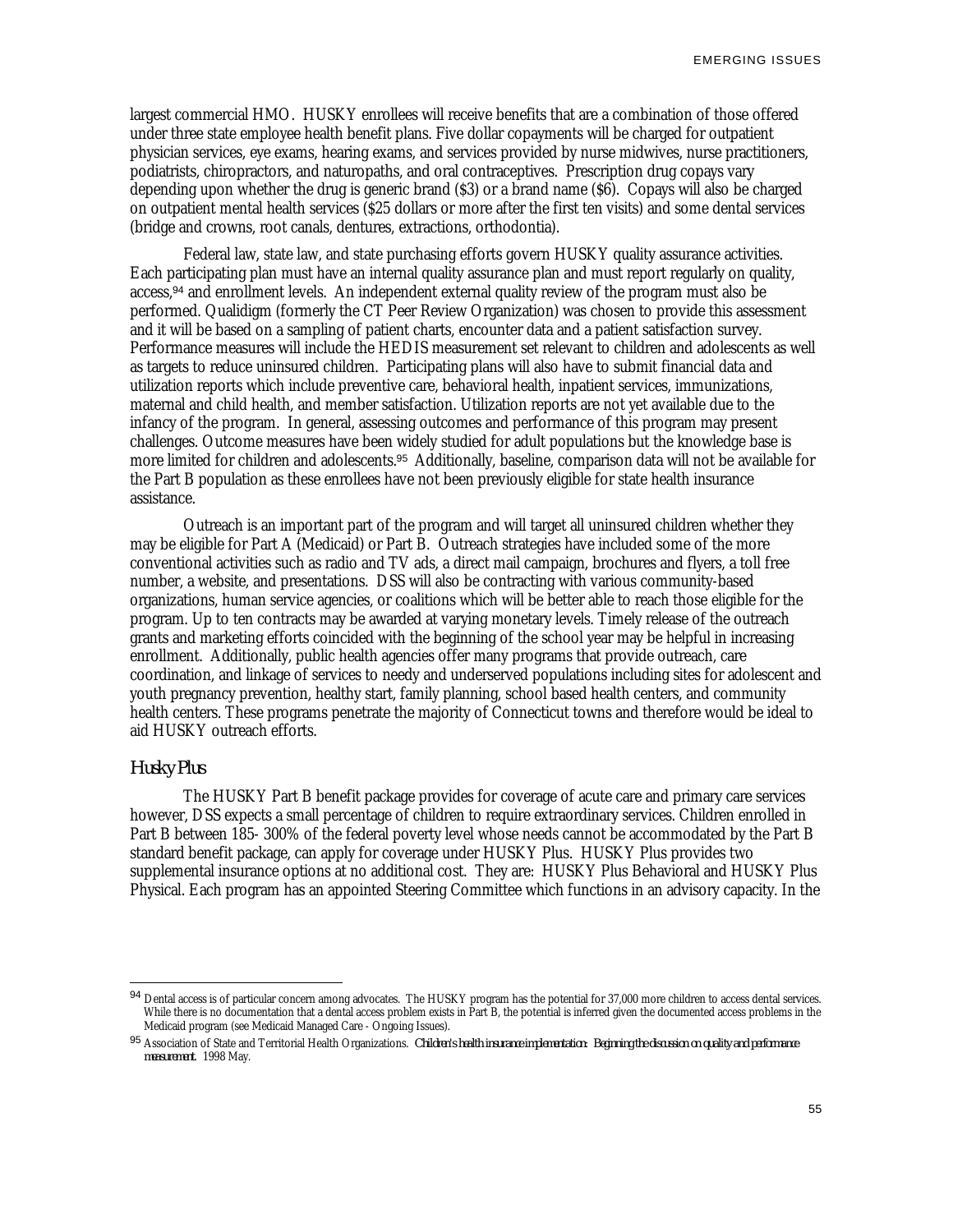case of HUSKY Plus Physical, the Committee will consist of the existing Title V<sup>96</sup> advisory committee with the additions of DSS and DCF representatives.<sup>97</sup>

#### HUSKY Plus Physical

HUSKY Plus Physical will be jointly administered by the Title V providers, CT Children's Medical Center and Yale New Haven Children's Hospital. The providers utilized by the two hospitals in the Title V program will provide the services. Clinical eligibility is determined based on medical eligibility criteria established by the DPH Title V program or by the definition of Children with Special Health Care Needs (CSHCN) adopted by the Steering Committee. Children who are determined eligible will receive care coordination, advocacy, case management, and multidisciplinary evaluation. The children will receive benefits consistent with the Title V program to the extent that they are not covered under the Part B benefits package. All services are subject to prior authorization based on the definition of medical necessity adopted for the program. Like HUSKY in general, the plan will be reviewed annually by Qualidigm. Additionally, the Steering Committee hopes to develop outcome measures based on work done by the federal Maternal and Child Health Bureau (MCHB). The MCHB has developed 18 mandatory performance measures addressing children with special needs and maternal and child health. States are also required to add seven additional performance measures that are state specific. Connecticut has not chosen any performance measures specific to CSHCN at this time.

As mandated by PA 97-1, the DPH expanded coverage for the CSHCN program from 200-300% of poverty. It is expected that some Title V recipients will now be eligible for HUSKY Plus Physical. Title V programs have promoted and supported the concepts of community-based and family centered systems, cultural competency, care coordination, family participation, and linkage with other payers of health care services. The MCHB sets quality standards for CSHCN and expects each state through its Title V agency, to perform statewide needs assessments every five years for the entire maternal and child health population including CSHCN. Annual updates of these needs and services available for CSHCN are reported in the maternal and child health block grant application. Additionally, the MCHB expects the Title V agency to be an active participant in the development of policies and health care systems that include all payer types. It is important that these activities and priorities be carried over to the HUSKY Plus Physical program.

#### HUSKY Plus Behavioral

DSS has contracted with the Yale Child Study Center to serve as the lead provider and manager for Plus behavioral services. The statewide provider network established by the Yale Child Study Center will include child guidance clinics, family service agencies, and youth service bureaus to provide care coordination, case management, and direct services. Through a competitive bidding process, twelve centers have been chosen to serve children throughout the state. To supplement the Part B package, the plan- will offer case management, intensive in-home child and adolescent psychiatric services, and mobile crisis services. Eligibility will be assessed based on the severity of psychiatric and substance abuse symptoms, level of functional impairment secondary to symptoms, and intensity of service needs. Each eligible will have a Child and Family Treatment Team which may include parents, Center clinicians, HUSKY B and HUSKY Plus Behavioral representatives, and the primary care provider. Services are subject to utilization guidelines by Interqual and the American Academy of Child and Adolescent Psychiatry and case management guidelines developed by the CT Child Guidance Clinic Association. In addition to an annual review by Qualidigm, the Yale Child Study Center will have an outcome-based quality improvement system which

<sup>96</sup> Title V of the federal Maternal and Child Health block grant provides funding to the state's Title V agency (the Department of Public Health). The funds are used to provide programs and services to maternal and child health populations. As part of this block grant funding, DPH administers a program for children with special needs. The program is the payor of last resort for underinsured children up to 300% of the federal poverty level who qualify under established medical eligibility criteria. The program provides ambulatory services.

<sup>97</sup> In January, 1999, the committee will be reorganized to include additional voting members from the Department of Insurance, Department of Mental Retardation, and the Office of The Child Advocate.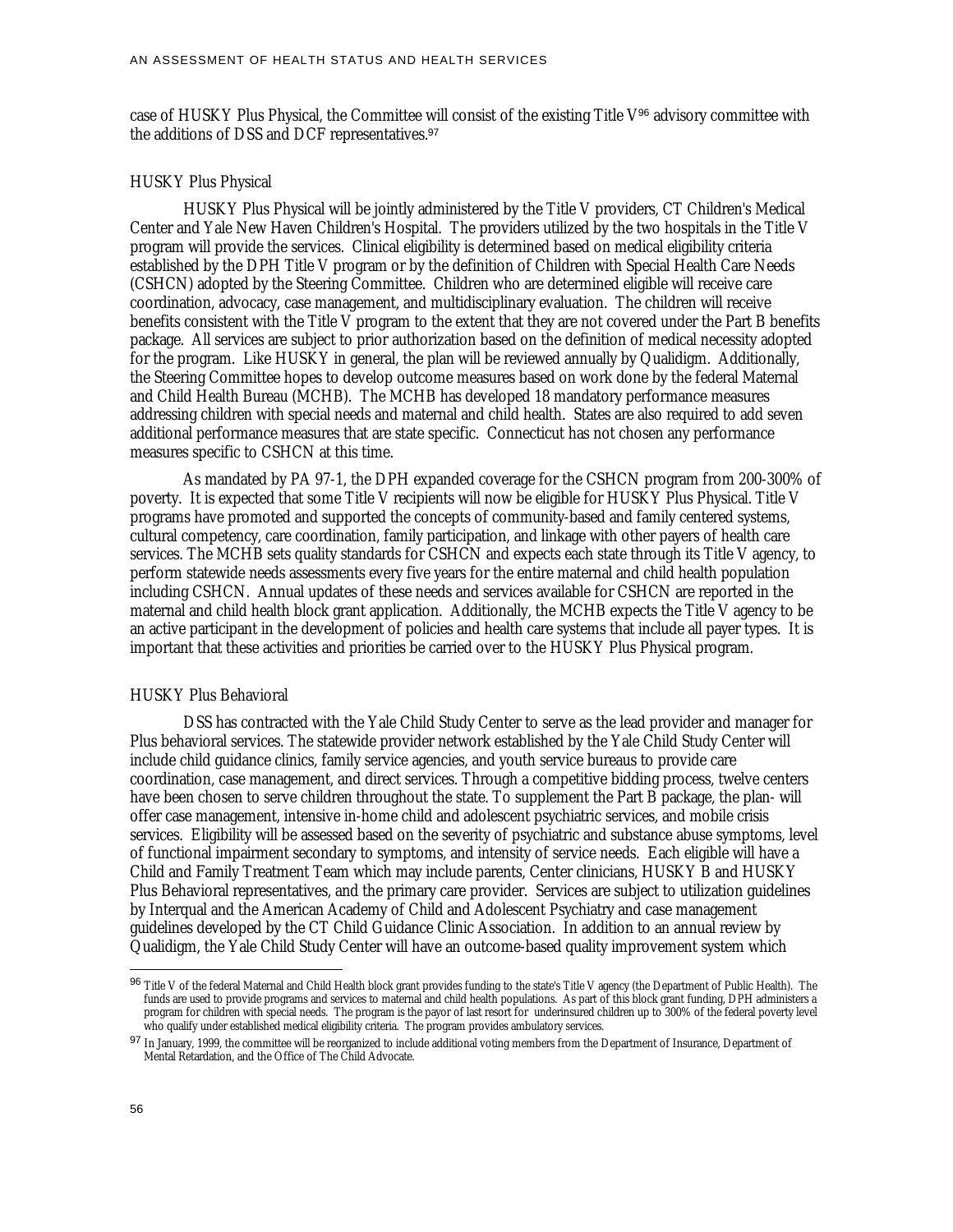monitors the progress of children overtime on the combined utilization and outcome data from HUSKY Plus and HUSKY Part B.<sup>98</sup>

## *Public Health and CHIP*

The expansion of children's health insurance is a positive step for Connecticut in improving the health status of its youngest residents. Some of the areas where public health agencies can specifically contribute to the HUSKY program include:<sup>99</sup>

- <sup>n</sup> providing policy guidance with respect to children with special health care needs and filling gaps in care;
- <sup>n</sup> using existing services to create access points for referral or applications to enhance outreach and enrollment;
- <sup>n</sup> work with other providers and local health departments to identify and develop needed enabling services;
- quality improvement activities and evaluation;
- <sup>n</sup> linking state public health programs such as WIC, childhood immunizations and other MCHB sponsored programs.

Despite the new HUSKY program, it is likely that some children will remain uninsured. For this population, public health agencies need to continue (1) enabling and family support services for low income families or families caring for children with chronic illness or disability, (2) the provision of population-based prevention services, and (3) infrastructure services such as maintaining quality standards and ensuring access through Connecticut's safety net providers.

## Medicaid Managed Care

#### *Program Summary as of January, 1998*

DSS administers the state's Medicaid Managed Care program ("HUSKY Part A", formerly "Connecticut Access") through a federal 1915(b) waiver approved by the HCFA. The program covers those clients in the TANF (Temporary Assistance to Needy Families ) program and related coverage groups such as pregnant women extension groups,<sup>100</sup> children up to age 19 with incomes under 185% of poverty, and children in the custody of the Department of Children and Families (DCF). For these groups, enrollment in managed care plans is mandatory. The program covers 218,000 clients however, enrollment fluctuates monthly due to changes in eligibility status.<sup>101</sup> Children comprise approximately 70% of the population enrolled.

Eight plans participate in the program.<sup>102</sup> Participating plans, enrollment levels, and market share as of January 1, 1998, are provided in Appendix F. Plans are responsible for all Medicaid covered services except medically related costs of special education in public schools and "Birth to Three" early intervention services for children up to age three with diagnosed or established developmental delays. All plans receive capitated payments for both inpatient and outpatient services.

Premiums are based on approximately 92% of the projected fee-for-service cost of the covered package of services. Premiums vary based on experience related to the clients' age, sex, and county of

<sup>98</sup> Schaefer M. Personal communication. 1998 Nov. 27

<sup>99</sup> The Lewin Group. *The impact of expanding children's health insurance on the role of maternal and child health Title V programs*. Prepared for the Maternal and Child Health Bureau. 1998 May 20.

<sup>100</sup> This category includes women and children born after September 30, 1983, with incomes under 185% of federal poverty level.

<sup>&</sup>lt;sup>101</sup> Since the initial publication of the Assessment in January, 1998, enrollment has jumped to over 223,000 as of 11/1/98. DSS attributes this to the Medicaid expansion discussed under *HUSKY Part A* above and outreach efforts for the HUSKY program in general.

<sup>&</sup>lt;sup>102</sup> Since the initial publication of the Assessment in January, 1998, one health plan (Oxford) has left the program bringing the total number of participating plans to seven down from eleven since the program's inception in 1995. Other plans leaving the program as of 10/1/97 include Aetna while HealthChoice and Bridgeport Hospital have merged with Yale Preferred.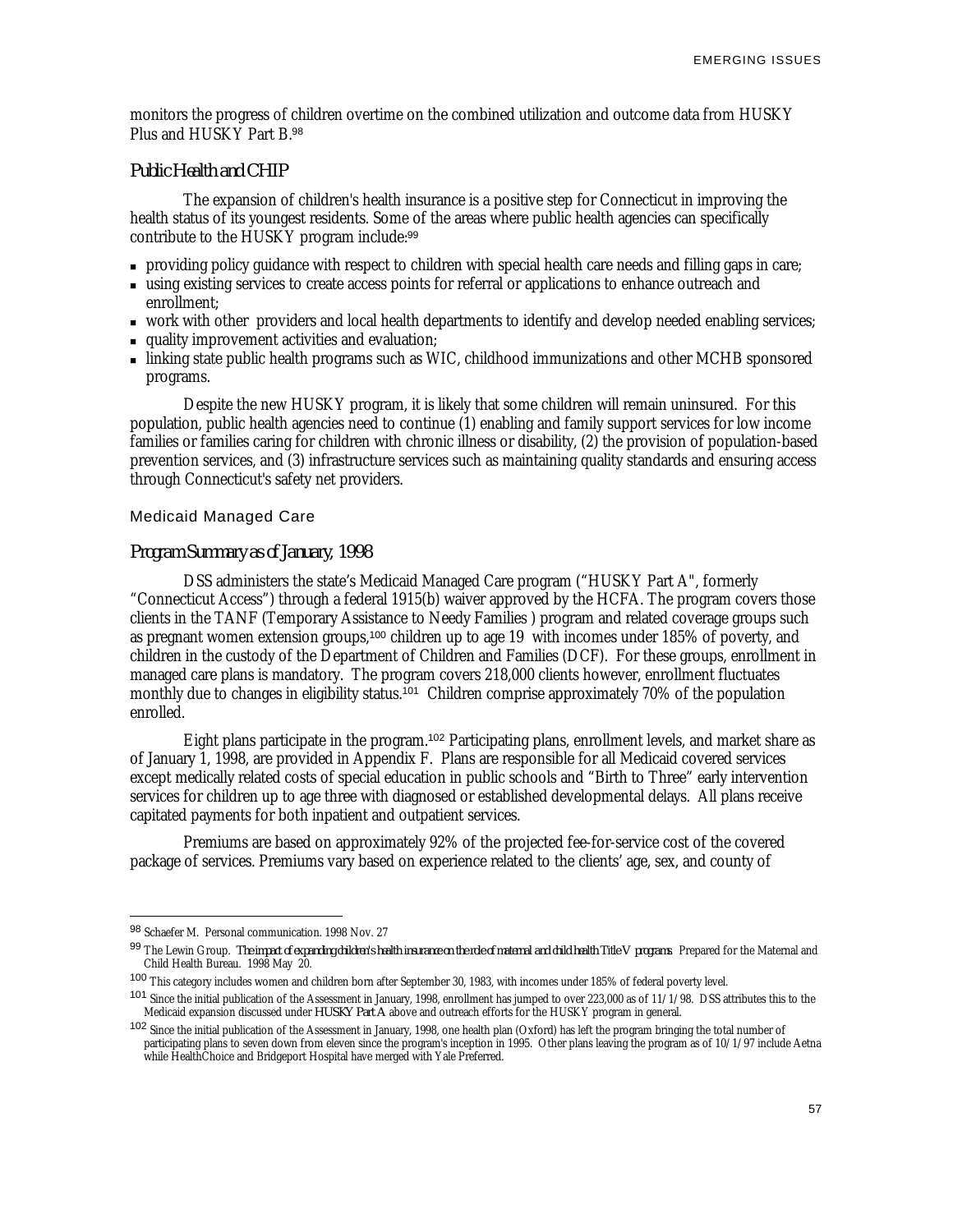residence, but average approximately \$142 per member per month.<sup>103</sup> At the direction of the legislature, a competitive bidding process will be used to develop rates for the upcoming contract renewal process with participating health plans.<sup>104</sup>

The program continually evolves in response to federal mandates and state purchasing requirements. New programmatic features scheduled to be included are a 12 month lock-in of enrollees, continuous enrollment for children for 12 months, and 6 month guaranteed eligibility for adults.<sup>105</sup> Due to programmatic changes, rate reductions, and a changing health care environment fewer plans are participating in the program. This was anticipated, however, if fewer plans participate in the future network capacity issues could result in placing clients back into fee-for-service. Fewer plans do provide an opportunity for greater and more effective oversight, but also triggers a re-enrollment process for clients whose plans no longer participate and narrows the choices offered to beneficiaries.

<sup>103</sup>These approximate rates are in effect from 8/1/98 through 6/30/99. New rates will be established for the period 7/1/99-6/30/99.

<sup>&</sup>lt;sup>104</sup> Since the initial publication of the Assessment in January, 1998, the competitive bidding and contract re-negotiations for 1998 had been delayed due to the incorporation of the HUSKY program and the delay in finalizing the business cost proposal. An RFA process has since been completed and all seven plans will continue in the program. Contract negotiations are expected to be finalized by 1999 and will take effect for the time period  $2/1/99 - 6/30/2000$ .

<sup>&</sup>lt;sup>105</sup> These provisions were part of the federal Balanced Budget Act of 1997. Since the initial publication of the Assessment in January, 1998, Connecticut has implemented the provisions for continuous enrollment for children and guaranteed eligibility for adults. The 12 month lock-in provision will be implemented pending HCFA approval of the state's 1915(b) waiver renewal expected in the first quarter of 1999.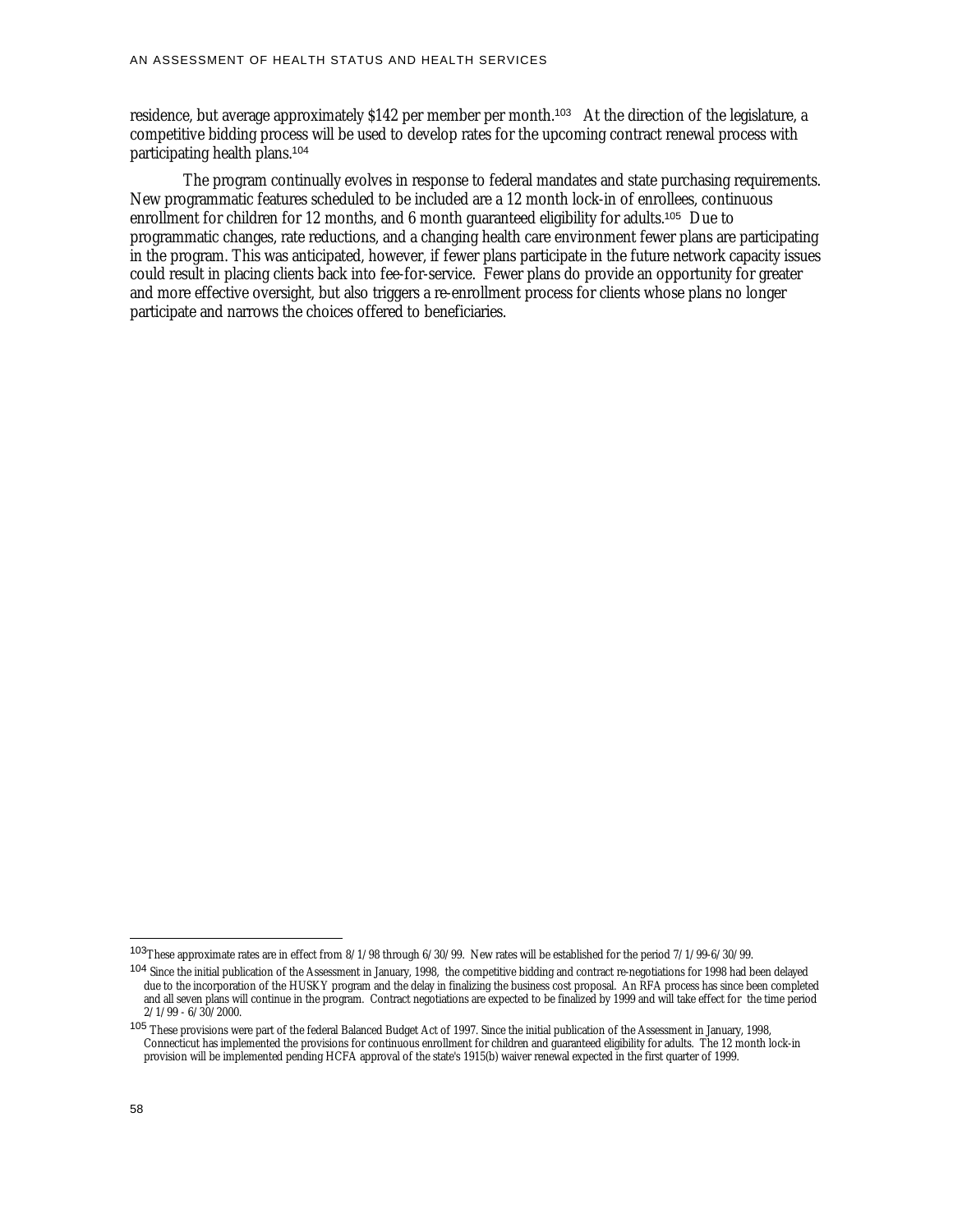EMERGING ISSUES

## *On-going Issues*

Since implementation in August, 1995, there have been a variety of issues related to enrollment, education and information, coordination of care, and provider practice which have raised concerns as to whether the program is providing services equivalent to those offered under a fee-for-service system. The changing system and the rapid pace at which implementation occurred caused confusion among beneficiaries, providers, plans, and advocates. Many of these "informational" problems were corrected over time but there are several major issues still to be resolved.

#### Access to Dental Services

-

As under the fee-for-service Medicaid program, access to dental services remains a significant problem. The problem exists in all Medicaid managed care networks and has been substantiated by several surveys over the past year. A survey by DPH estimated that 40% of dentists participating in the fee-forservice Medicaid program intended to resign when the managed care program was implemented. Random phone calls to dental provider offices by DSS staff documented difficulty in scheduling appointments with dental providers. The outcome of the Children's Health Council satisfaction and utilization surveys showed that more access problems occurred with dental care than any other type of specialty service.<sup>106</sup> Additionally, it found that even those dentists that participate in Medicaid may do so on a limited basis. Nearly 80% of the participating dentists were not accepting additional Medicaid children. The providers cited burdensome paperwork and related administrative requirements, patient non-compliance, and dental fee reimbursement rates as reasons for non-participation.<sup>107</sup> Although administrative complexity and cultural issues are being addressed, discussions regarding reimbursement rates are more complex. Most participating plans reimburse dentists at the level of Medicaid fee-for-service rates, which are approximately 55% of private rates for children and 35% for adults.<sup>108</sup> Interestingly, a previous rate increase in 1993 by DSS had the effect of increasing the number of services provided by participating dentists, but did not increase the number of dentists participating in the program.<sup>109</sup> Therefore, it is unclear if higher reimbursement rates would help solve the access crisis for managed care enrollees.

## Integration of School-Based Health Centers (SBHCs) in the Medicaid Managed Care Program<sup>110</sup>

Although DSS requires participating plans to contract with SBHCs in the plans' geographic service areas, there have been many organizational and financial barriers to integrating these entities into the Medicaid managed care program. A major barrier is the merging of two separate organizational cultures, as both health plans and SBHCs have little expertise in working with each other. There have also been lengthy credentialing processes for the centers and their providers, preauthorization hurdles, and limitations on covered services. Contracting with SBHCs for behavioral health services remains a problem, as many plans typically subcontract the behavioral health portion, and some subcontractors remain unwilling to include SBHCs. The DPH and DSS have worked together to identify barriers to the contracting process and to facilitate a resolution to the problems mentioned above. All SBHCs have been able to contract for primary care and continue to pursue mental health sub-contracts.

<sup>106</sup> Maximus, Inc. *Summary report: Medicaid client utilization and satisfaction survey*, Prepared for the Children's Health Council, 1996.

<sup>107</sup> Wolfe SH. *Present and Projected Dental Provider Participation in the Connecticut Medicaid Managed Care Program: Impact on Dental Care Access*. Hartford: Connecticut Department of Public Health; 1997 Feb.

<sup>108</sup> Andrews E. Memoranda summarizing dental rates. Prepared for the Medicaid Managed Care Council. 1997 April 18.

<sup>109</sup> Connecticut Department of Social Services. Memoranda on the impact of pediatric dental fee increases. 1995 April 13.

<sup>110</sup> Connecticut Departments of Public Health and Social Services. *Connecticut Access: Contracts Between Health Plans and School-Based Health Centers*. 1997 Mar. 26.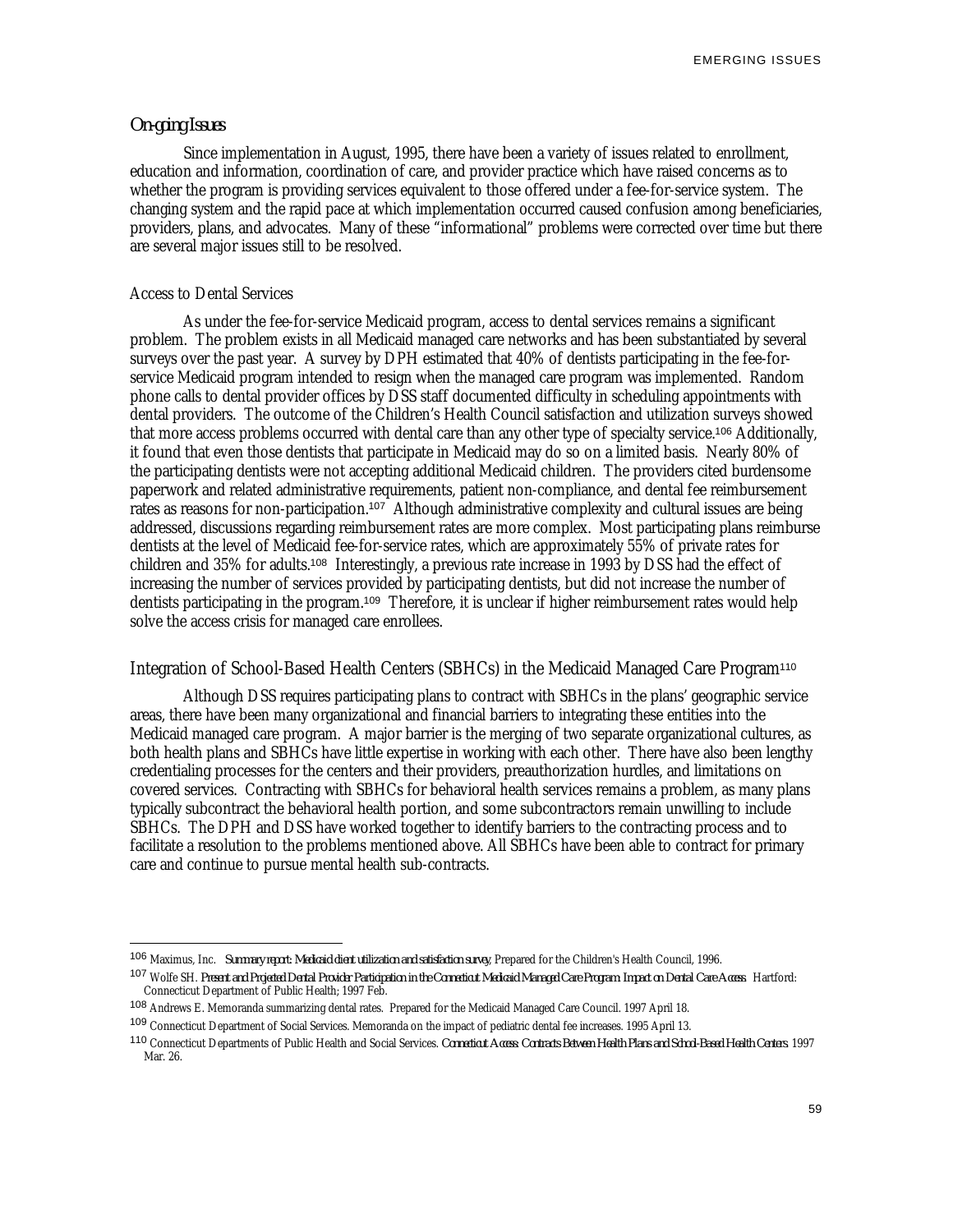#### EPSDT Requirements

The federal Early Periodic Screening, Diagnosis, and Treatment (EPSDT) program requires states to provide comprehensive screening, diagnosis and treatment benefits to all Medicaid beneficiaries under age 21. The program is designed to improve primary health benefits for children by emphasizing preventive care through distinct periodicity schedules for vision, dental, hearing, blood lead, immunizations, and developmental assessments.111 States are required to meet a participation rate of 80%. Under the fee-forservice program, participation rates improved between FY's 1992 and 1994, but remained around 42% from FY 1994 to 1996.<sup>112</sup> Preventive dental assessments had actually declined from 29.7% in FY 1995 to 24.3% in FY 1996.<sup>113</sup> Data for the second quarter of 1997 however, show that participation rates have increased to 61%. While this is a big improvement, it is still below the federal goal of 80%.<sup>114</sup> EPSDT participation is expected to increase under managed care due to features like coordination of care by a primary care physician and utilization tracking by DSS. Additionally, participating health plans are required to provide these services to all eligibles under Connecticut's EPSDT program, "Healthtrack".

#### Definition of Medical Necessity

In the Medicaid managed care program, children and families have been denied services based on a more limited interpretation of the definition of medical necessity than that held by DSS under the fee-forservice program.<sup>115</sup> This particularly affects children with special needs, because when they enter the managed care program, health plans typically review the services they are receiving and decide whether these services should be continued. Plans tend to make determinations about the nature and extent of services available to special needs children using the same medical necessity criteria that they use for children who do not have chronic or disabling conditions. For example, plans often judge children's occupational therapy, physical therapy, speech-language pathology services, and even mental health services as being educationally related and therefore not medically necessary, even though Medicaid has historically reimbursed these services.<sup>116</sup> Some decisions lead to reductions or discontinued care. The review has particularly caused restrictions on mental health and home health services.117,118

#### Integrating Services Provided by State Agencies

Many families who participate in the Medicaid managed care program may also receive services from a variety of other health-related programs provided by the State like WIC, Healthy Start, Birth to Three, Healthy Families, Head Start, preschool, special education, and other child care programs. Relationships and coordination of care between health plans and these programs have not been established, leading to a loss of services to clients and a loss of money to the State, as the services have already been built into the premium base. For example, WIC recertification requires a six-month check up, but it is not part of health plans'

<u>.</u>

<sup>111</sup> U.S. Department of Health and Human Services, Health Care Financing Administration. *State Medicaid Manual, Part 5: Early and Periodic Screening, Diagnosis, and Treatment*. Washington, DC, 1990 April.

<sup>112</sup> Children's Health Council. *EPSDT Under Connecticut Access*. 1997 June 3.

<sup>113</sup> Children's Health Council, p. 6.

<sup>114</sup> Since initial publication of the *Assessment* in January, 1998, utilization reports submitted by plans to DSS show that median participation and screening rates for the second quarter of 1998 have further improved to 67% and 75% respectively. Adolescent rates (while improving as well) remain lower than the median.

<sup>115</sup> Medicaid Managed Care Council's Access/EPSDT Subcommittee, Meeting Minutes, December, 1996.

<sup>116</sup> Fox HB, McManus M. *Medicaid Managed Care for Children with Chronic or Disabling Conditions: Improved Strategies for States and Plans*. Maternal and Child Health Policy Research Center. 1996 July: 26.

<sup>117</sup> Lee MA. Prepared testimony to the Medicaid Managed Care Council on behalf of the Children's Health Council. 1997 January 29.

<sup>118</sup> Since initial publication of the *Assessment* in January, 1998, DSS expects to include a clarified definition of medical necessity into the new contracts expected to become effective February, 1999.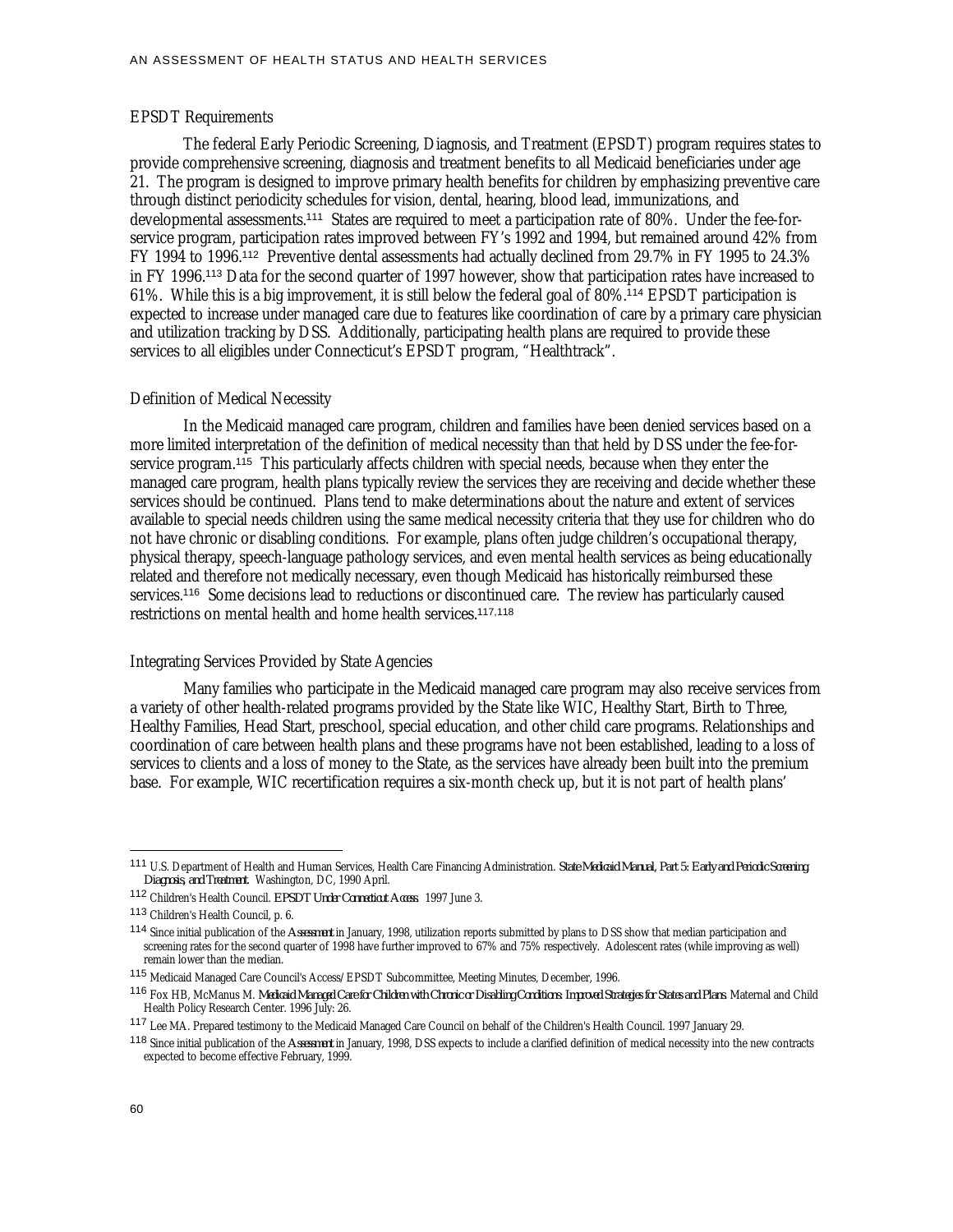approved schedule of pediatric care.<sup>119</sup> Confusion resulting from the structural changes in the delivery of services and different interpretations regarding the scope of benefits have led families to seek services previously provided under the Medicaid fee-for-service system from state agencies (DCF, DPH, DMR) and non-profit agencies. Increased efforts to integrate these services are needed to achieve continuity of care through the appropriate funding mechanisms.<sup>120</sup>

## Grievance and Appeals Process

The grievance and appeals process is necessary to ensure consumer protection under managed care, as financial incentives to underutilized care exists. The Medicaid managed care program includes several mechanisms in this regard. Plans are required to have an internal grievance and appeals process in place. DSS provides clients the right to appeal through a fair hearing process, and by federal law, Medicaid recipients must be given an opportunity for notice and appeal prior to the reduction or termination of services. However, there has been confusion as to the timing of the fair hearing process. A review of health plan grievance and appeals descriptions by the Children's Health Council showed that the information on when to access DSS's process was inconsistent across plans.<sup>121,122</sup> Additionally, plans have not complied with the federal regulation regarding notice prior to the termination or reduction of services which has had a particular impact on children with special needs whose services have been reviewed under the plan's interpretation of medical necessity.123,124

#### Delays in Newborn Eligibility Determination<sup>125</sup>

Delays in processing Medicaid eligibility for newborns has led to decreased access to medical services and screenings for infants regardless of the guarantee of immediate and continuous coverage under EPSDT. The problem primarily involves the assignment of a Medicaid number, which can take up to three months. Since providers cannot verify the plan to which these newborns belong, they are reluctant to provide services for the new client for fear that the service will not be reimbursed. Delays in enrollment are attributed to the combination of delays in hospital reporting of new births and delays in eligibility processing at DSS regional offices.<sup>126</sup>

#### Medicaid Managed Care and Traditional Public Health Providers

Medicaid reimbursement is a major source of revenue for traditional public health providers (safety net providers),<sup>127</sup> and changes in the financing and delivery of Medicaid services are likely to affect these organizations. Before the Medicaid managed care program, safety net providers were able to provide primary

<u>.</u>

<sup>119</sup> Solomon J, Lee MA. *Evaluation of the Connecticut Access Medicaid Managed Care Program: Impact on Recipient Access to Quality Care*. Children's Health Council. Hartford, CT. 1997 April.

<sup>120</sup> Since initial publication of the *Assessment* in January, 1998, all participating health plans will be required to develop contracts with state and community-based organizations for coordination and appropriate funding of services. This provision will be part of the new contracts expected to be effective February, 1999.

<sup>121</sup> Solomon and Lee, 52.

<sup>122</sup> Since initial publication of the *Assessment* in January, 1998, DSS has developed a uniform grievance and fair hearing process that will be implemented in the next contract period expected to become effective February, 1999.

<sup>123</sup> Solomon and Lee, 56

<sup>124</sup> Since initial publication of the *Assessment* in January, 1998, DSS has issued policy transmittals and clarifications on the continuity of care and notice of action which has better enabled them to intervene and clarify a plan's responsibility when a conflict occurs.

<sup>125</sup> Solomon and Lee, 47-49.

<sup>126</sup> Since initial publication of the *Assessment* in January, 1998, DSS has moved eligibility processing to the central office in Hartford and has worked with hospitals to limit the processing to five days in most cases.

<sup>127</sup> Grogan C, Gusmano M. *The Status of Safety Net Providers in Connecticut: A Survey of Connecticut's Safety Net Providers*. Prepared for the Public Health Subcommittee of the Connecticut Medicaid Managed Care Council. 1997 March. Safety net providers are identified as community health centers, school-based health centers, child guidance clinics, local health departments, non-profit visiting nurse associations, family planning clinics, and public dental clinics.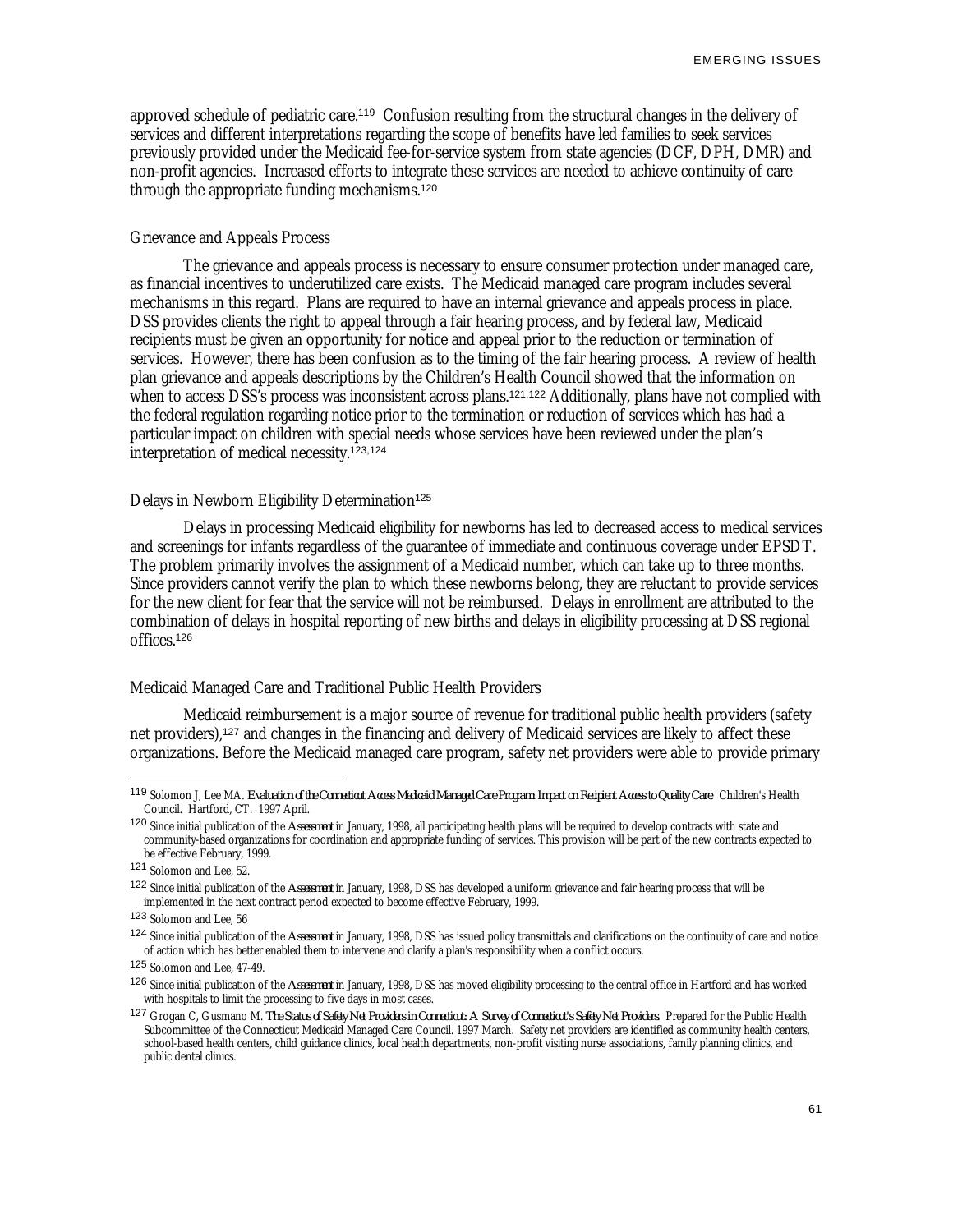care to uninsured or underinsured residents by depending heavily upon Medicaid reimbursements and costshifting from paying patients. As the Medicaid program moved from fee-for-service to capitated payments, traditional providers have experienced a decline in reimbursement, either because they have been unable to secure contracts with MCOs (or have contracts to provide only a subset of services) or if contracts exist, they have had to negotiate rates individually with MCOs.<sup>128</sup> Lower rates threaten the financial viability of safety net providers when service levels are maintained, but they may also cause a change in the number and types of services provided and the number of uninsured patients seen. As long as federal and state financing policies do not address the uninsured, the safety net providers remain essential for access to primary care services for the uninsured and underinsured. A comprehensive discussion of safety net providers in Connecticut can be found in Appendix G.

#### Quality Oversight

As administrator of the Medicaid managed care program, DSS has primary responsibility for ensuring that quality services are provided to Medicaid clients. DSS follows HCFA's Quality Assurance Reform Initiative (QARI) guidelines, and as required by HCFA, has developed an independent external quality assurance program.<sup>129</sup> DSS also requires quarterly reporting by participating plans. Additionally, the Children's Health Council, created by the Legislature in 1995, provides independent quality oversight of children's health issues.

DSS has contracted with Qualidigm (formerly CPRO) for the independent external quality assurance program. Their major responsibilities will include completing a contract compliance audit with site visits to MCOs, constructing a data base, and conducting patient-focused studies.<sup>130</sup> The first focused study is on pediatric asthma. Because the contract with Qualidigm was initiated over a year after implementation of the managed care program, a significant delay in developing an operational quality assessment program has resulted.

The Children's Health Council has been particularly active in monitoring and evaluating health plan compliance with EPSDT requirements. EPSDT is one of the few areas for which a fee-for-service baseline exists to compare the performance of EPSDT in the managed care program. The Council is an advocate for children under the age of 21, and provides education, information, and individual casework services for coordination of care and access problems for this population.<sup>131</sup> The Council also provided an independent evaluation of the quality and access components of the Medicaid managed care program. Many of the issues brought forth by this review have been described in "Ongoing Issues" in this chapter.

Information on the utilization of services by Medicaid managed care enrollees is received mostly through self-reported quarterly reports from the health plans and through the use of encounter data. Regarding the quarterly reports, data are available on pap smears, mammograms, low birthweight, behavioral health, EPSDT, inpatient and emergency room use, prescriptions, vision, and dental exams.<sup>132</sup> However, reporting compliance by health plans has been somewhat problematic, with much of the data missing, late, or incomplete. This however, is beginning to improve. Data collection on other important elements such as immunization rates is still in process, and reports are expected shortly.<sup>133</sup> Encounter data have been reported to both the Children's Health Council and Qualidigm since 1996 and will be used increasingly by Qualidigm for focused studies. The quality of the data however, is at issue and Qualidigm will use medical record audits to verify completeness and accuracy.

<sup>128</sup> Grogan and Gusmano, 2.

<sup>129</sup> Linnane J, Griffis A. Connecticut Department of Social Services. Personal communication. 1997 April 14.

<sup>130</sup> Children's Health Council. Meeting Summary. 1997 May 12;3.

<sup>131</sup> Lee M. Children's Health Council. Personal communication. 1997 April 21.

<sup>132</sup> Connecticut Department of Social Services. Correspondence to the Medicaid Managed Care Council. 1997 May 9.

<sup>133</sup> Lee M. Children's Health Council. Personal communication. 1997 August 25. Since initial publication of the Assessment in January, 1998, reports of immunization rates are still in process but are expected shortly.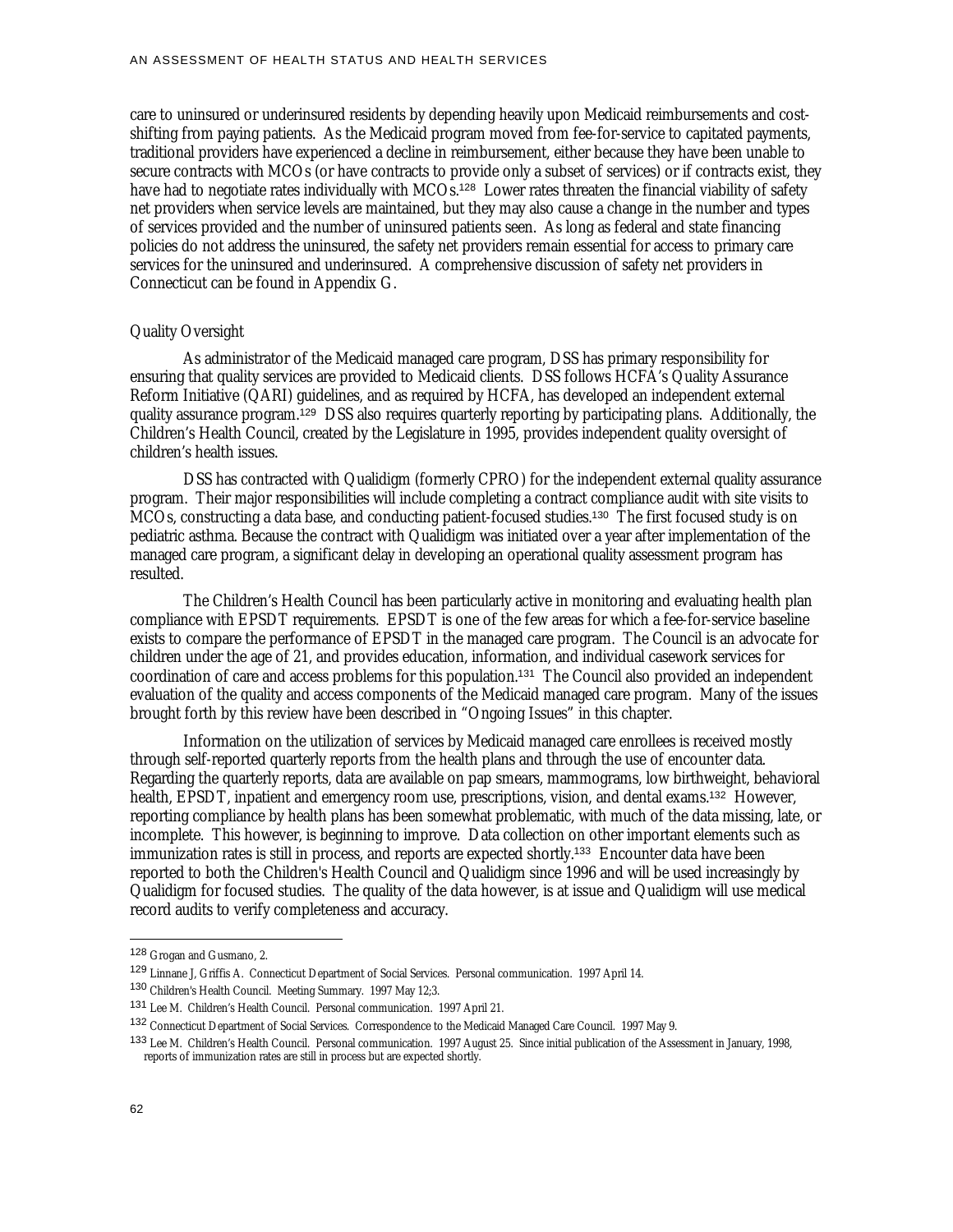Data partnerships between DSS, the health plans, and other state agencies, particularly the public health and mental health agencies, would help to improve the accuracy and timeliness of the data reporting. Such partnerships are essential for reducing duplicative efforts in data collection and monitoring. In addition, the evaluation of the QARI demonstration project indicated that coordination of data requests and data partnerships were key for health plans concerned with the burden of multiple overlapping reviews and requests.<sup>134</sup> An initiative to link public birth records with DSS and managed care plans' enrollment files would enable evaluation of prenatal care and birth outcomes using the official state birth record. The birth records contain information on the number of prenatal care visits and the necessary information to provide rates of low birthweight or Cesarean sections. Coordinating public health information systems including linkages with death records, hospital discharge records, and the State's cancer registry could also be used to further evaluate and report on the health of Connecticut's Medicaid managed care population.

## Integrated Care for Dually Eligible Individuals

As of August 1997, Connecticut was developing a Section 1115 Research and Demonstration Waiver proposal, that would create a managed care model for financing and delivery of health care services to older persons and persons with disabilities who are dually eligible for Medicaid and Medicare. The program was being developed by DSS to address cost issues related to this population. In Connecticut, 16% of the Medicaid population are dually eligible (about 43,000 individuals), but these clients consume 51% of the Medicaid budget (about \$920 million).<sup>135</sup> Ninety-one percent of the dually eligible are 65 years of age and older and 9% are young adults with disabilities. The majority of funds are allocated to long term care services in institutions.

In response to concerns raised that seeking a Section 1115 waiver was too comprehensive, DSS was directed to scale back to a pilot project. This pilot project is called Connecticut Lifelong Care (CTLC).<sup>136</sup> The CTLC is modeled after the national program known as the Program for All-inclusive Care for the Elderly (PACE). It will offer nursing home qualified adults who are age 55 and older and eligible for both Medicare and Medicaid benefits the opportunity to remain in the community. The program's goal is to improve coordination of community based services in order to delay or prevent more costly institutionalized care. Two CTLC centers, one in Hartford (Hebrew Home and Hospital) and one in New Haven (Masonicare), will be responsible for the coordination and delivery of an integrated benefit package of Medicaid and Medicare services under a capitated rate. The centers are scheduled to begin offering services in late 1999. The program is voluntary, but the incentive to join the program lies in the increased availability of community-based services to replace care provided in institutions, and the expectation of better coordinated services. DSS expects approximately 300 individuals to enroll during the first two years of operation. At the end of the fifth year, DSS expects that expansion activities will result in approximately 2,000 participants in the program.

The PACE program has demonstrated success in managing enrollee care, quality of care, and client satisfaction. For example, the rate of hospital use is lower than that of the Medicare  $65+$  population which includes healthy older persons, and PACE enrollees have shorter length of stays in the hospital than the aged Medicare population as a whole.<sup>137</sup> In 1997, a review by Abt Associates for HCFA reported improved health status and quality of life including lower mortality rates among PACE enrollees.<sup>138</sup> In terms of satisfaction, enrollees generally remain in the program until death with only about 3% disenrolling due to dissatisfaction.<sup>139</sup>

- <sup>137</sup> National PACE Association. *Success to date of the PACE replication.* 1997 Oct.
- <sup>138</sup> National PACE Association.

<sup>134</sup> Felt-Lisk S, St. Peter R. Quality assurance for Medicaid managed care. Reprint from *Health Affairs*. 1997 May/June;16(3):249.

<sup>135</sup> Connecticut Department of Social Services. Integrated Service Networks in Connecticut, Survey and Information Request.

<sup>&</sup>lt;sup>136</sup> Technical information on the Connecticut Lifelong Care Program was provided by the Connecticut Department of Social Services, Integrated Care Unit.

<sup>139</sup> On Lok, Inc. *PACE fact book.* 2nd. ed. San Francisco: Onlok, Inc., 1996.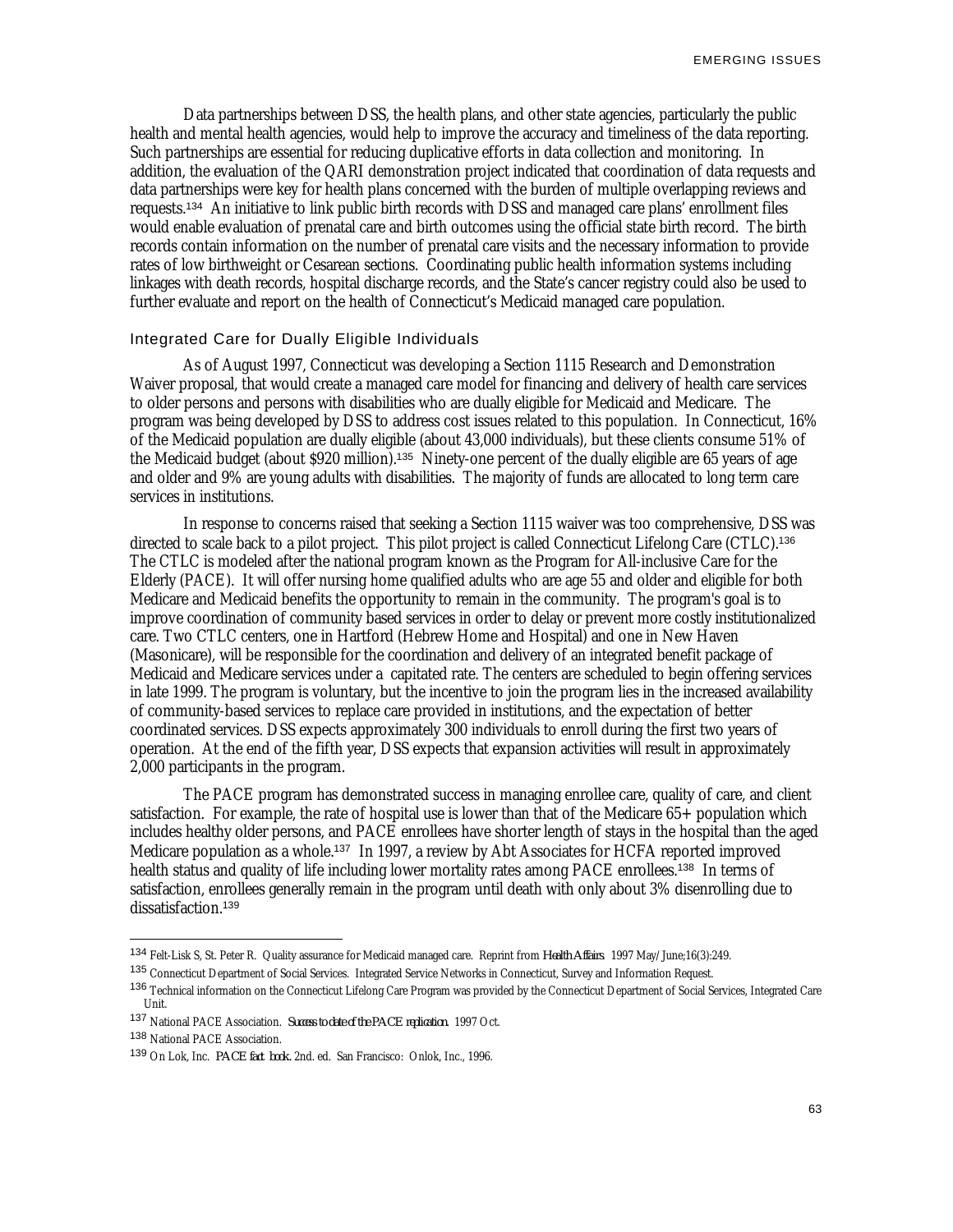As noted above, PACE programs have had documented success, but the use of managed care techniques with disabled and elderly populations warrants close monitoring in terms of access to services and quality of care. The population eligible for PACE programs often have chronic conditions needing frequent, specialized services, and this must be balanced with the financial incentives provided under capitation. Several studies document that HMOs operating under a capitated rate reduce utilization, hospital admission rates, length of stays, and use of expensive technologies.<sup>140</sup> A recent study found that 54% of patients 65 years of age and older who were treated in HMOs reported a decline in health, compared with 28% of those in fee-for-service plans.<sup>141</sup> Likewise 22% of poor patients treated in HMOs reported improvements in health compared with 58% in fee for service. While PACE programs are not HMO models, they are similar in that they manage care for enrollees under a capitated rate. The financial incentives under a capitated model need to be properly assessed and managed to ensure that elderly and poor clients of the state receive appropriate, high quality services.

#### Managed Care Regulation

In 1996, the Connecticut General Assembly vigorously debated a comprehensive managed care bill that would have given the state's public health agency broad oversight of quality and consumer protection related to managed care organizations. The major provisions of the bill included a certificate of authority program, stronger oversight of utilization review and appeals, on-site inspections, HEDIS data collection, and the collection and dissemination of consumer information. While this measure did not pass, a bill mandating coverage for 48-hour maternity stays was signed into law. A provision was also included that prevents health insurers from refusing to cover women who previously had breast cancer, provided that the woman has been cancer free for five years.

In 1997, the General Assembly passed a bipartisan bill (Public Act 97-99) which is less comprehensive than the 1996 proposal. The Act provides the state's Department of Insurance with broad oversight of managed care organizations and utilization review companies. The major components of the Act include increased, standardized consumer information, the development of an external appeals process to the State for services that have been denied, guidelines for utilization review and medical protocols, and HEDIS data collection from licensed health plans in the state. Other managed care bills receiving approval in 1997 include requiring health plans to pay for at least 48-hour hospital stays after a mastectomy or lymph node dissection.

## POLICY ISSUES

#### Quality Assurance

Quality assurance in a managed care environment is particularly important given the financial incentives to limit care. Currently, the debate on quality centers on performance measurement or how best to hold health plans accountable for the health status of their members. Performance measurement may include:

- <sup>n</sup> Structural indicators such as accreditation status or the proportion of physicians who are board certified;
- <sup>n</sup> Licensure status of institutions as well as health care practitioners;
- <sup>n</sup> Process measures, which address the rate at which interventions are performed, such as mammography or blood pressure screening, or immunizations;
- <sup>n</sup> Health outcomes, or those effects that patients actually experience, such as death, disability, or satisfaction with the care provided.

<sup>140</sup> Ware JE, Bayliss MS, Rogers WH, Kosinski M, Tarlov AR. Differences in 4-year outcomes for elderly and poor, chronically ill patients treated in HMO and fee-for-service systems. *Journal of the American Medical Association* 1996; 276(13): 1039-1047.

<sup>141</sup> Ware JE et. al., 1039.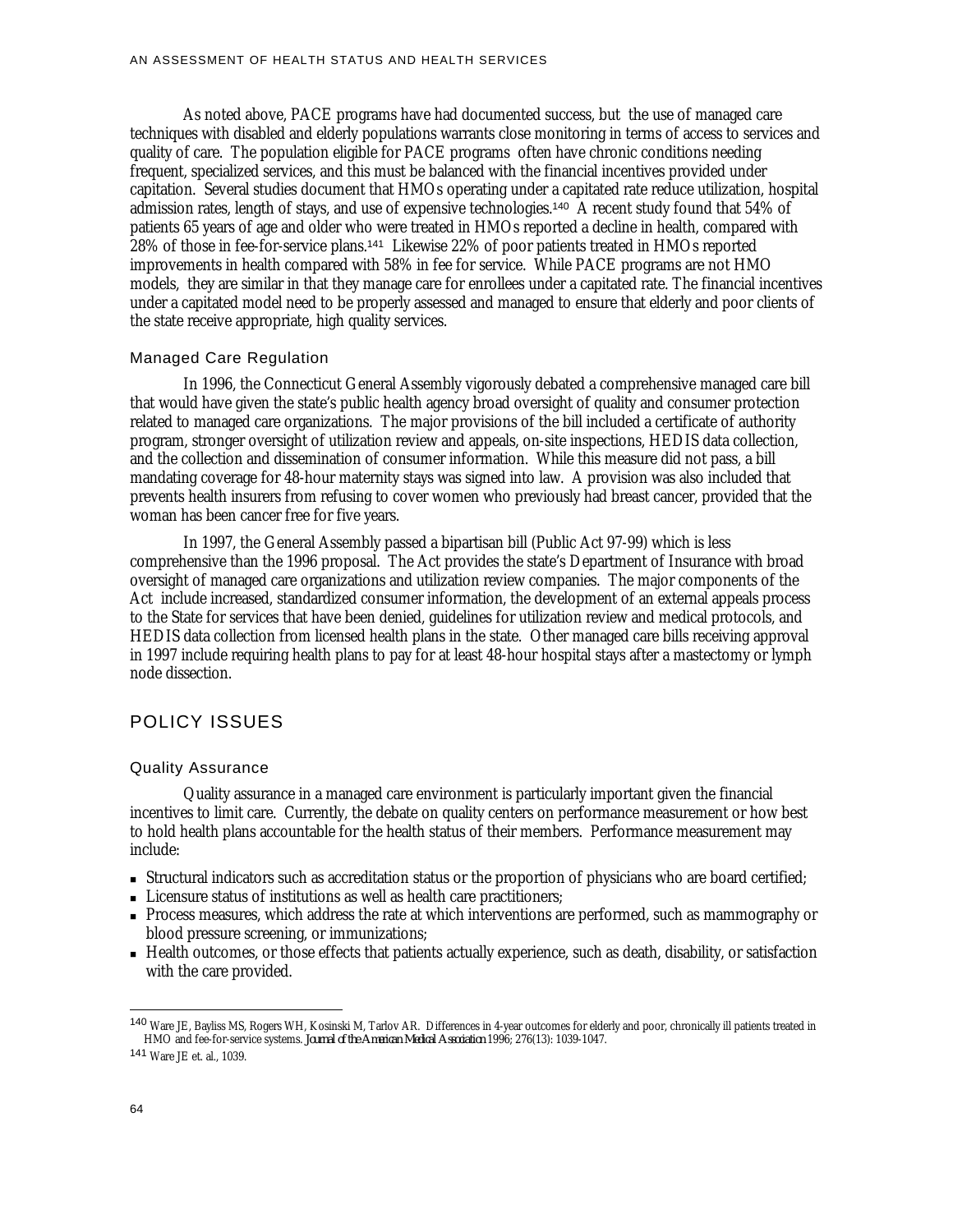Performance measurement most often occurs around plan processes that are focused on preventive services, as most experts feel, "what gets measured, gets done."<sup>142</sup> But the issue within quality assurance is how to measure patient outcomes and more sophisticated clinical outcomes that go beyond mortality like readmission rates or infection rates. Problems cited in measuring outcomes include turnover in plan membership, which causes difficulty in tracking patients, and the effect on outcomes of other factors that are out of the plan's control, like severity of disease.<sup>143</sup> Measuring patient outcomes will become more important in the future because the purpose of the health care system is to improve health outcomes and health outcomes are a gauge for how well a health plan is performing.

## *NCQA and HEDIS*

Several efforts are underway that reflect increased attention to quality of care in a managed care environment. These include the NCQA (National Committee for Quality Assurance) accreditation standards and the HEDIS performance measures. NCQA is a not-for-profit organization that evaluates and reports on the quality of managed care plans in six general areas: quality management and improvement, utilization management, credentialing, members' rights and responsibilities, preventive health services, and medical records.<sup>144</sup> HEDIS is a set of standardized performance measures for comparing the performance of managed care plans.<sup>145</sup> NCQA's accreditation program uses HEDIS data to help evaluate the quality of managed care plans. The 71 HEDIS reporting measures and 33 testing set measures are listed in Appendix H.

Consensus among managed care plans, employers, and government agencies appears to be developing around the use of the HEDIS performance indicators as a foundation for quality oversight.<sup>146</sup> In 1996, more than 330 health plans across the country were producing HEDIS statistics, and more than 50% of the large corporations that purchase managed care benefits were using HEDIS data to help guide their managed care purchasing decisions.<sup>147</sup> While it is appropriate to focus on improving quality of care under managed care arrangements, the same standard of care should apply for all patients; high quality care should be the same no matter who is paying for that care.

## *Model Quality Monitoring Programs and Performance Improvement Systems*

Despite the ongoing quality efforts, no quality monitoring program or performance improvement system has been defined as a standard. Two quality monitoring programs are identified below and could be considered as a framework for a model program.

Yale University School of Medicine's Department of Epidemiology and Public Health prepared an independent report for DPH entitled, *A Blueprint: State Government's Role in Quality Assessment and Performance Improvement for Managed Care in Connecticut.<sup>148</sup>* The report provides recommendations for components of a State program that oversees the quality of managed care organizations. These recommendations, however, have not been adopted by the State and are not formally used by any Connecticut health system.

In 1991, HCFA's Medicaid Managed Care Office initiated QARI to design a more credible approach to monitoring and improving the quality of managed care services for Medicaid recipients.<sup>149</sup> QARI

<sup>142</sup> Harris JR. *"Prevention and Intervention." Widening the Quality Circle, 1996 Annual Report*. http://www.ncqa.org/ar96.htm. (14 Mar. 1997). NCQA cites HealthPartners in Minneapolis where the immunization rate was steady until HEDIS measures were used.

<sup>143</sup> Eddy DM. *Outcomes: Excerpt from Widening the Quality Circle: 1996 Annual Report*. http://www.ncqa.org/ar96.htm. (14 Mar. 1997).

<sup>144</sup> National Committee for Quality Assurance. *1997 NCQA Standards for Accreditation*. 1997 April.

<sup>145</sup> National Committee for Quality Assurance.

<sup>146</sup> The Association of State and Territorial Health Officials. *Ensuring And Improving The Quality Of Care In A Managed Care Environment.*. Managed Care Monograph Series*.* Washington D.C. 1995 November;2.

<sup>147</sup> National Committee for Quality Assurance. *HEDIS 3.0 Draft for Public Comment*. 1996 July;10.

<sup>148</sup> Grogan CM, Horwitz SM, Schlesinger M. *A Blueprint: State Government's Role in Quality Assessment and Performance Improvement for Managed Care in Connecticut.* Yale University School of Medicine's Department of Epidemiology and Public Health. 1996 April.

<sup>149</sup> Booth M, Fuller E. *Quality Improvement Primer for Medicaid Managed Care Final Report.* National Academy for State Health Policy. 1995 June;1*.*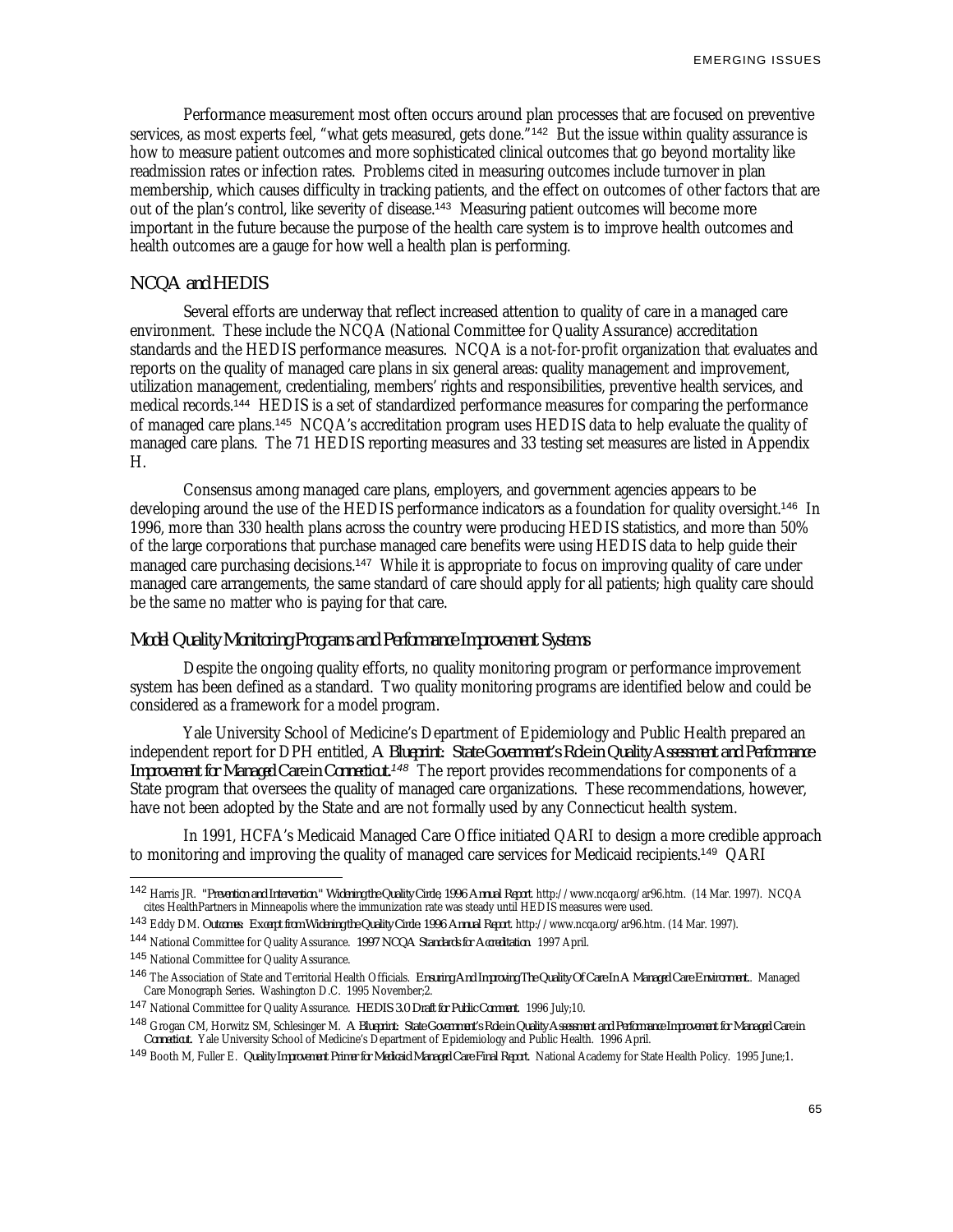establishes five key elements of a health care quality improvement system (HCQIS).<sup>150</sup> The QARI framework is similar to the Yale *Blueprint* recommendations in that each requires internal and external quality reviews, focused studies, and an external grievance process. HCFA has contracted with the National Academy for State Health Policy to conduct a new project, the quality improvement system for managed care (QISMC), to replace QARI.<sup>151</sup> QISMC, which applies to both Medicare and Medicaid, will define and elaborate what HCFA's expectations are with regard to internal quality assessment and performance improvement, including the development of unified standards and reviewer guidelines.<sup>152</sup>

Appendix I provides a comparison of public quality oversight programs (Medicare, Connecticut's Medicaid program, the Connecticut State employee health plan, and oversight of managed care plans through Connecticut Public Act 97-99) with Yale's recommendations for a quality monitoring program. Assuming that the State and federal government actually implement their quality initiatives effectively, their oversight initiatives generally match up well to Yale's recommended system. State oversight (through Public Act 97- 99) for Connecticut's commercial populations enrolled in managed care are not held to these same standards.

#### *Quality Oversight in Connecticut*

Significantly less quality oversight by the State occurs for the commercial population than for those enrolled in public programs (Appendix I). Additionally, quality oversight in Connecticut is fragmented across several agencies. DSS is responsible for the quality oversight of the Medicaid Managed Care program. DPH oversees the quality of care provided to individuals by institutional and individual providers, but does not include managed care organizations. The oversight consists of State licensing and/or federal certification (Medicare/Medicaid) of health care providers and institutions including, but not limited to, hospitals, nursing homes, ambulatory services, home care services, behavioral health services, intermediate care facilities for the mentally retarded, clinical laboratories, investigation of complaints, determining if minimum standards as defined in state and federal laws and regulations are met and institution enforcement actions, as necessary. Finally, the Department of Insurance (DOI) regulates health insurers and health maintenance organizations to ensure they meet licensing and financial solvency standards, reviews and approves rates and policies, handles complaints, and oversees companies' conduct in the marketplace.<sup>153</sup> DOI also licenses utilization review companies, oversees guidelines for notification of utilization review (UR) decisions and specifications for appeals procedures, and acts as an ombudsman for consumers regarding review of denied appeals. DOI's responsibilities for oversight of both managed care organizations and utilization review companies has been expanded through Public Act 97-99 (referred to under "Managed Care Regulation" earlier in this Chapter).

#### Utilization Review

Utilization review has become an issue within managed care and quality assurance due to its function of assessing medical necessity and appropriateness of health care services and treatment. Connecticut HMOs commonly use Milliman & Robertson Healthcare Management Guidelines to determine appropriateness for patients having no complications.<sup>154</sup> However, the guidelines may be used inappropriately as a cost containment tool (e.g. by limiting individual patients' utilization) rather than as a mechanism to enhance quality by reducing variations in physician's practicing patterns. The guidelines are also criticized for not considering the infrastructure of Connecticut's health care system and its ability to provide the outpatient

<sup>150</sup> U.S. Department of Health and Human Services, Health Care Financing Administration, Medicaid Bureau. *A Health Care Quality Improvement System For Medicaid Managed Care A Guide for States.* 1993 July 6;*7-11.*

<sup>151</sup> Macrae A. U.S. Department of Health and Human Services, Health Care Financing Administration, Office of Managed Care. Personal communication. 1997 June 3.

<sup>152</sup> Macrae A. Personal communication. 1997 June 3.

<sup>153</sup> Connecticut General Assembly, Legislative Program Review and Investigations Committee. *Regulation and Oversight of Managed Care.* Hartford, CT, 1996 December; 22.

<sup>154</sup> Connecticut General Assembly, Legislative Program Review and Investigations Committee. *Regulation and Oversight of Managed Care.* Hartford, CT, 1996 December; 77-78.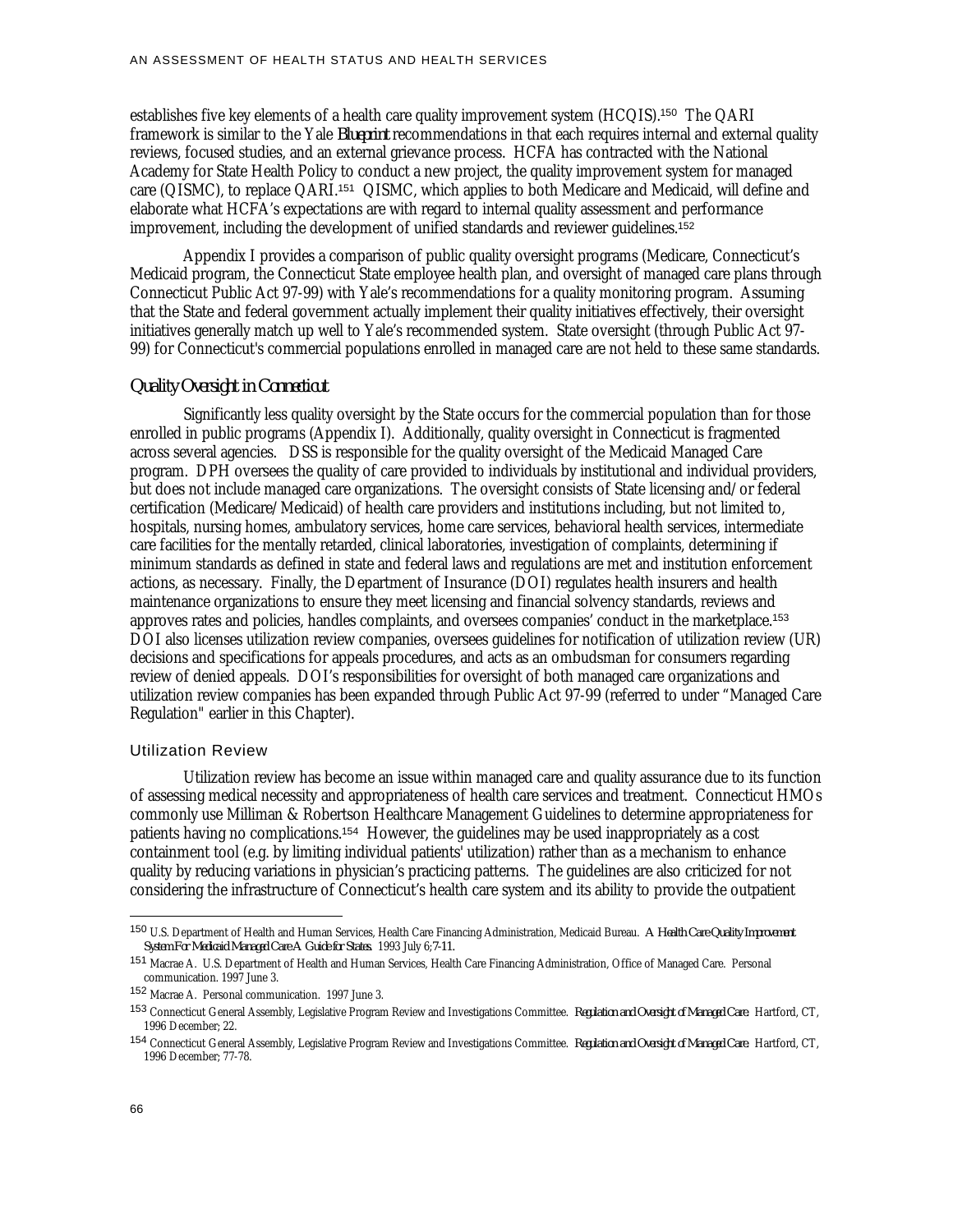and follow-up services that are often prescribed as alternatives to inpatient care, or a patient's family's capacity to provide home care and support when hospital stays are limited.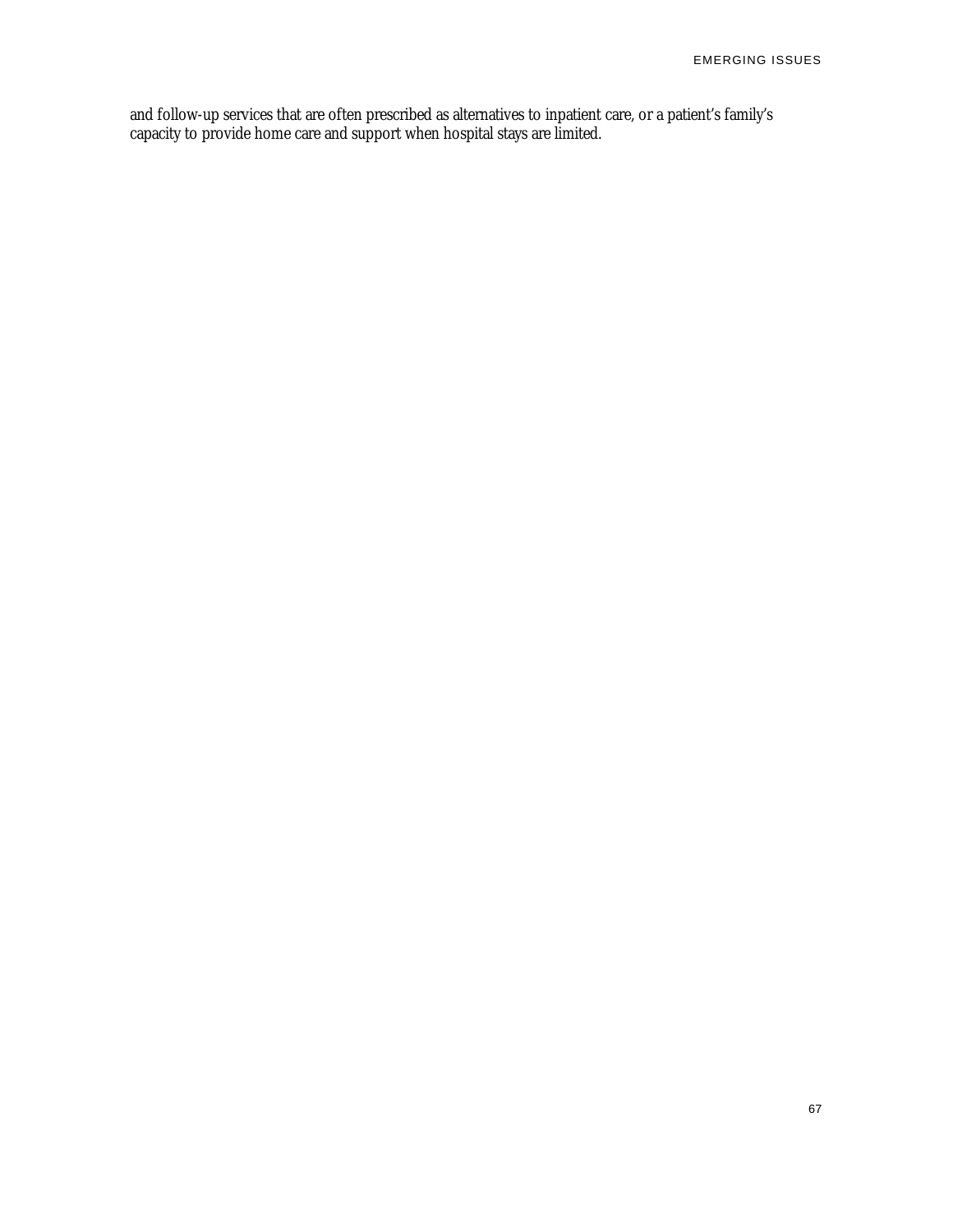## Integrating Managed Care with Public Health

As the health system and the financial incentives to providers change, several issues arise concerning how public health and managed care should interact. First, there is a concern that individuals may not be accessing preventive health services as they should. A recent analysis of pediatric immunization rates among Medicaid managed care organizations showed that close to 30% of children born in 1994 and 1995 were not being tracked.

Second, the public health concept of improving health status could be integrated into the incentives of the emerging financing and delivery systems. Because the goal of MCOs is to maintain the health and manage the care of their enrollees, this can be achieved by incorporating health promotion and disease prevention activities into the mainstream of care. Another way this can be achieved is through broadening the scope of preventive services and treatments offered. For example, most MCOs do not cover nutrition services, though optimal nutrition can prevent disease, reduce risk of illness, enhance recovery and reduce complications, and promote general health and well being.<sup>155</sup> Some MCOs have already begun to establish wellness programs that offer discounts at health clubs, prenatal self care, and weight loss programs. MCOs can also influence participating physicians to incorporate health promotion and disease prevention activities into routine patient care by providing financial incentives and educational tools for them to focus on a patient's personal health practices like exercise, diet, and stress reduction. These activities may be more valuable in improving overall health than more commonly used clinical methods of prevention such as screenings for early disease.<sup>156</sup>

Finally, some traditional public health services such as the provision of vaccines, laboratory services, and outreach services could be transferred to MCOs to provide to their enrollees. It will be important for public health agencies and advocates to monitor managed care closely to determine its effect on preventive services delivery and outcomes. And while it may be possible for the public health sector to shift some costs of delivering preventive care to MCOs, a corresponding reduction in the public's health should not follow. It will be important to determine not only which health services should be appropriately shared with MCOs, but also how successfully managed care delivers those services.

#### *Community Benefits*

For health problems such as substance abuse or violence, broader efforts like school-based programs or community education may be more effective than individual services.<sup>157</sup> For these health problems, plans have an incentive to invest in community programs that prevent health problems. Theoretically, keeping the community healthy will lower utilization of health services over the long run, particularly if the health plan services a large proportion of a given community. Assessing the community's health problems and designing programs to prevent their occurrence may be a more cost-effective way for plans to eliminate unnecessary health problems or injuries, while improving health outcomes and the overall health status of the community.

Although managed care plans are increasingly designing wellness programs for their enrollees, very few offer these activities to the community at large. In Massachusetts, the Attorney General's office has developed a set of guidelines to encourage HMOs to promote community health. (See Appendix J). The guidelines support the development of community benefit plans by HMOs operating in the state and encourage HMOs to identify and meet community health needs in their market area.

## UNINSURED AND UNDERINSURED POPULATIONS

<sup>155</sup> American Dietetic Association. Cost effectiveness of medical nutrition therapy. *Journal of the American Dietetic Association*. 1995 January.

<sup>156</sup> United States Preventive Services Task Force, *Guide to Clinical Preventive Services*, 2nd edition. (Baltimore, MD: 1996).

<sup>157</sup> United States Preventive Services Task Force, 32.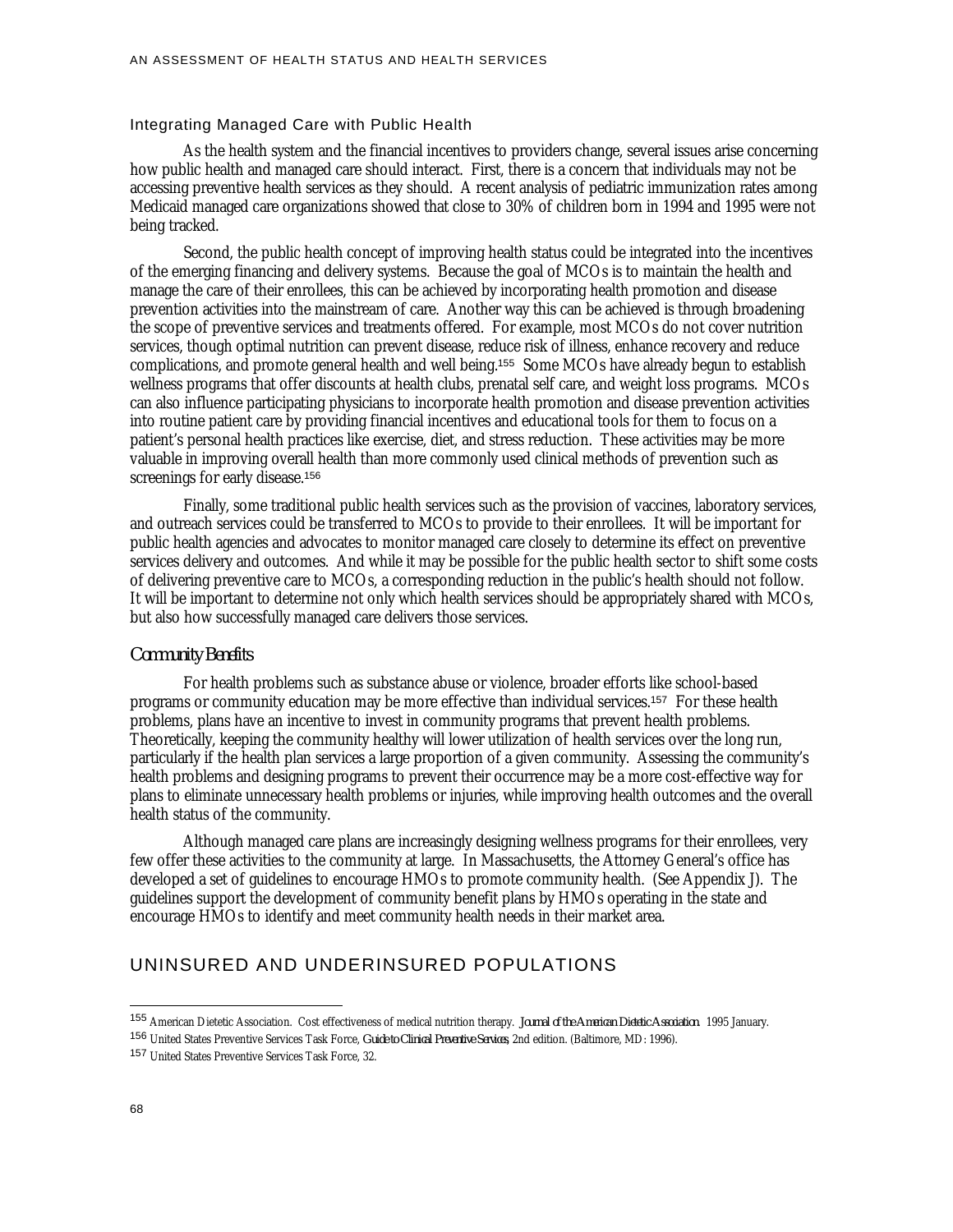Providing personal health services to the uninsured and underinsured has become an issue because 1) the numbers of uninsured have increased over the past decade; 2) the decline in employer-based coverage leaves many working families without insurance coverage; 3) Hispanics are more likely to be uninsured than any other ethnic group; and 4) the underinsured are thought to represent a much higher proportion of the population than previously estimated.

The uninsured are those who have no health insurance. Usually, a fairly reliable estimate of their numbers can be developed through surveys. The underinsured, those with inadequate health insurance coverage,<sup>158</sup> are a more difficult group to measure because of the difficulty in defining "inadequate", and difficulties in obtaining detailed data on an individual's insurance status.<sup>159</sup> However, for the years 1987 and 1994 it was estimated that 19% of the privately insured population under age 65 are underinsured if faced with a catastrophic illness.<sup>160</sup> This is an increase from a comparable estimate in 1977 of 13%.<sup>161</sup> Additionally, most patients having trouble paying their medical bills are insured.<sup>162</sup>

#### The Uninsured Population

The percent of the U.S. population lacking health insurance has been increasing over time (Figure 2- 1), and it is uncertain whether this trend will continue. Some indicators like the erosion of employer-based health insurance and conservative social policies such as cutbacks in Medicaid and welfare, point to further increase,<sup>163</sup> but incremental policies, e.g., the State Children's Health Insurance Program (CHIP) and the Health Insurance Portability and Accountability Act (described previously under "Healthcare for Uninsured Kids and Youth (HUSKY) and Appendix K respectively) may mitigate this increase somewhat. Those uninsured today, however, may be faced with more limited sources of free care because of a diminishing safety net of providers, as discussed previously in this Chapter. For Connecticut, there has been a general rise in the state's uninsured population through 1994 which appears to have stopped in 1995. The decline can, in part, be attributed to Connecticut's robust economy after several years of recession; however, more data are needed to determine if this is a trend or one time occurrence.<sup>164</sup>

<sup>&</sup>lt;sup>158</sup> In general this term refers to individuals who are exposed to significant financial losses or are unable to obtain needed care due to limited insurance coverage. Office of the Comptroller, State of Connecticut. *Health Care in Connecticut: The Uninsured, Health Care Financing, Access and Uncompensated Care*. 1996 Sept 10.

<sup>159</sup> Weissman J. Uncompensated hospital care: will it be there if we need it? *Journal of the American Medical Association* 1996 Sept;276(1):823-828.

<sup>160</sup> Short PF, Banthin JS. New estimates of the underinsured younger than 65 years. *Journal of the American Medical Association* 1995 Oct; 274(16): 1302-1306.

<sup>161</sup> Short and Banthin, 1304.

<sup>162</sup> Weissman, 823.

<sup>163</sup> Davis K. Uninsured in an era of managed care. Health Services Research 1997 Aug 31(6):641-649.

<sup>164</sup> The Connecticut General Assembly's Legislative Program Review and Investigations Committee, State of Connecticut. *Regulation and Oversight of Managed Care*. Hartford, CT, December, 1996.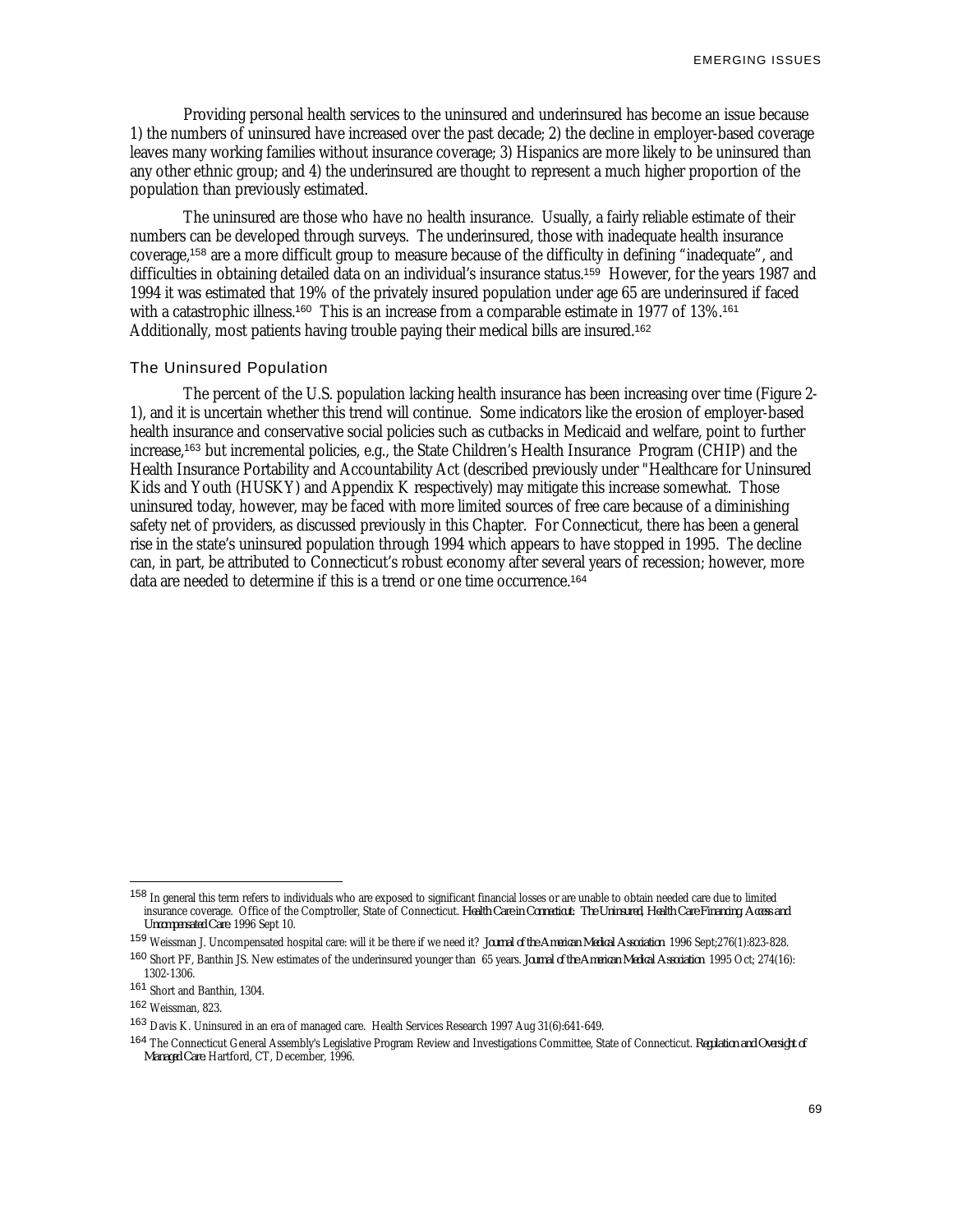

#### The Decline in Employer-Based Coverage

Since the end of World War II, employment has been strongly associated with health insurance coverage. Since the 1970's, however, employer sponsored health insurance coverage has been declining steadily.<sup>165</sup> Although 63.8% of non-elderly Americans in the U.S. were covered by an employment-based plan in 1995, there has been a steady decline since 1988 (Figure 2-2).<sup>166</sup> The shift in employer-based coverage has indirectly affected insurance coverage to children.<sup>167</sup> Of the 10 million uninsured children in 1994, 25% of those with a parent working full time did not have private, employment-based insurance, and almost 12% of those with a parent working full time were uninsured.<sup>168</sup> Medicaid expansions of the early 1990's covered many poor uninsured children, but reaching children remains a problem. Millions of Medicaid eligible children are not enrolled.<sup>169</sup> The number of uninsured children has fluctuated between 12 and 14% since 1987. After rising steadily between 1992 and 1994 (Figure 2-3), the population of uninsured children declined in Connecticut in 1995; more data are needed to determine if this is a trend.

## Disparities Based on Race or Ethnicity

Large disparities in insurance coverage exist among races and ethnicities particularly among whites, blacks, and Hispanics. Whites comprise the majority of the non-elderly population, and have the highest rate of insurance coverage. Hispanics have the lowest rate. This may be related to the fact that a majority of the Hispanic population reported incomes below 200% of the federal poverty level, were less likely to be covered by private insurance, and were more likely to be noncitizens -- all factors associated with being uninsured.<sup>170</sup> In Connecticut, data from the BRFSS show more blacks lacking health insurance than Hispanics, but both groups have higher rates of being uninsured than whites.<sup>171</sup>

<sup>165</sup> Davis, 642.

<sup>166</sup> Employee Benefit Research Institute. *Sources of Health Insurance and Characteristics of the Uninsured: Analysis of the March 1996 Current Population Survey*. Washington, D.C.:EBRI;1996.

<sup>167</sup> Davis, 643.

<sup>168</sup> Employee Benefit Research Institute, 22.

<sup>169</sup> Summer L. Parrot S. Mann C. Millions of uninsured and underinsured children are eligible for Medicaid. Center on Budget and Policy Priorities; 1996 Dec. 10.

<sup>170</sup> Employee Benefit Research Institute, 19.

<sup>171</sup> Connecticut Department of Public Health, Bureau of Community Health. Behavioral Risk Factor and Surveillance System, *Statewide Survey Data: Health Care Coverage by Race.* Hartford, CT, 1992-95.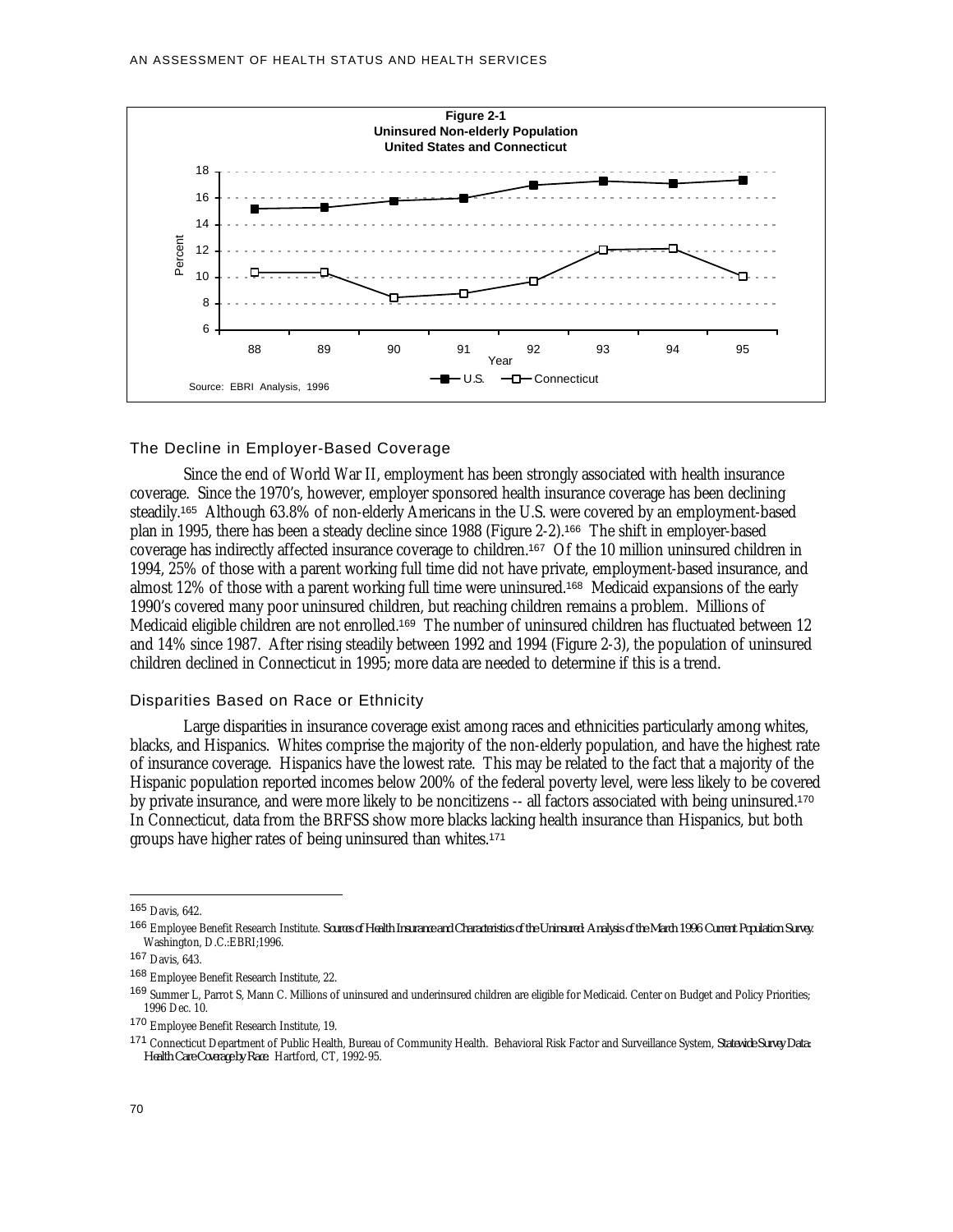

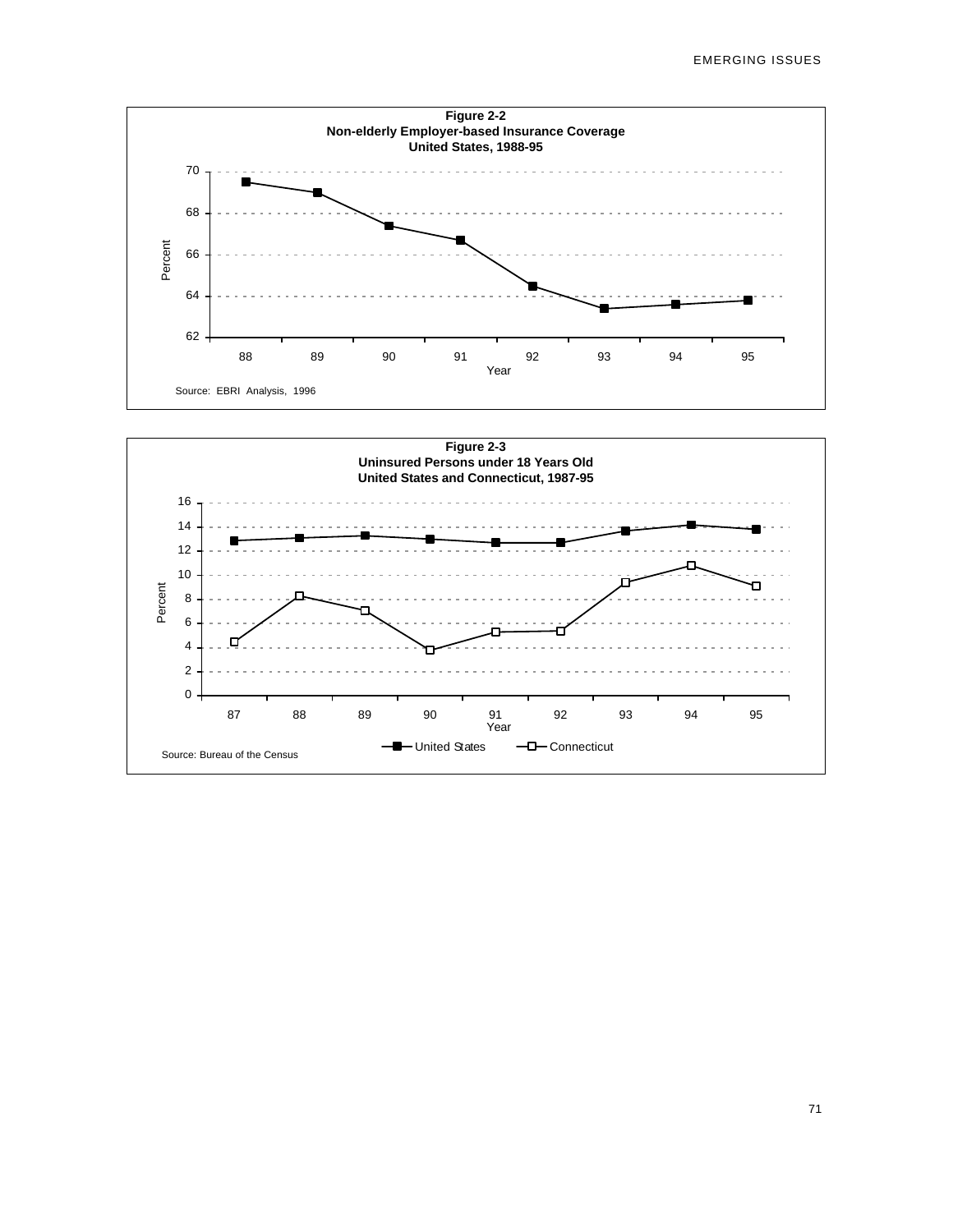#### Major Characteristics of the Uninsured

While the predominant risk factor for health insurance status is low income,<sup>172</sup> several other factors are involved. They include employment and race (previously discussed), the nature of employment, age, and marital status. For an employed individual, the nature of employment, the type of industry, and the size of the firm often determine the cost and extent of coverage. The self-employed and those employed by businesses with less than ten employees, are less likely to have coverage. Businesses in industries such as retail, construction, and agriculture are also less likely to offer coverage. Part-time workers are also less likely to be covered by employer-sponsored insurance.



The uninsured are typically under 64 years of age, as Medicare covers almost all those 65 and older. For those under age 64, most uninsured are adolescents and young adults between age 19 and 24, mostly due to losing coverage under a parent's policy, still being in school, or assuming that they will be healthy.<sup>173</sup> An important health issue facing adolescents is the transition to adult health care. This is particularly true for youth with special health care needs. Another age group is between 55 and 64 because employer-based coverage for retirees has fallen 23% between 1988 and 1994.<sup>174</sup> Singles and single parents are more likely to be uninsured than married couples, who may have two sources of income and greater chances of employment-based insurance.

While there is a lack of specific information on the major characteristics of Connecticut's uninsured, no data indicate that the national characteristics do not describe Connecticut's population. Likewise, the characteristics of the underinsured are considered similar to those of the uninsured population.<sup>175</sup>

## Consequences of Lacking Health Insurance

People without insurance coverage have more difficulty gaining access to personal health services and use less medical services than the insured.<sup>176</sup> The uninsured receive less ambulatory and inpatient care

<sup>174</sup> Davis, 645.

<sup>172</sup> Davis, 642.

<sup>173</sup> Davis K, Rowland D. Uninsured and underserved: inequities in health care in the United States. *Milbank Memorial Fund Quarterly.* 1983;61(2):149- 175.

<sup>175</sup> Monheit AC. Underinsured Americans: a review. *Annual Review Public Health* 1994;15:461-85.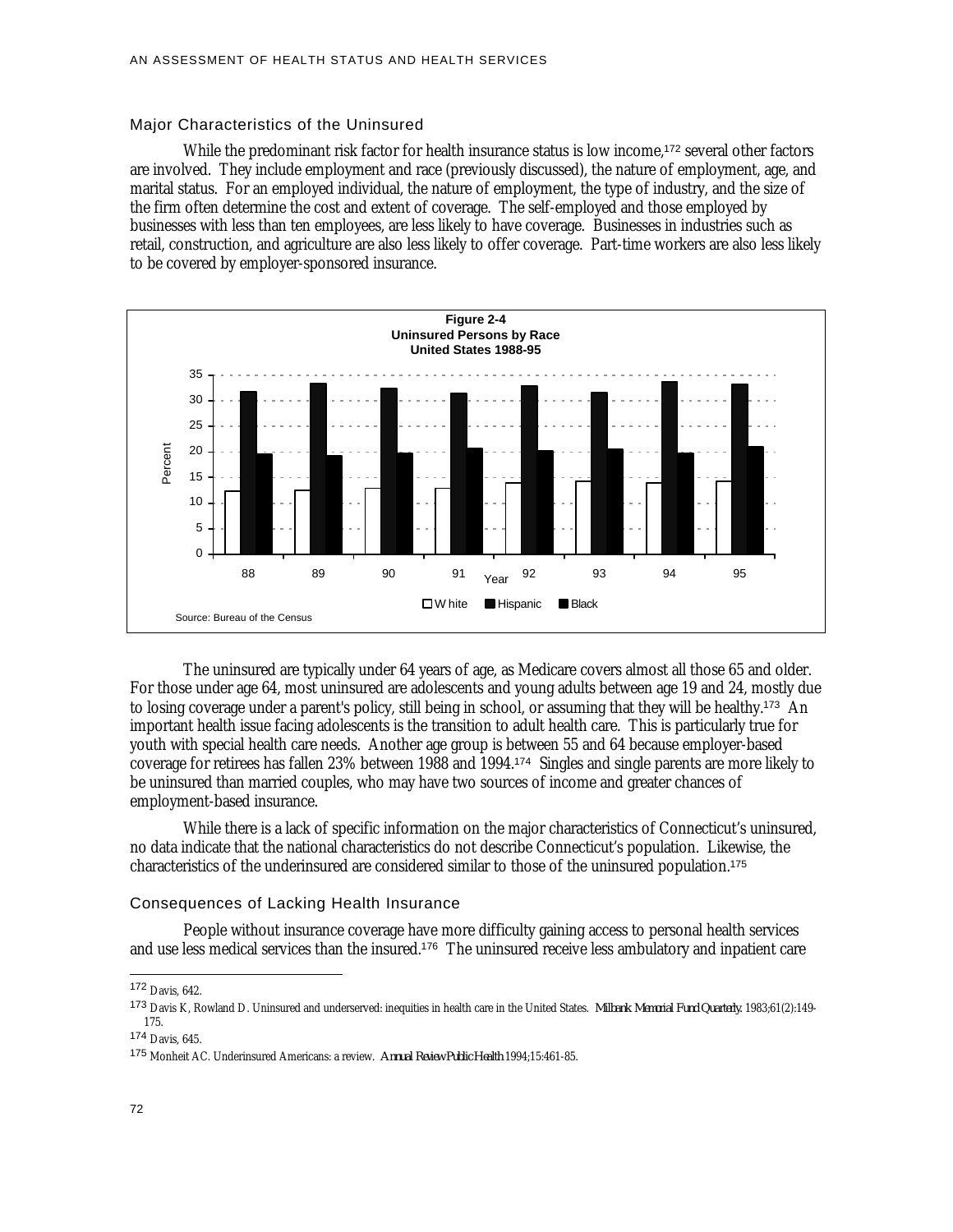and, as a result, tend to have worse health status than insureds.<sup>177</sup> Persons without insurance often seek care later at a more advanced stage of disease and have higher mortality rates than the insured population.<sup>178</sup> This is demonstrated in cases of women with breast cancer in which early diagnosis and treatment are critical. Women without insurance are more likely than privately insured women to be diagnosed later, at a more advanced stage of the disease, and are 49% more likely to die during the 4 to 7 years following their initial diagnosis.<sup>179</sup> Without health insurance, many families face difficulties getting preventive and basic care for their children. Children without health insurance are less likely to be appropriately immunized, to get care for injuries, to see a physician if chronically ill, or get dental care.180,181

The lack of insurance coverage affects society as a whole by reducing productivity. Dental conditions, for example, account for an estimated 51 million hours of school lost by children and 164 million missed hours of work annually for adults.<sup>182</sup> The lack of health insurance places a financial strain on hospitals, physicians, and other health care providers who provide care to the uninsured. Much of this care is unreimbursed and is relatively costly due to the expensive settings in which care is sought (emergency rooms) or the late stage of illness. This cost is shared by all payers including individuals, through higher health insurance premiums and medical service charges, and loss of funds that could be used to support other services.

## HEALTH CARE FOR THE ELDERLY

Maintaining the health of individuals 65 years and older remains a serious challenge for the state and country. The increase in those aged 85 and older is of particular concern. While the state's population is projected to increase by only 9% from 1995 to 2020, the segment of the population aged 65+ will increase by  $35\%$ , and the  $85+$  age group by 78%.

These numbers are significant because the elderly are major consumers of health services, particularly costly acute, long term, and home health care services. Adults aged 65 and older, accounted for 34% of all Connecticut hospitalizations in 1995. If birth-related conditions are excluded, this age group composed 46% of hospitalizations. More than 60% of the patients hospitalized for heart disease, cerebrovascular disease, and pneumonia were in this age group. The hospitalization rate for injuries was four times greater for the elderly than for those under age 65.

<sup>176</sup> Davis and Rowland, 165-168.

<sup>177</sup> Davis and Rowland, 160-165.

<sup>178</sup> Franks P., Clancy CM, Gold MR. Health insurance and mortality. *Journal of the American Medical Association* 1993 vol. 270, pp.737-741.

<sup>179</sup> Ayanian JZ, Kohler BA, Abe T, Epstein AM. The relation between health insurance coverage and clinical outcomes among women with breast cancer. *New England Journal of Medicine* 1993 July;329(5):326-331.

<sup>180</sup> Blumberg LJ, Liska DW. The uninsured in the United States: a status report. 1996 April.

<sup>&</sup>lt;sup>181</sup> Families USA. Unmet needs: the large differences in health care between uninsured and insured children. Analysis of the 1994 National Health Interview Survey. Washington, D.C.: 1997 June.

<sup>182</sup> Gift HC, Reisine ST, Larach DC. The social impact of dental problems. *American Journal of Public Health* 1992 Dec; 82(12):1663-1668.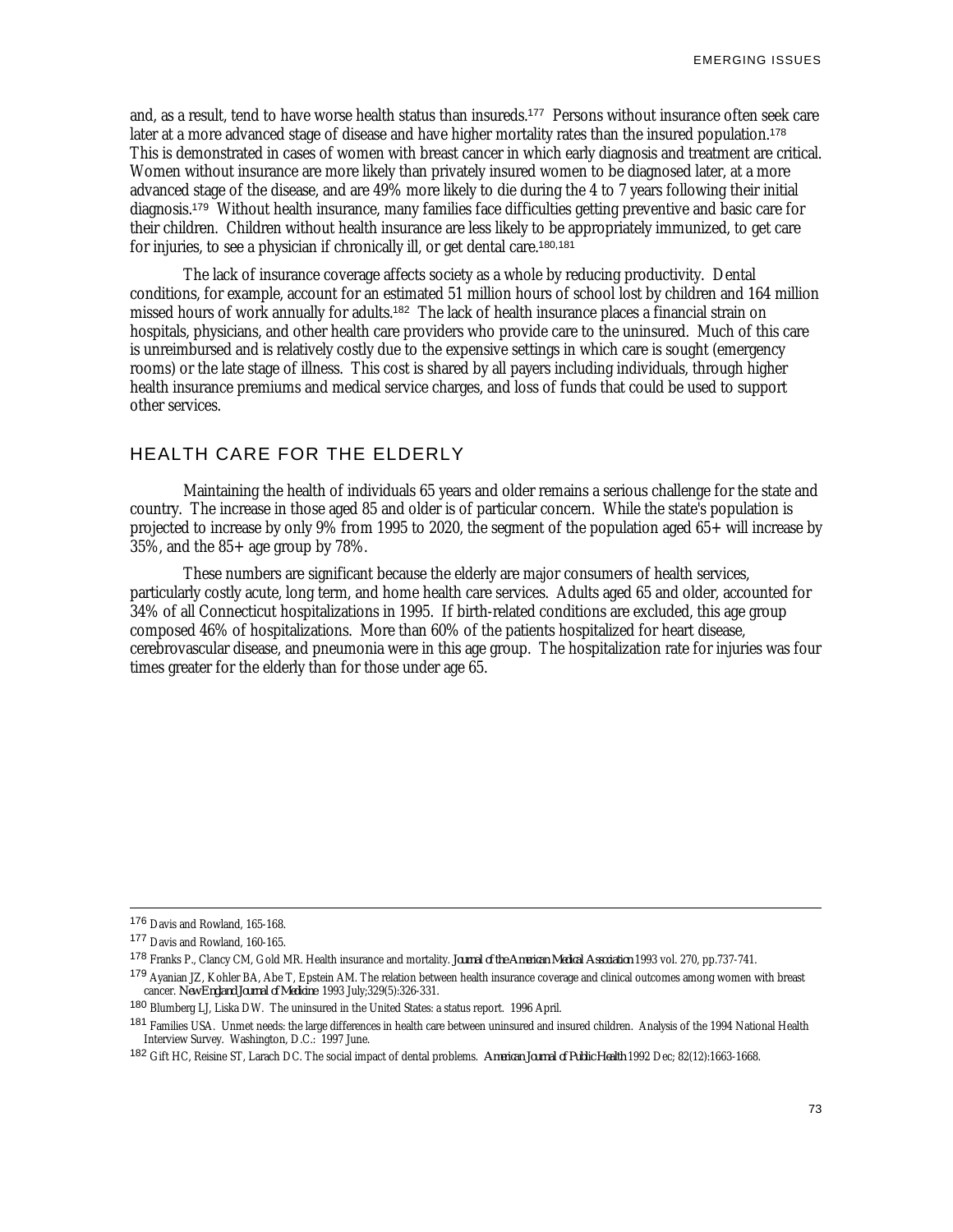#### Chronic Illness and Disability<sup>183</sup>

As the population ages, the prevalence of chronic health conditions will increase. Some chronic illnesses such as arthritis, diabetes, heart disease, and high blood pressure predominantly affect the elderly. Among people aged 65 to 84 years, chronic diseases such as arthritis, high blood pressure, and heart disease are the most prevalent and are the leading causes of disability. Among people aged 85 and older, chronic diseases continue to disable, but the combination of cognitive and sensory impairments (particularly visual impairment) cause as much disability as chronic disease. Chronic illness may begin in middle age, but as a person ages it progresses in severity and the degree to which it limits a person's activities. In 2020, there will be 12 million Americans aged 65 years and older with a limitation in a major activity due to a chronic condition. By 2020, 14 million elderly will need long term care - double the seven million who need long term care today.

One in five of the almost 50 million disabled Americans needs help with basic activities of daily living (ADLs) such as bathing, dressing, and eating, or instrumental activities of daily living (IADLs) such as household chores, laundry, and grocery shopping. The majority (58%) of these people are aged 65 and older. Comorbidity, the state of having more than one health condition at a time, puts people at greater risk of disability and can result in physical limitation, such as the inability to walk. The majority (69%) of people with more than one chronic condition are aged 65 and older.

#### System Capacity

The health care marketplace is not supplying enough affordable, accessible services and products to help people with chronic conditions maintain an independent lifestyle. The proportion of people aged 65 and older who require assistance with dressing and toileting is 37%, bathing 36%, and eating 31%.<sup>184</sup> According to the 1984 National Long Term Care Survey, based on 6,000 people living in the community and 1,700 people living in institutions, one-third of the disabled elderly who live in the community have unmet needs with ADLs.<sup>185</sup> Nearly one million elderly people, for example, needed handrails in their residences, but did not have them. Lack of this assistive device increases the risk of falling, a prominent risk factor for injury and further deterioration of health. Unless individuals receive support for these needs to maintain an independent lifestyle, the health care system will be burdened by patients with multiple chronic conditions and personnel, resources, and financing will be strained.

#### Caregiving and Family Support<sup>186</sup>

The demand for caregiving will increase as the elderly population increases, particularly among people aged 85 years and older. However, the supply of caregivers is decreasing due to decreasing birth rates and smaller family networks with older family members. Additionally, women have entered the work force in increasing numbers since the 1960s and are no longer as available as they once were to serve as unpaid family caregivers. As the average family size decreases, fewer children will be available for caregiving, and sibling support networks will decrease in size. In 1990, the ratio of the population in the average caregiving age range of 50 to 64 years, to the population aged 85 and older was eleven to one. By 2050, there will be only four potential caregivers for every elderly person.<sup>187</sup>

## FINANCING LONG TERM CARE

<sup>183</sup> The Robert Wood Johnson Foundation. *Chronic Care in America: A 21st Century Challenge*. Princeton, NJ:The Foundation, 1996.

<sup>184</sup> The Robert Wood Johnson Foundation, 57.

<sup>185</sup> The Robert Wood Johnson Foundation, 58.

<sup>186</sup> The Robert Wood Johnson Foundation, 62.

<sup>187</sup> The Robert Wood Johnson Foundation, 64.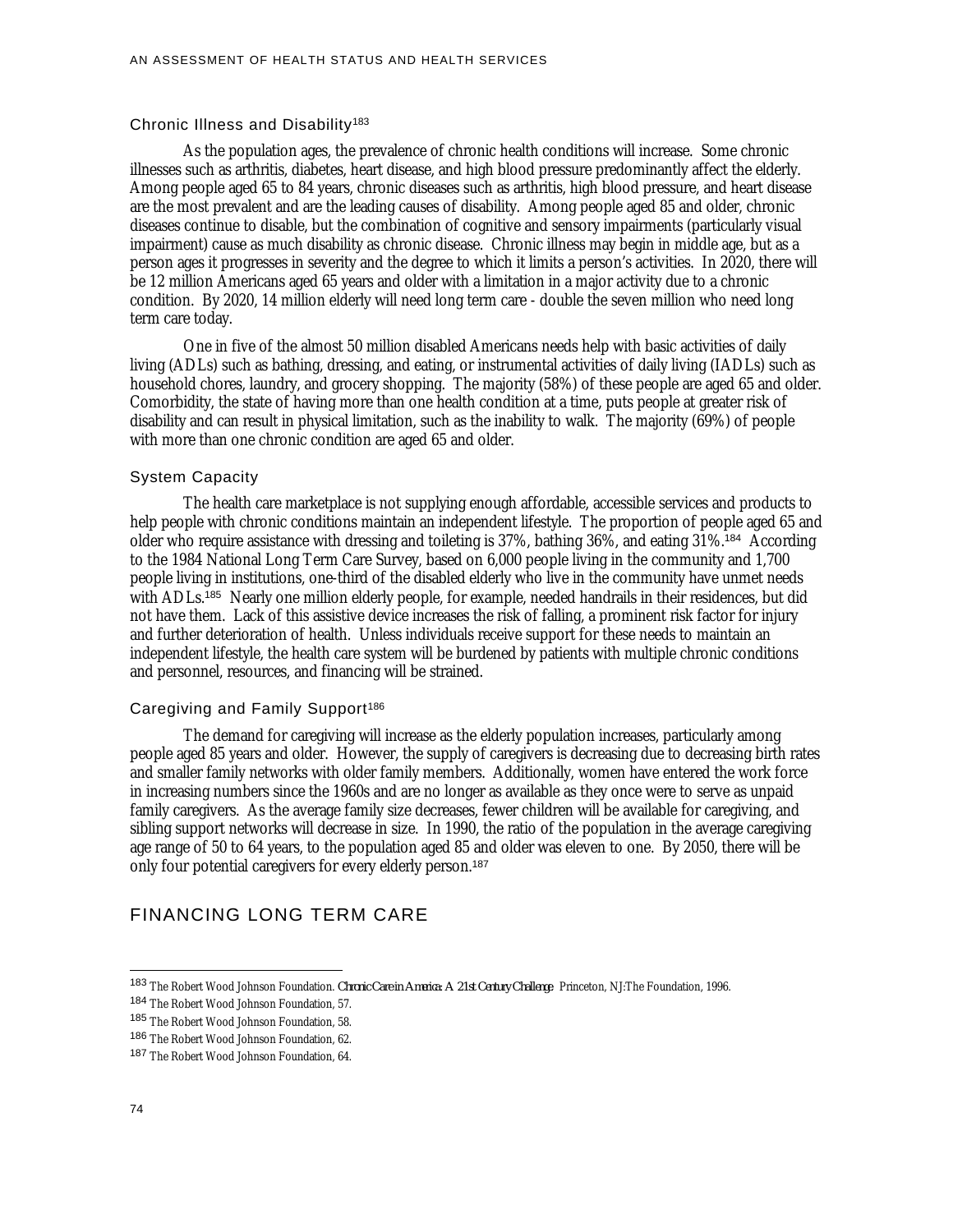Long term care services for people aged 65 and older are funded by several sources, including state and federal governments, self-payment, and private insurance. In 1987, federal and state governments paid 41% of the costs of chronic care, excluding nursing facility care, private insurance paid 33%, and individuals paid 22% out-of-pocket. In contrast, federal and state governments paid only 19% of the cost of acute health conditions, private insurance paid 45%, and individuals paid 29%.<sup>188</sup>

The availability of public funds for long term care influences the services available and the settings in which they are delivered. Funding mechanisms favor institutional care with fewer resources applied to home and community-based services. Community-based services, often necessary to prevent institutionalization, may only be provided by public sources through a federal waiver of the Medicaid program.

In Connecticut, the majority of long term care resources are used to pay for institutional care (more than 8% of the State General Fund budget in FY 1995). The Connecticut Home Care Program (CHCP), which is the primary vehicle used by the State to provide home and community-based services to frail people aged 65 and older, consumed less than 1% of the State General Fund budget.<sup>189</sup>

The fact that Medicare, contrary to popular belief, does not finance most nursing facility and home care services, has led to public confusion and a general lack of preparation for the potentially catastrophic financial risk of paying for chronic care. As few people have private long term care insurance to cover the high cost of nursing facility care, many chronically ill people deplete their savings. They become impoverished and therefore eligible for Medicaid. Recent data indicate that Americans pay 33% of the total cost of nursing facility care out of pocket (\$23 billion).<sup>190</sup> Medicaid's expense of \$36 billion represented 52% of total expenditures in that area. In FFY 1995, the payer for the majority of Connecticut nursing facility residents was Medicaid (66%), followed by private-pay (20%) and Medicare (10%).<sup>191</sup>

For reasons noted above, private long term care insurance is a small but growing source of financing for nursing facilities and home care. Although the private insurance market may continue to expand, many policymakers believe private insurance alone cannot be relied upon to resolve financing problems in nursing facility care, home care, and other chronic care. Several innovations in long term care financing have emerged and are being tested. Among them are the long term care partnership models such as the Connecticut Partnership for Long Term Care (CPLTC), which combine private long term care insurance with Medicaid funds at the state level. Medicaid is expected to break even on nursing facility expenditures in the early years of the CPLTC, with savings increasing to 6.8% per year by 2020.

As noted above long term care costs have led to a financial strain on both federal and state governments. New financing mechanisms are being demonstrated and evaluated both nationally and at the state level. Other strategies used to constrain long term care costs in Connecticut include limits on nursing facility beds, increased use of home and community-based services, and the marketing of private long term care insurance.

## Limits on Nursing Facility Beds

The goal of the state moratorium on new nursing facility beds, which was established in 1991, is to reduce nursing facility utilization. While the total number of licensed beds has remained stable, the proportion of rest homes with nursing supervision (RHNS) beds is decreasing. The loss of RHNS beds can be attributed primarily to the conversion of RHNS beds to the higher chronic and convalescent nursing home (CCNH) level of care. The decrease in RHNS beds may affect access to nursing facilities by those in need of less intensive nursing care. Nevertheless, the State Nursing Home Task Force recommended continuing the moratorium, which is scheduled to remain in effect until 2002.

<sup>188</sup> The Robert Wood Johnson Foundation, 44.

<sup>189</sup> Connecticut General Assembly, Legislative Program Review and Investigations Committee, State of Connecticut. *Services for the Elderly to Support Daily Living*. Hartford, CT, December 1996.

<sup>190</sup> The Robert Wood Johnson Foundation, 44.

<sup>191</sup> Connecticut Department of Public Health, Office of Policy, Planning and Evaluation. Nursing Facility Registry. Hartford, CT, 1995.